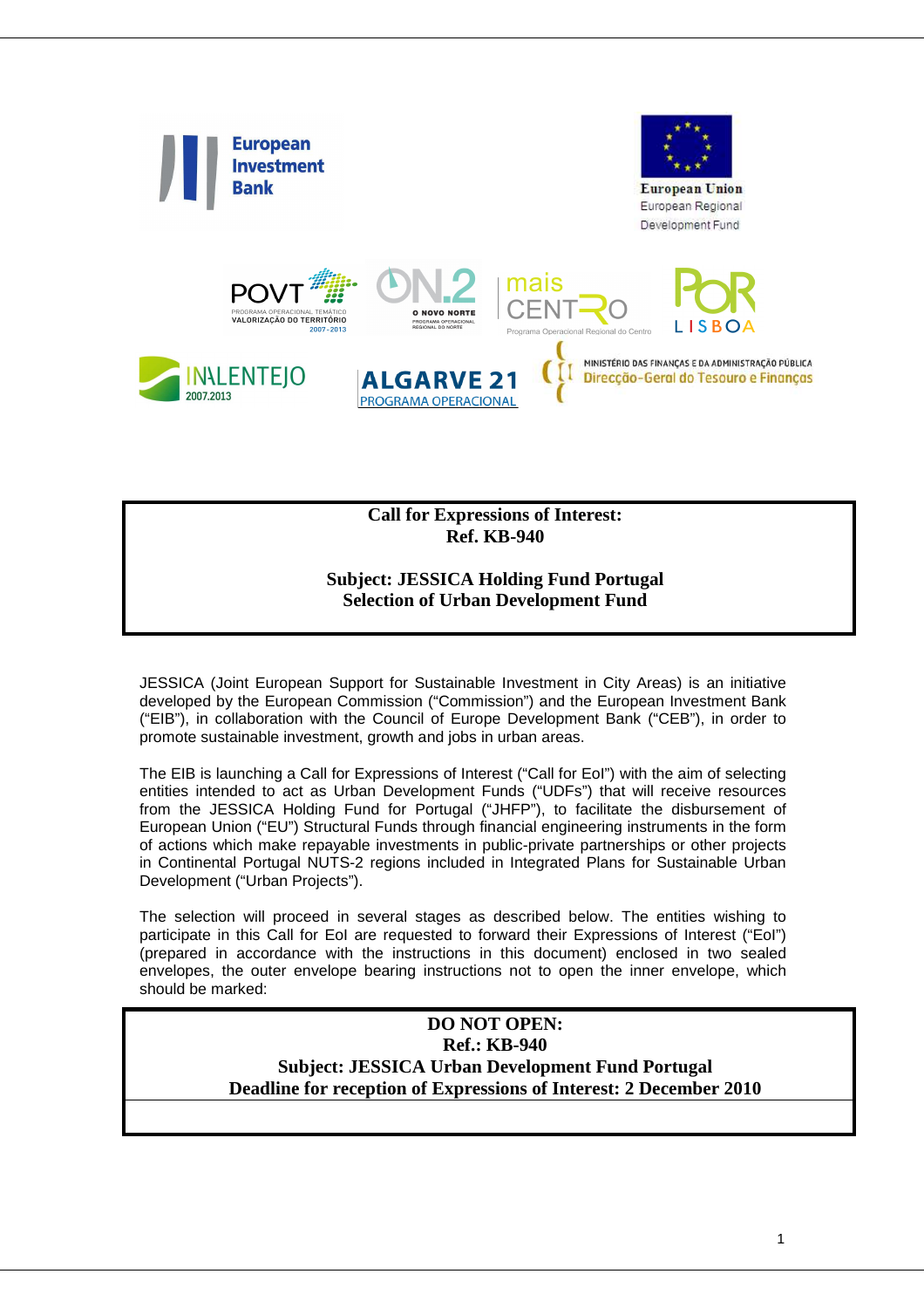and delivered:

(a) either by registered post, to the following address:

EUROPEAN INVESTMENT BANK For the attention of Mrs. Klaudia Berger Purchasing and Administrative Services Division 98-100 boulevard Konrad Adenauer L-2950 LUXEMBOURG

by midnight on [...] 2010 at the latest, as evidenced by the postmark, or by

(b) handing it in (by messenger or courier) at the reception desk of the

EUROPEAN INVESTMENT BANK For the attention of Mrs. Isabelle Rei Purchasing and Administrative Services Division 98-100 boulevard Konrad Adenauer L-2950 LUXEMBOURG

As further described below, the selection procedure of the UDFs might have two rounds.

#### First Round

The EoI (representing the responses to Stage 1 as described below) must be posted or handed in by Thursday, 2 December 2010 at the latest as mentioned in the time table below (up to midnight Luxembourg time in the case of delivery as described in (b) above).

Those applicants who are selected to proceed to Stage 2 will be notified in writing and advised at that time of the deadline for submission of Offers. It is anticipated that selected terms for the Operational Agreement will be provided during Stage 2.

As shown in the table below, the selected applicants will have around 8 weeks to prepare Offers (in the form of a Business Plan), although this period may be subject to change.

#### Second Round

If, following the outcome of the First Round of the selection procedure described above, the total amount has not been fully allocated, a Second Round will be carried out by EIB in order to ensure the final allocation of the remaining amount (possibly increased by any additional amounts made available to the JHFP as from this date until this Second Round).

The indicative timetable for the First Round of this Call for EoI, which may be subject to change, is therefore:

| <b>Activity</b>                                                                           | <b>Timing</b>   |
|-------------------------------------------------------------------------------------------|-----------------|
| Issue of Call for Eol.                                                                    | 6 November 2010 |
| <b>FIRST ROUND</b>                                                                        |                 |
| Deadline for Stage 1 and Stage 2 requests for additional 15 November 2010<br>information. |                 |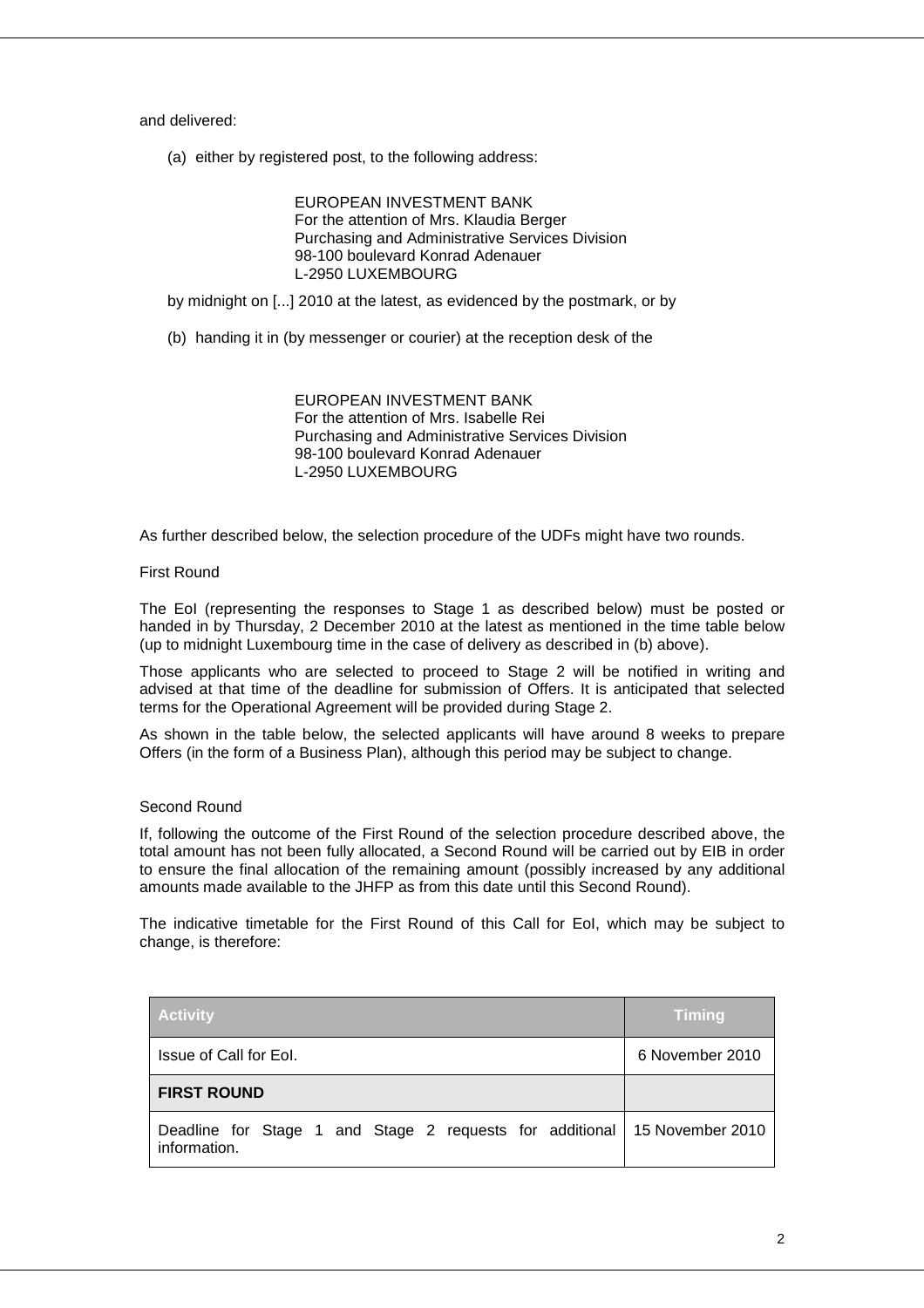| Deadline for submission of Stage 1 Eol.                                                                                                                                                | 2 December 2010  |
|----------------------------------------------------------------------------------------------------------------------------------------------------------------------------------------|------------------|
| Notification to applicants of outcome of Stage 1 Eol assessment.                                                                                                                       | 10 December 2010 |
| Deadline for submission of Stage 2 Offers (in the form of a<br>Business Plan).                                                                                                         | 7 February 2011  |
| Notification to applicants of outcome of Stage 2 Offers, following<br>Investment Board approval.                                                                                       | 15 March 2011    |
| Stage 3 Start of the Negotiated Process for the applicants having<br>submitted the most favourable offers (optional).                                                                  | 15 March 2011    |
| Notification to applicants of outcome of Stage 3 Process (if indeed<br>occurred) following Investment Board approval and Start of<br>negotiations on Operational Agreements (Stage 4). | 31 March 2011    |

Information and deadlines about the Second Round will be provided by the EIB after the Operational Agreements with the selected candidates of the First Round have been signed. However the Second Round will not start earlier than 6 months after the end of the First Round.

All applicants who have met the Selection Criteria at the First Round and were therefore invited to submit Offers (Stage 2), will be included in a Database list. Other entities who have not taken part in the First Round, may also send an e-mail to the EIB (bei.asa@eib.org) requesting to be included in the Database list at any time before the deadline to be further defined by the EIB.

All applicants included in the Database list will be asked to send again their EoI within a deadline to be further defined by the EIB and notified to the applicants.

The receipt dated and signed by the officer at the reception desk of the EIB who receives the EoI (reception desk open 24 hours a day) shall form the evidence of the EoI having been handed in.

Submissions will not be accepted if they:

- a) are not sent in two sealed envelopes;
- b) are not sent or delivered by hand to the EIB before the specified deadline (as evidenced by the postmark or receipt signed and dated by the officer at the reception desk);
- c) do not conform to the mandatory provisions of this Call for EoI.

The rejection of a submission based on the aforementioned reasons will be determined by EIB at the beginning of Stage 1 of the selection process described below.

Applicants are directed to the important notices below. Unless expressly stated otherwise, the terms and expressions used in this document shall have the meanings set out in Appendix G. Any references in this Call for EoI to Annexes and Appendices are, save if explicitly stipulated otherwise, references respectively to annexes and appendices to this Call for EoI.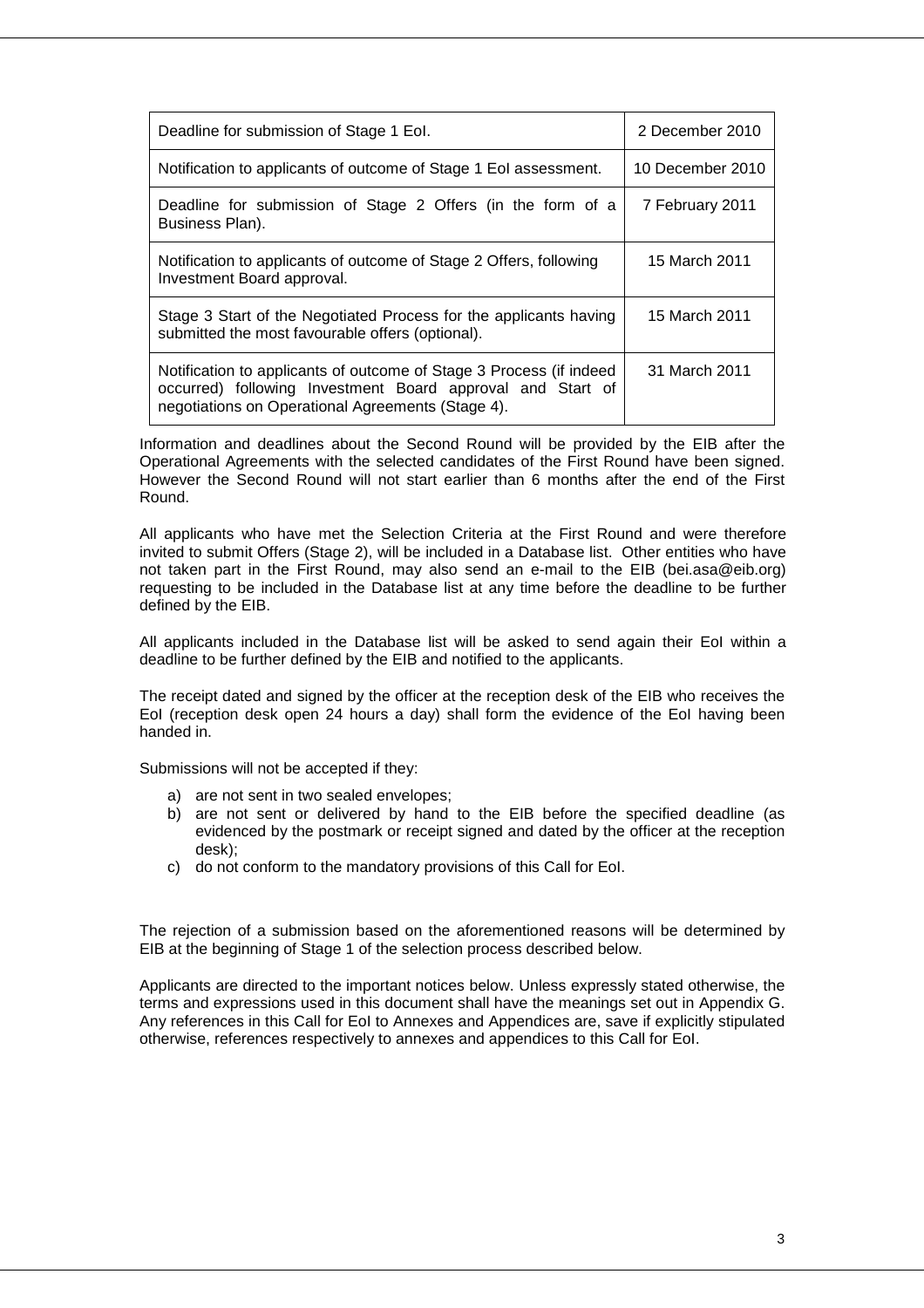Applicants must take account of the following provisions (more detail is provided in Section III of the Terms of Reference (Annex 3):

- 1. The selection and awarding of UDFs in the First Round will proceed as follows:
	- I. Stage 1 (Applying the Exclusion and Selection Criteria): Eols will first be assessed against the Exclusion Criteria (as outlined in Section III of the Terms of Reference). EoIs which are not excluded in accordance with the Exclusion Criteria will be assessed on the basis of the Selection Criteria, which are also included in Section III of the Terms of Reference.
	- II. **Stage 2** (Applying the Award Criteria): All applicants that meet the Selection Criteria will be invited to submit their Offers (in the form of a Business Plans prepared in line with Appendix B). The Offers will first be assessed against the Mandatory Amounts Limits detailed in Section III.B.1 of the Terms of Reference and any mandatory specifications established in this Call for EoI or in any other procedural document. The Offers not respecting these aspects will be excluded from the awarding process at the beginning of this Stage 2. The not excluded Offers will be evaluated on the basis of the Award Criteria (detailed in Appendix C).
	- III. **Stage 3** (Negotiation Process): Following the evaluation of the Offers on the basis of the Award Criteria, the EIB may, if it considers appropriate, initiate a process of negotiation, as further detailed in Section III of the Terms of Reference.
	- IV. **Stage 4** (Negotiation of the Operational Agreement): The selected applicant(s) shall be invited to negotiate the final terms and conditions of the Operational Agreement to be signed with the EIB.
- 2. Information in respect of all the selection process stages is included in this document. However the first required submission relates solely to Stage 1, the application of Exclusion and Selection criteria to the EoIs. Applicants wishing to commence work on the Offer required under Stage 2 prior to notification of selection will do so entirely at their own risk.
- 3. Offers must be firm and non-revisable. Additionally, Offers on the Management Fee must be quoted in accordance with the rules provided in the Terms of Reference and free of taxes and duties, the EIB being exempt therefrom under the Protocol on the Privileges and Immunities of the European Communities.
- 4. The applicant cannot invoke any error, inaccuracy or omission in their submissions to call any contract into question or to attempt to have any contract amended.
- 5. The EIB will reject any applicant or submission:
	- I. guilty of material misrepresentation;
	- II. who contravenes any of the terms of this document;
	- III. that fails to comply with the specifications of this Call for EoI; or
	- IV. undergoing a change in identity, control, financial standing or other factor impacting on the selection and/or evaluation process affecting the applicant.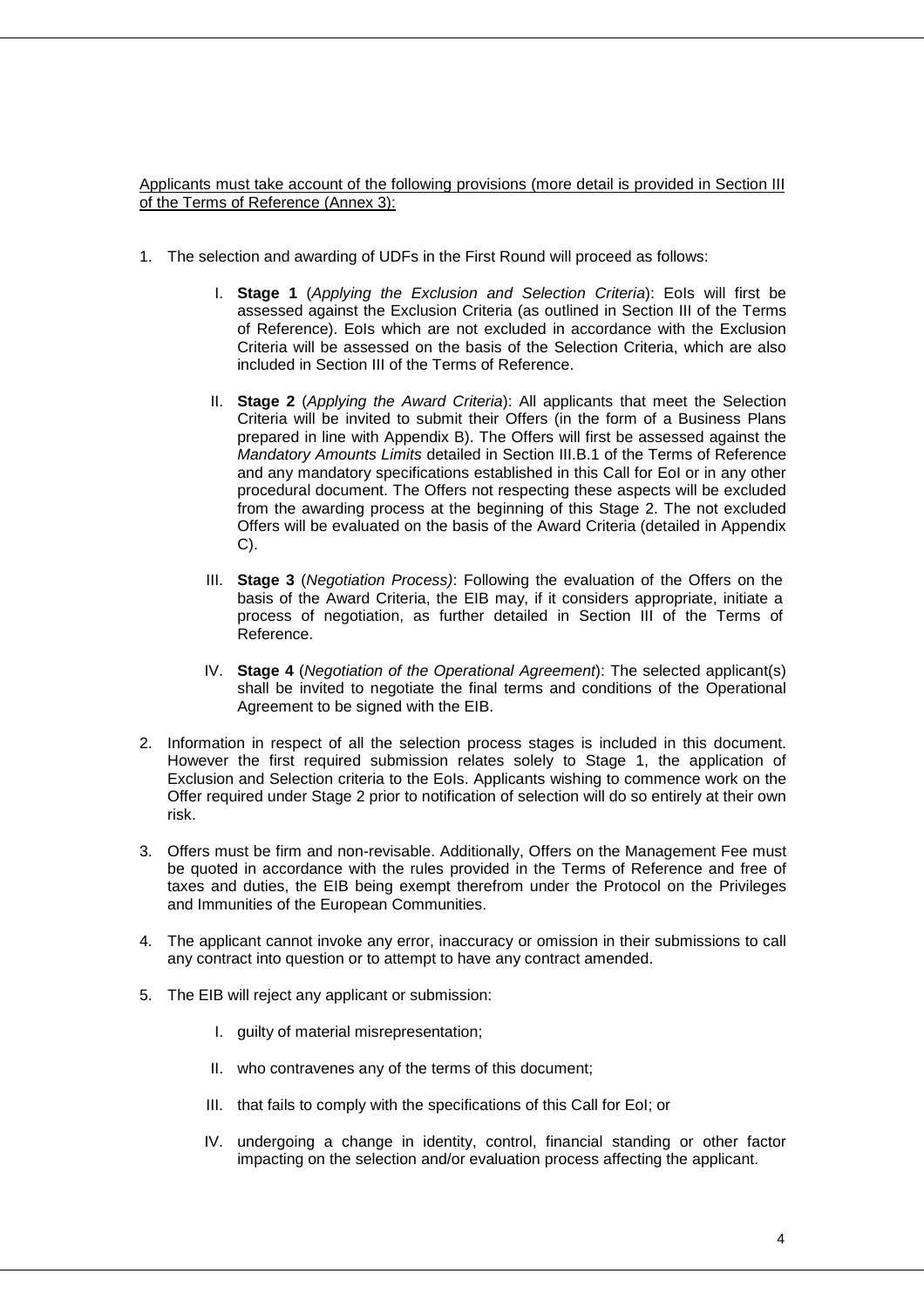- 6. Submissions must be drawn up in writing in English (offers in other languages will not be accepted). Any official documents in a language other than English must be accompanied by a certified translation.
- 7. Applicants must respond to the specifications item by item as set in Annex 2.
- 8. The EIB reserves the right to award contracts to the applicants of its choice (subject to the approval of the Investment Board), in accordance with the criteria set out in the Terms of Reference or not to award a contract to any applicant or to extend the deadline for the submission of the EoI or Offers before the expiration date of the Call for EoI documents, at its own discretion. The EIB may cancel the procedure at any time excluding any claim of the applicants to any rights, including any rights arising under any pre-contractual liability. Applicants should only participate in the Call for EoI process on the understanding that they would not be entitled to any form of compensation, should the EIB decide to interrupt the procurement procedure before the Operational Agreement is signed.
- 9. Participation in this Call for EoI involves acceptance of all the terms and conditions mentioned in the present Call for EoI.
- 10. The following documents shall form an integral part of this Call for EoI:
	- Annex 1 -"Template for Expression of Interest"
	- Annex 2 -"Declaration to be made by the applicant"
	- Annex 3 -"Terms of Reference"
- 11. Any requests for additional information on Stage 1 and/or on Stage 2 should be addressed in writing by Monday, 15 November 2010, at the latest to Mrs Klaudia Berger, fax: +352-437968167, e-mail: bei.asa@eib.org. Please note that the EIB responses to any queries or clarification requests will be made available to all applicants through publication on the Call for EoI website at least 8 working days before the deadline for submissions. Should those requests be made in the referred due time and the responses be made available by the EIB after time frame set above, then the deadline for submissions will be extended accordingly.
- 12. EoI must be drawn up on paper in duplicate, i.e. one original and one copy, clearly marked as "Original" and "Copy". An electronic copy in MSWord or PDF format on a single CD-ROM marked with the name of the company shall also be submitted.
- 13. Before the Operational Agreement is signed, the selected applicant must undertake to comply with all current laws and provisions and to obtain all relevant permits required to provide the services described.
- 14. Applicants will be, in each stage, simultaneously informed of the outcome of their submissions by communication sent out to the e-mail address that is indicated by the applicants in the EoI.
- 15. Exception made to the specific cases and within the limits referred to in the Terms of Reference, the applicants will not be permitted to modify the terms and conditions of their submission during the negotiations to be carried out or at any other time after the submission has been transmitted to the EIB.
- 16. Any dispute concerning procurement conducted by the EIB falls under the jurisdiction of the European Court of Justice.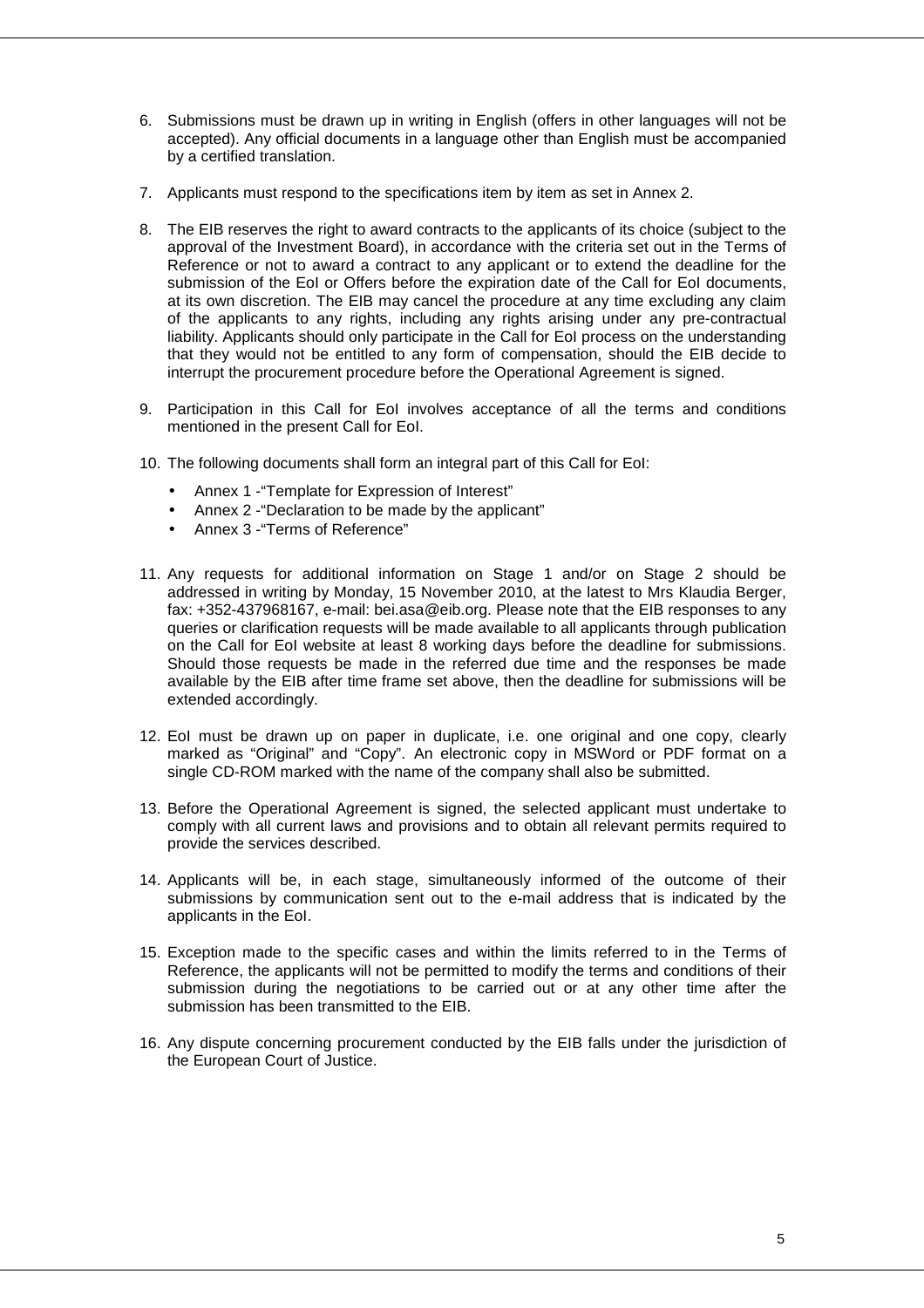#### **DISCLAIMER**

Any person considering making a decision to enter into contractual relationships with the EIB, JHFP and/or any other person on the basis of the Information provided to (or otherwise received by) applicants (whether prior to this Call for EoI or at any point during the UDFs selection process) in relation to the selection process should make their own investigations and form their own opinion. In particular, the distribution or receipt of this Call for EoI shall not constitute, or be construed as, the giving of investment advice or a recommendation by the EIB of any kind.

Only the express terms of any written contract (as and when it is executed) shall have any legally binding effect in connection with the selection process.

All applicants are solely responsible for their costs and expenses incurred in connection with the UDF selection process including the preparation and submission of submissions and participation in all future stages of this process. Under no circumstances will the EIB be liable for any costs or expenses borne by applicants or any of its supply chain, partners or advisors in this process.

For the purposes of the selection process, all advisors of the EIB are acting exclusively as the advisors to the EIB and will not be responsible or owe any duty of care to anyone other than the EIB in respect of the selection process.

#### **CONFLICTS**

The EIB requires all actual or potential conflicts of interest to be resolved to the EIB's satisfaction prior to the delivery of an applicant's submission. Failure to declare such conflicts as set in Annexe 2, and/or failure to address such conflicts to the reasonable satisfaction of the EIB, will lead to applicant being disqualified at Stage 1 or immediately after EIB having knowledge of such conflict.

#### **CANVASSING AND NON COLLUSION**

The EIB will disqualify, at any stage of the selection process (without prejudice to any other civil remedies available to the EIB and without prejudice to any criminal liability which such conduct by an applicant or consortium member (as the case maybe) may attract), any applicant or consortium member who, in connection with this document:

- I. offers any inducement, fee or reward to any Investment Board member, employee or officer of EIB or any person acting as an adviser for EIB in connection with this document;
- II. contacts any Investment Board member, employee or officer of the EIB about any aspect of this document in a manner not permitted by this document;
- III. fixes or adjusts the amount of his offer or submission by or in accordance with any agreement or arrangement with any other applicant or consortium member or supply chain member of any other applicant (other than its own consortium members or supply chain);
- IV. enters into any agreement or arrangement with any other applicant or potential applicant or consortium member of any other applicant or potential applicant to the effect that it shall refrain from making a submission or as to the amount of any submission;
- V. causes or induces any person to enter such agreement as is mentioned above or to inform the applicant or a consortium member of the applicant of the amount or approximate amount of any rival submission;
- VI. canvasses any person connected in connection with this document who is not one of its own consortium members or one of its own team;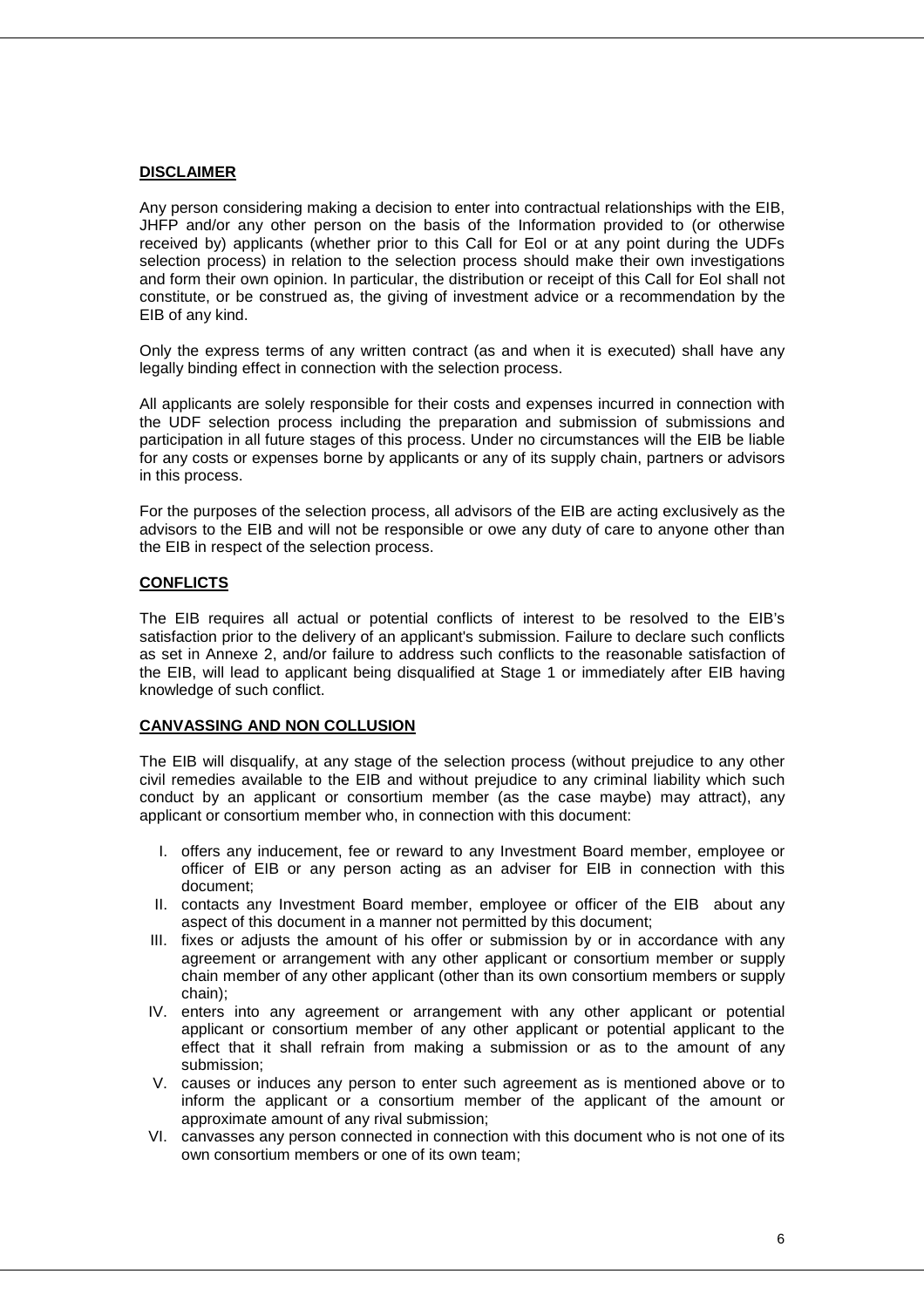- VII. offers or agrees to pay or give or does pay or give any sum of money, inducement or valuable consideration directly or indirectly to any person for doing or having done or causing or having caused to be done in relation to any other submission or proposed submission; or
- VIII. communicates to any person other than EIB the amount, the approximate amount or any other material matter of his proposed submission (except where such disclosure is made in confidence in order to obtain quotations necessary for the preparation of a submission).

#### **INTELLECTUAL PROPERTY**

All documentation supplied by the EIB in relation to this UDFs selection process is and shall remain the property of the EIB and must be returned on demand, without any copies being retained. Applicants are not authorised to copy, reproduce, or distribute such documents at any time except as is necessary to produce a submission.

#### **PUBLICITY**

Applicants shall not undertake (or permit to be undertaken) at any time, any publicity activity with any section of the media in relation to the UDFs selection process other than with the prior written agreement of the EIB. Such agreement shall extend to the content of any publicity. In this paragraph the word "media" includes (but without limitation) radio, television, newspapers, trade and specialist press, the internet and email accessible by the public at large and the representatives of such media.

#### **COMMUNICATIONS**

Applicants should note that they are expressly prohibited from contacting directly any of the Investment Board members, advisers and / or contractors of the EIB who contributed to the preparation of this document from the date that the Call for EoI has been issued. All clarifications should be through the EIB as set out in the introduction to this Call for EoI.

#### **PRIVACY STATEMENT**

The personal data provided by the applicants will be processed in accordance with Regulation (EC) 45/2001 of the European Parliament and of the Council of 18 December 2000 on the protection of individuals with regard to the processing of personal data by the EU institutions and bodies and on the free movement of such data. The information requested for the Call for EoI is necessary in order to assess the EoI, and if applicable the subsequent Offer and will be used solely for that purpose under the authority of the EIB purchasing division (ASA), in accordance with the EIB procurement rules, approved by the Management Committee of the EIB. Please note that for the EoI to be considered, it may be mandatory to answer some or all of the questions in the declaration to be made by the applicant. The mandatory/optional nature of these questions is outlined in the specific Call for EoI document.

 In order to assess the EoI and if applicable, the subsequent Offer, the personal data provided will be accessed by members of the Selection Panel and the Directorate which requested the Call for EoI. Upon request, access to this data may be granted to the EIB's Office of the Chief Compliance Officer, the legal service or the Inspectorate General. The data of the successful applicant shall be retained for the duration of the contract, plus two years in the central archives, unless these are needed in the context of litigation or claims. The data of unsuccessful applicants shall be retained for four years, unless these are needed in the context of litigation or claims. Applicants have the right to access and rectify or update their data. They can exercise these rights by contacting the Head of the ASA division (bei.asa@eib.org. They also have the right to have recourse at any time to the European Data Protection Supervisor.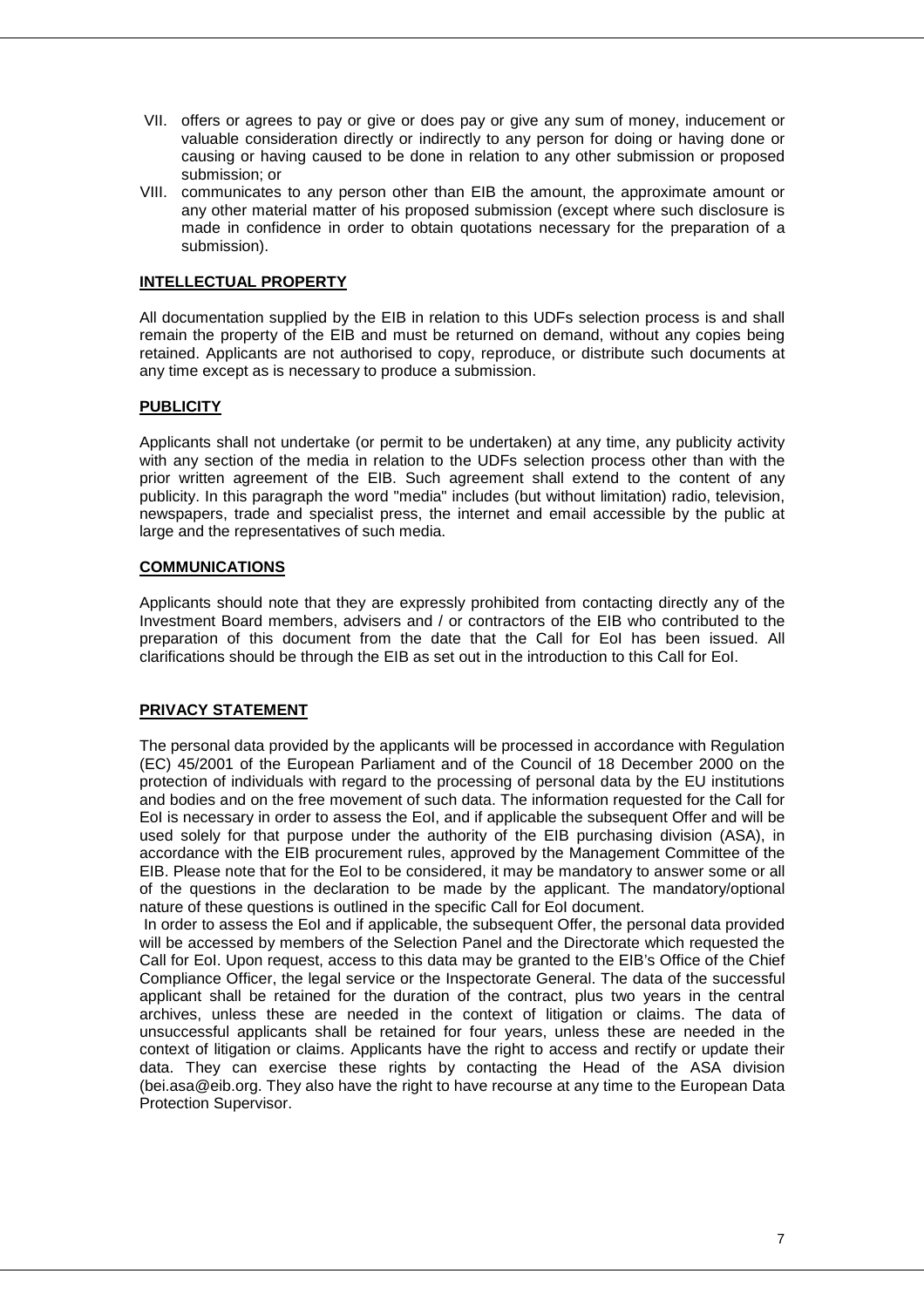# TABLE OF CONTENT

| <b>APPENDIX A: Definition of Integrated Plan for Sustainable Urban</b> |  |
|------------------------------------------------------------------------|--|
|                                                                        |  |
|                                                                        |  |
| APPENDIX D: Outline of the main conditions of the Operational          |  |
| APPENDIX E: Financial forecasts and operational budget of the          |  |
|                                                                        |  |
|                                                                        |  |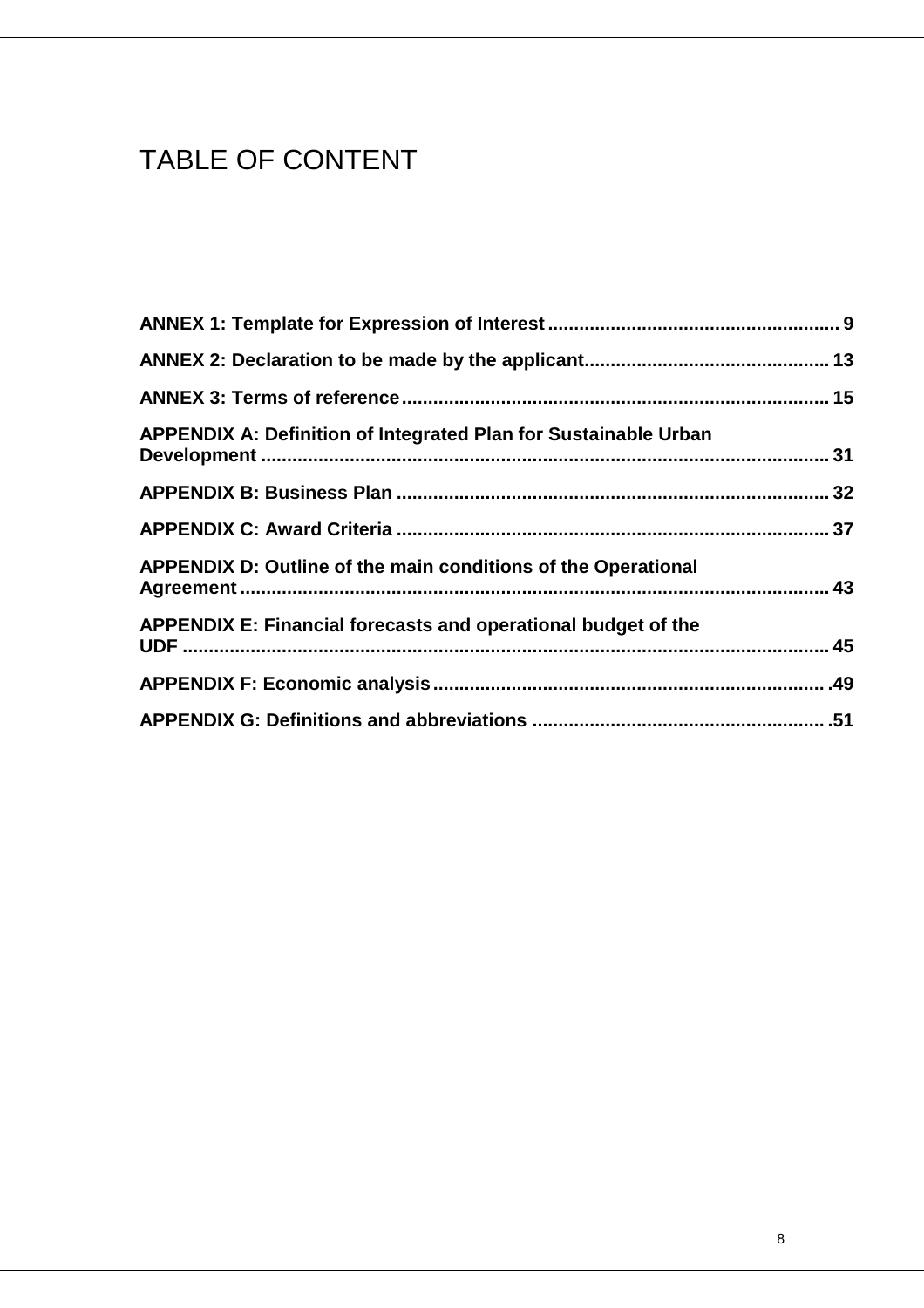# ANNEX 1

# TEMPLATE FOR EXPRESSION OF INTEREST

\_\_\_\_\_\_\_\_\_\_\_\_\_\_\_\_\_\_\_\_\_\_\_\_\_\_\_\_\_\_\_\_\_\_\_\_\_\_\_\_\_\_\_\_ (name of an applicant)

# EXPRESSION OF INTEREST

\_\_\_\_\_\_\_\_\_\_\_\_\_\_\_\_\_\_\_\_\_\_\_\_\_\_\_\_\_\_\_\_\_\_\_\_\_\_\_\_\_\_\_\_ (place of conclusion)

> \_\_\_\_\_\_\_\_\_\_\_\_\_\_\_\_\_\_\_\_\_\_\_\_\_\_\_\_\_\_\_\_ (date)

> > (Stamp of the applicant)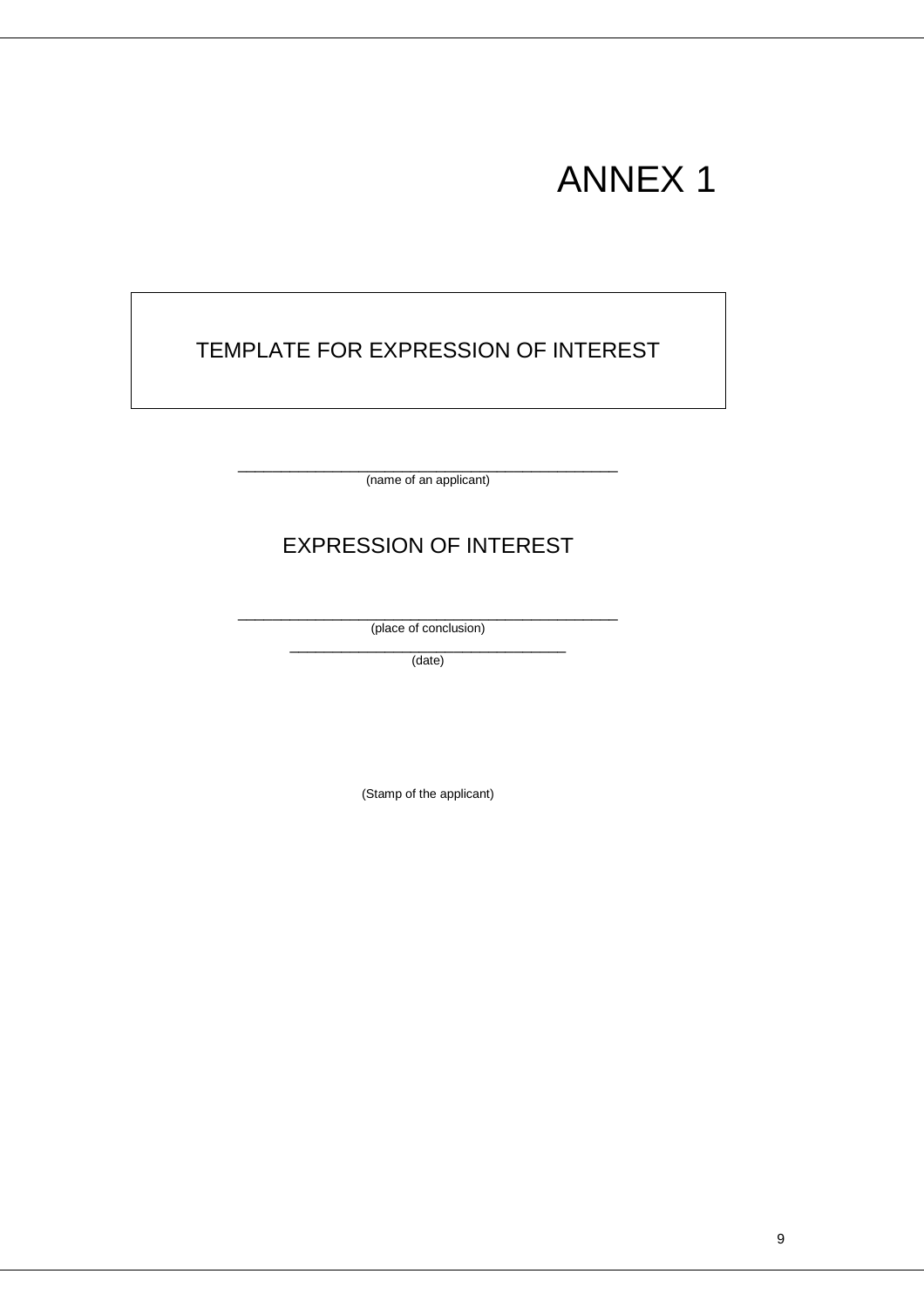## 1. Information about the applicant

#### 1.1. General information about the applicant  $1$

Expressions of Interest may be submitted by a consortium that, if awarded the right to enter into an Operational Agreement, shall assume a legal form by incorporation, partnership or otherwise which would enable the members of the consortium to contract as a single entity. Where such a consortium exists the applicant shall be responsible towards the EIB and shall act as the interface between the EIB and the members of the consortium.

| Name of the applicant                                                                                            |  |
|------------------------------------------------------------------------------------------------------------------|--|
| Address (registered office)                                                                                      |  |
| Registration number (copy of certificate<br>to be attached)                                                      |  |
| Telephone No.                                                                                                    |  |
| Fax                                                                                                              |  |
| Email                                                                                                            |  |
| Names and organisation registration<br>numbers of proposed subcontractors /<br>consortium members, if applicable |  |

#### 1.2. Person authorised to submit the  $Eol<sup>2</sup>$

| Name, surname |  |
|---------------|--|
| Position      |  |
| Contacts:     |  |
| Address       |  |
| Telephone No  |  |
| Fax           |  |
| Email         |  |

(2) A power of attorney authorizing that person to submit the EoI and the Offer and to represent the applicant/consortium at all stages of the selection procedure on behalf of the applicant is necessary

<sup>1&</sup>lt;br><sup>1</sup> In case the EoI is submitted by a consortium, it will be necessary to include the information contained in the table above for each of the members of the consortium. The aforementioned information must be accompanied by a cooperation agreement signed by each of the members, including their commitments to participate in this Call for EoI, as well as the identification of the percentage that each of them represents in the consortium.<br><sup>2</sup> A power of attorney authorizing that person to submit the EoI and the Offer and to represent the

applicant/consortium at all stages of the selection procedure on behalf of the applicant is necessary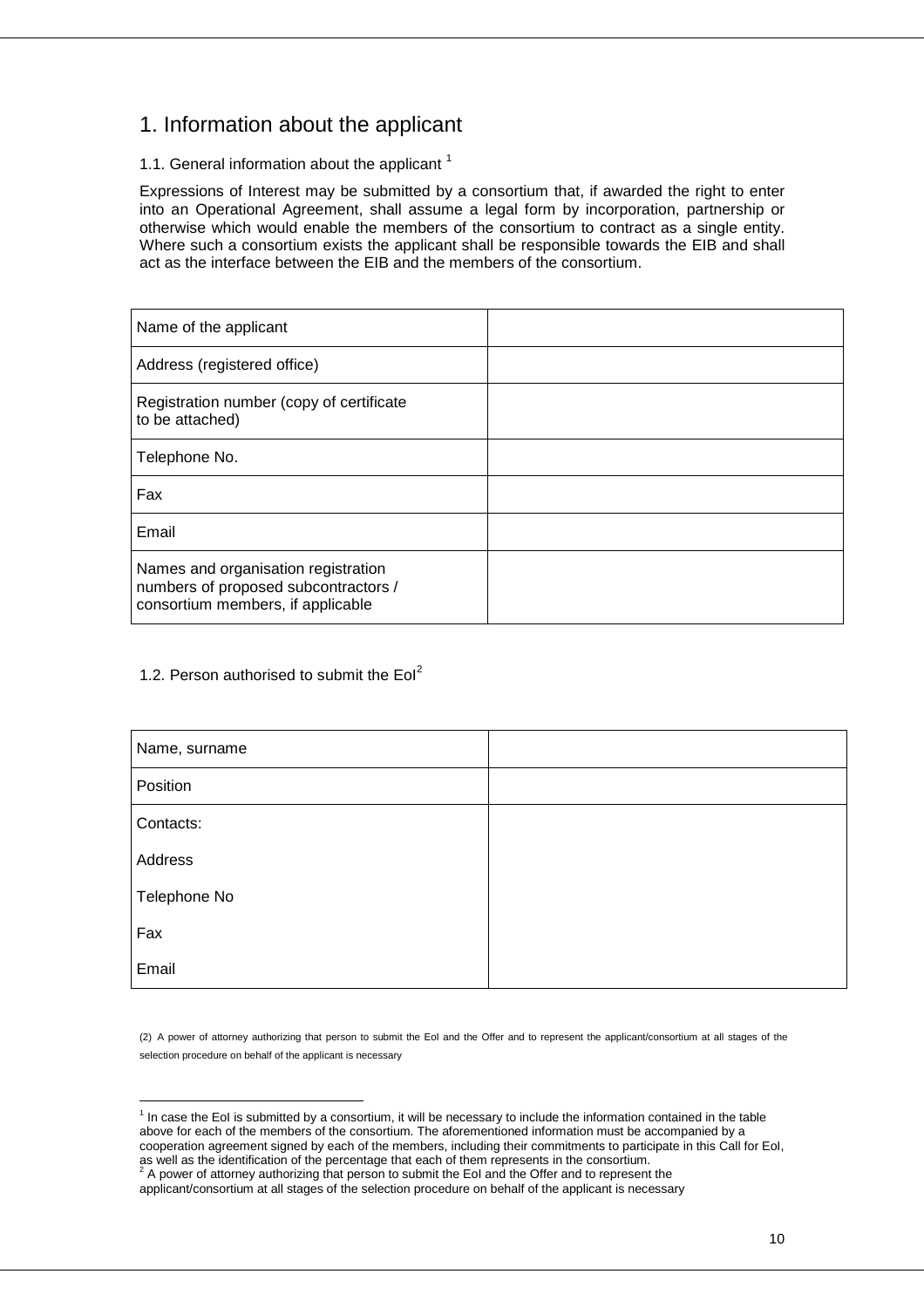#### 1.3. Person for communications (if different from paragraph 1.2)

| Name, surname |  |
|---------------|--|
| Position      |  |
| Contacts:     |  |
| Address       |  |
| Telephone No  |  |
| Fax           |  |
| Email         |  |

By submitting this EoI, the undersigned:

- having taken note of this Call for EoI;
- having taken note of the specifications and the documents referred to therein; and,
- having completed the requisite declaration (see Annex 2);

#### hereby:

- 1. declare(s) that:
	- a. there is no Exclusion Criteria preventing its selection under the terms of this Call for EoI;
	- b. the applicant is fully aware that resources of the JHFP, which aim is to finance Urban Projects, are provided by the EU Structural Funds 2007– 2013;
	- c. the information contained in this EoI and its Annexes is complete and correct in all its elements; and
	- d. the applicant has taken note of conditions of the Call for EoI and the Terms of Reference contained herein and has had the opportunity to gauge the scope and quality of the services required, as well as the possible difficulties;
- 2. undertake(s) unconditionally, in accordance with the provisions of the aforementioned documents to supply the services to be provided therein on the terms set out below in this Call for EoI, this submission being binding upon the organisation, however, only if the selection of the applicant is notified by the EIB within 180 days of the date of opening of submissions;
- 3. declare(s) that is authorised to do so on behalf of any consortium members listed in paragraph 1. above and in doing so commit(s) those consortium members to supply the same services on the terms set out in this Call for EoI, for 180 days from the date of opening of submissions.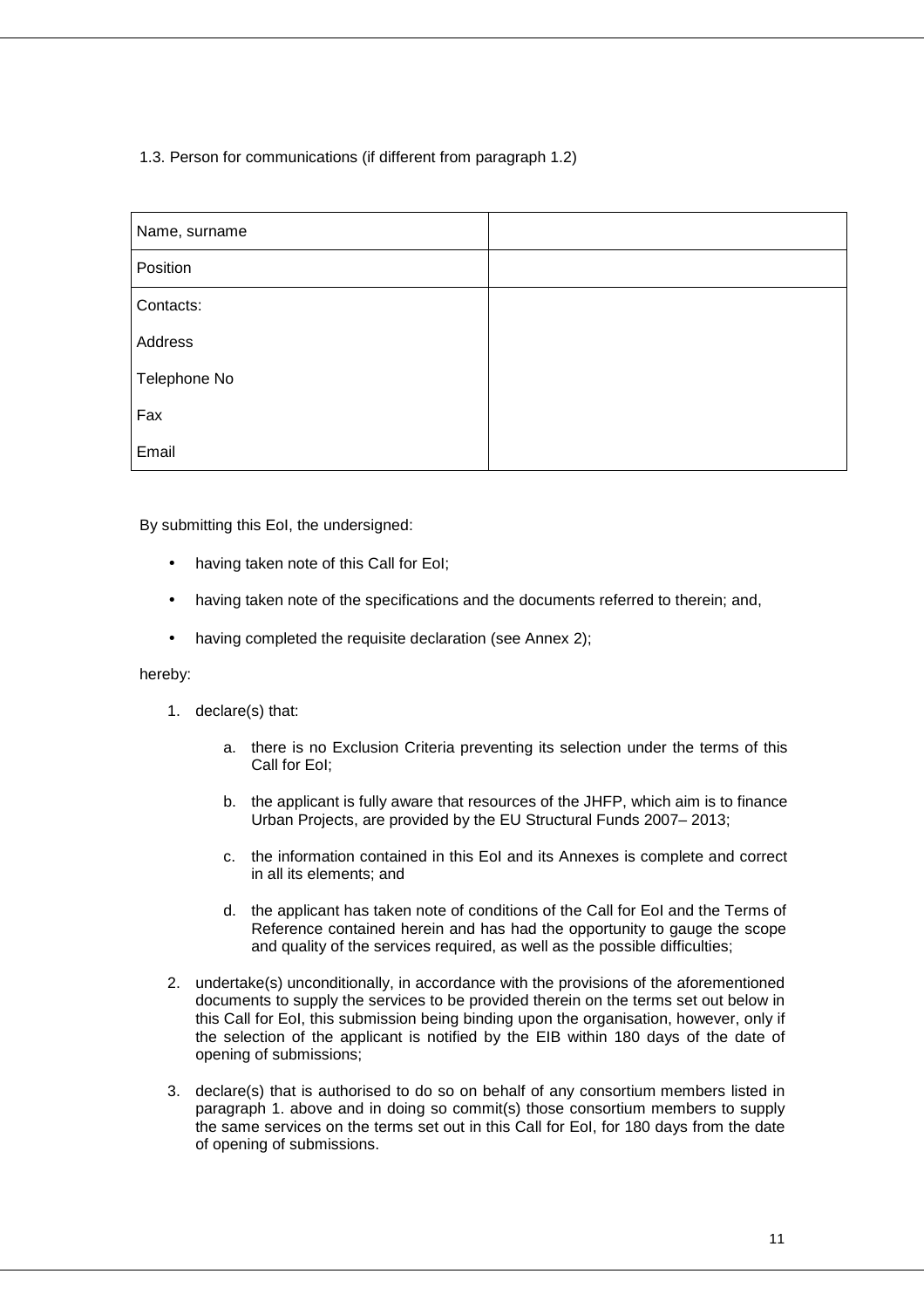## ENCLOSED:

1. Declaration to be made by the applicant in Annex 2

2. Supporting documents relating to Annex 2 (to be completed by the applicant):

a) …

b) …

c) …

3. Evidence relating to the Exclusion Criteria as set out in Section III.A.2 of the Terms of Reference (Exclusion Criteria) below:

a) …

b) …

c) …

(position)

(name, surname) (signature)

\_\_\_\_\_\_\_\_\_\_\_\_\_\_\_ \_\_\_\_\_\_\_\_\_\_\_\_\_\_ \_\_\_\_\_\_\_\_\_\_\_\_\_\_\_\_\_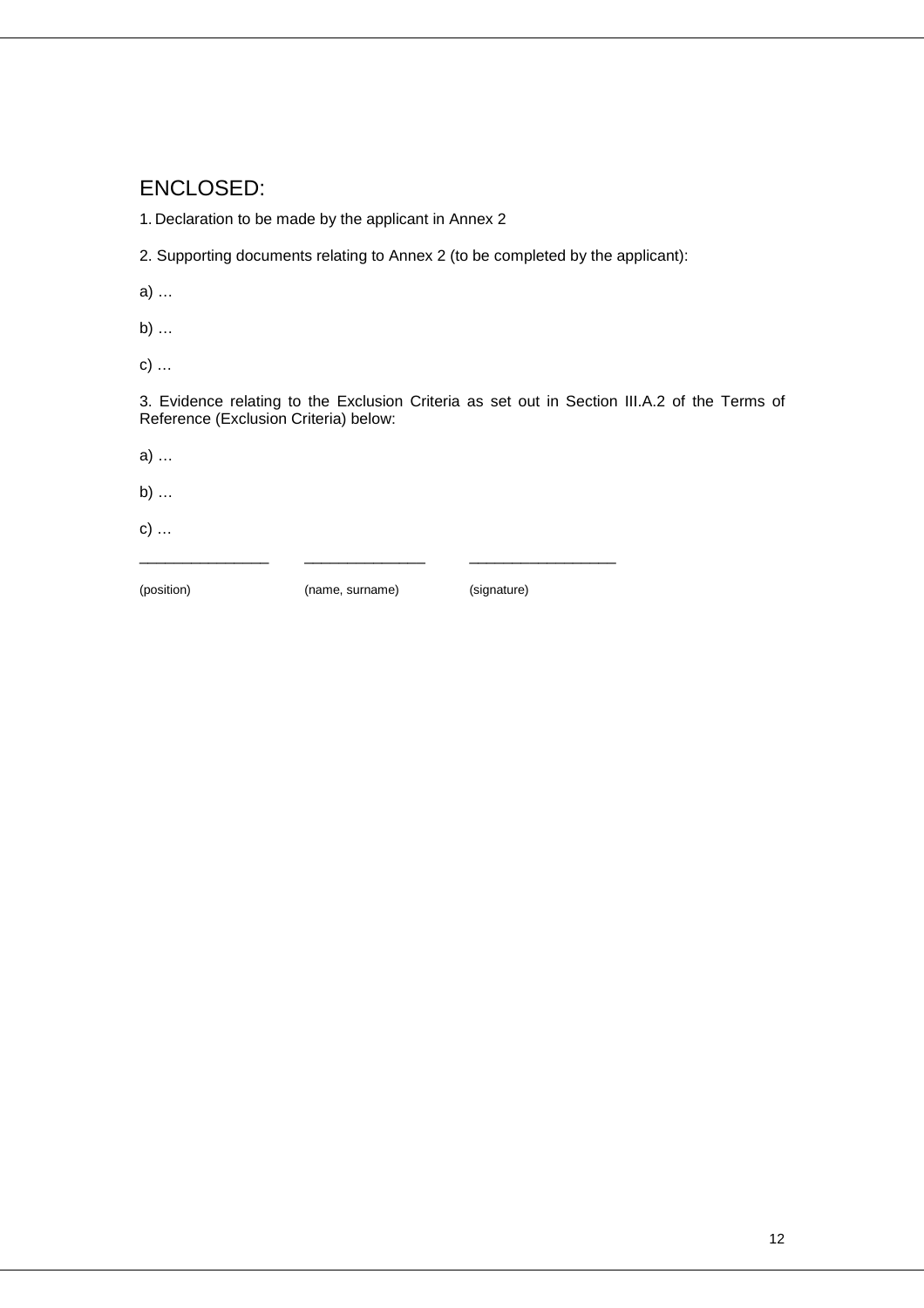# ANNEX 2

# DECLARATION TO BE MADE BY THE APPLICANT

1. Name of the applicant...................................................................... 2. Type of business .............................................................................. 3. Address (registered office) ................................................................... ......................................................................................................................... .......................................................................................................................... 4. Number and date of entry in trade register ......................................................................................................................... 5. Represented by (name and position):

..........................................................................................................................

Questions 6 to 13 should be answered on behalf of the applicant and any proposed consortium members. These questions will be assessed on a pass/fail basis. Responses should be stated in the form of "Yes" / "No" or "Certified" with accompanying details provided where requested.

6. Are there any liens or charges outstanding against the organisation at a commercial court (or any other relevant authority)?

..........................................................................................................................

7. Is the applicant in receivership or the subject of bankruptcy, recovery or composition proceedings (or the subject of equivalent proceedings)?

.........................................................................................................................

If so:

(a) date of the receivership or the bankruptcy order or date of opening of the above mentioned proceedings: ............................................................

(b) on what terms is the applicant authorised to carry on its activity? Specify in particular:

the name and address of the receiver(s):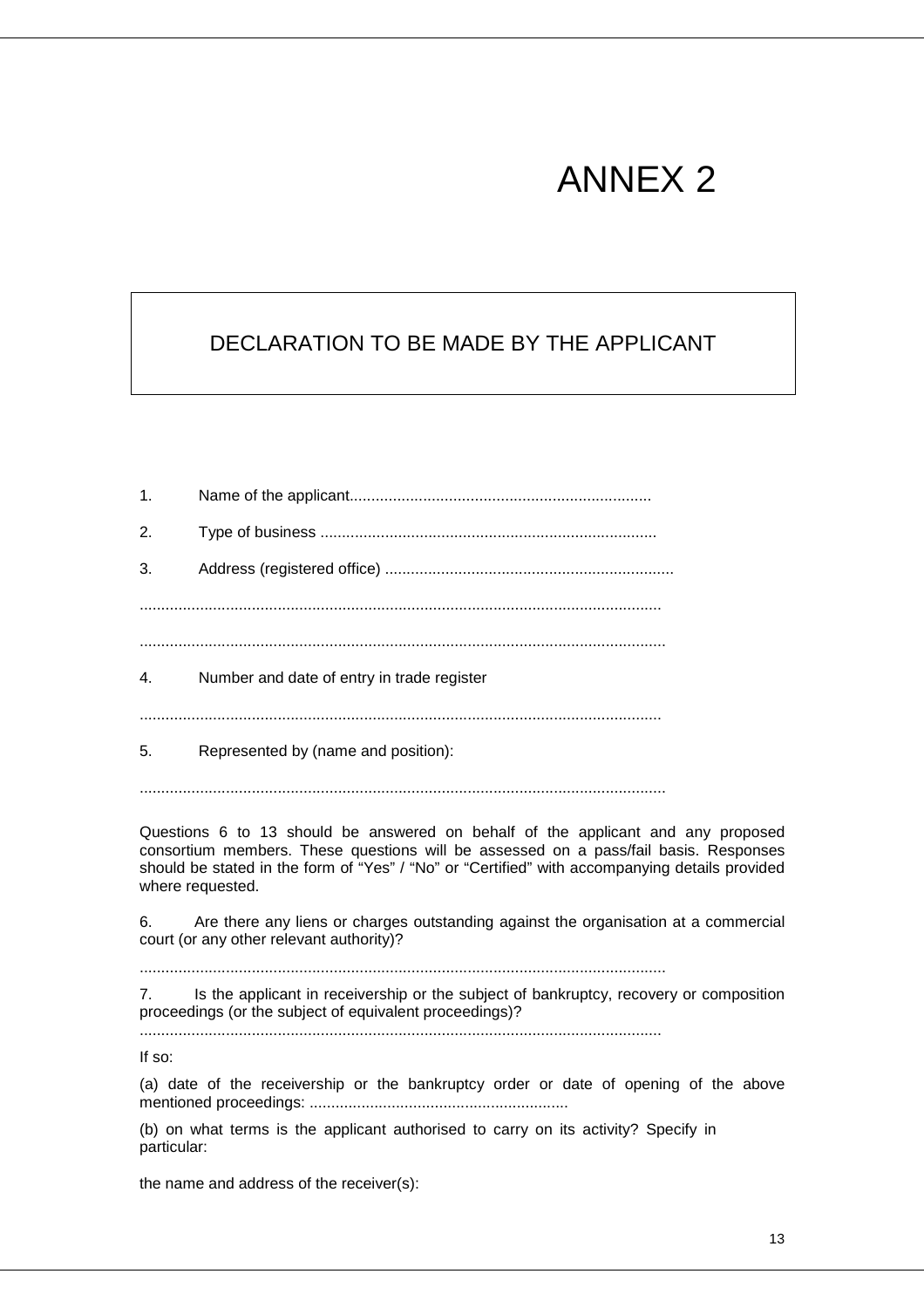............................................................................................................

the date and period of validity of the authorisation given by the official receiver or the court to continue the business or activity:

............................................................................................................

8. Is the applicant's organisation or any of the persons authorised to act on its behalf in liquidation?

..........................................................................................................................

..........................................................................................................................

9. Has the applicant or any of the persons authorised to act on its behalf been the subject of any sentence, disqualification or penalty regarding the proper pursuit of commercial or industrial occupations, or under the rules on prices and competition?

..........................................................................................................................

..........................................................................................................................

10. Has the applicant or any of the persons authorised to act on its behalf a conflict of interest that may affect the performance of the tasks referred to into this Call for EoI?

..........................................................................................................................

..........................................................................................................................

11. Has the applicant complied with its tax and social obligations, with prudential requirements compulsory to financial institutions, where applicable?

..........................................................................................................................

..........................................................................................................................

12. Is the applicant authorised to carry out business in Portugal under the applicable regulatory framework? If applicable, a copy of a decision of a competent authority granting the license evidencing that the applicant is authorised to carry out business in Portugal under the applicable regulatory framework should be enclosed.

..........................................................................................................................

13. The applicant certifies that all information submitted in the previous paragraphs is correct.

..........................................................................................................................

Done at ................................................. (date) .................................................

SIGNATURE(S)

STAMP NAME(S)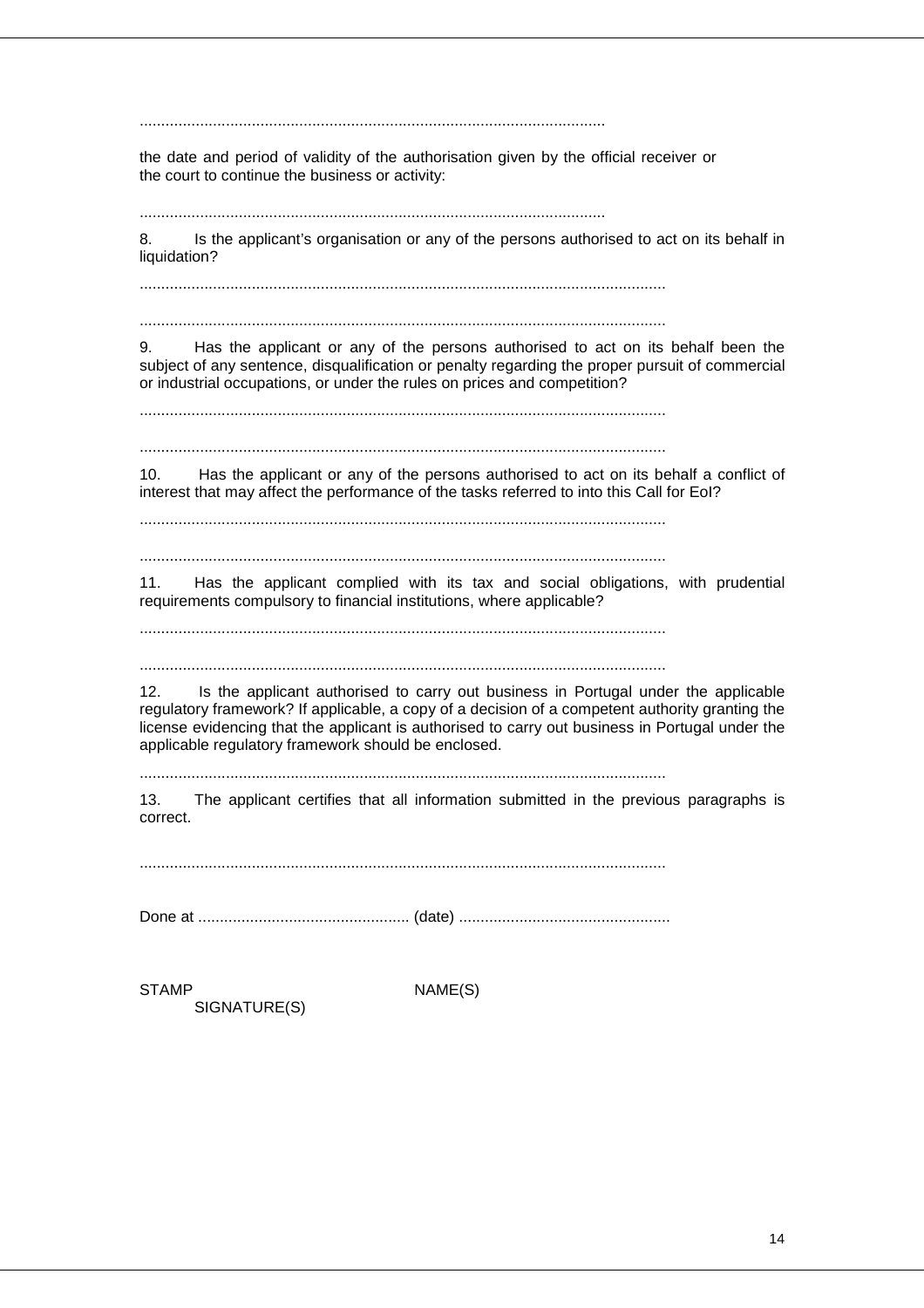# ANNEX 3

## TERMS OF REFERENCE

#### **I. GENERAL INFORMATION**

#### **A. Background on JESSICA**

JESSICA (Joint European Support for Sustainable Investment in City Areas) is an initiative developed by the Commission and the EIB, in collaboration with the CEB, in order to promote sustainable investment, growth and jobs in urban areas.

Under new procedures, Member States are being given the option of using part of their EU Structural Fund allocation to make repayable investments in projects forming part of relevant Integrated Plans for Sustainable Urban Development.

JESSICA responds to the request by several Member States and the European Parliament to give special attention to the need for urban regeneration and urban investments, and is based on the scarcity of investment funds to finance integrated urban renewal and regeneration projects in pursuit of more sustainable urban communities. JESSICA has therefore been launched with a view to provide new opportunities for Managing Authorities responsible for the current cycle of Cohesion Policy programmes by:

- ensuring long-term sustainability through the revolving character of the EU Structural Funds contribution to UDFs specialising in investing in Urban Projects;
- creating stronger incentives for successful implementation by beneficiaries, by combining loans and other financial instruments;
- leveraging additional resources for Public-Private Partnerships (PPP) and other public or public-private initiatives for urban development with a focus on sustainability/recyclability in the regions of the EU;
- contributing financial and managerial expertise from specialist institutions such as ElB, CEB, other International Financial Institutions and financial institutions.

#### **B. Establishment and composition of the JESSICA Holding Fund Portugal ("JHFP")**

The JHFP has been created based on the Funding Agreement signed on  $20<sup>th</sup>$  July 2009 between the Portugal Managing Authorities ("the "Portugal MAs" meaning Managing Authority for the Operational Programme ("OP") Territorial Enhancement, the Managing Authority for the OP North, the Managing Authority for the OP Centre, the Managing Authority for the OP Lisbon, the Managing Authority for the OP Alentejo, the Managing Authority for the OP Algarve), the Direção-Geral do Tesouro e Finanças ("DGTF") and the EIB ("the Funding Agreement").

The JHFP has been established as a separate block of finance within the EIB for the purpose of investing the contributing funds as repayable investments, in urban projects forming part of a Integrated Plan for Sustainable Urban Development in Continental Portugal NUTS-2 regions ("Urban Projects"). To this aim the EIB will select Urban Development Funds ("UDFs") that will receive resources from the JHFP to implement Urban Projects. The functioning of JHFP is supervised by its Investment Board, currently consisting of eight independent Members appointed by the Portugal MAs and DGTF after consultation with EIB. The Investment Board will broadly be responsible for governing the implementation of the JHFP which includes approving or rejecting recommendations made to it by EIB as the JHFP manager.

The composition of the JHFP is described in the following table: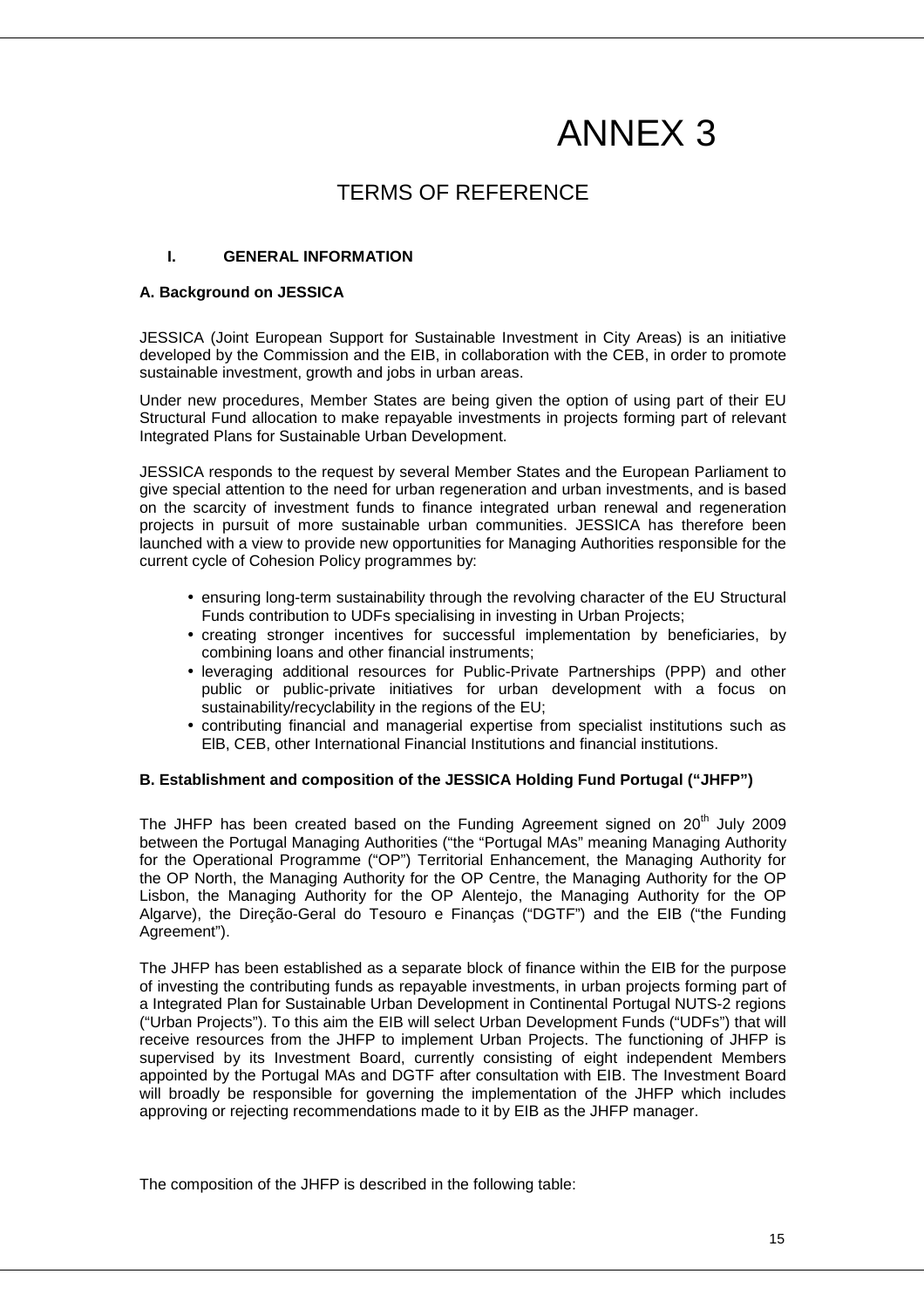| <b>Contributor</b>                | Amount          |
|-----------------------------------|-----------------|
| <b>OP Territorial Enhancement</b> | EUR 30 000 000  |
| <b>OP North</b>                   | EUR 30 000 000  |
| OP Centre                         | EUR 20 000 000  |
| OP Lisbon                         | EUR 5 000 000   |
| OP Alentejo                       | EUR 10 000 000  |
| OP Algarve                        | EUR 5 000 000   |
| <b>DGTF</b>                       | EUR 30 000 000  |
|                                   | EUR 130 000 000 |

As to Continental Portugal NUTS-2, the ERDF, in what specifically refers to this Call for EoI, shall be invested in accordance to the EU Structural Funds Regulations and in line with the priorities set forth in six OPs approved by the Commission in October 2007, as follows:

- OP for Territorial Enhancement 2007-2013 (the "OP Territorial Enhancement");
- OP for the North 2007-2013 (the "OP North");
- OP for the Centre 2007-2013 (the "OP Centre"):
- OP for Lisbon 2007-2013 (the "OP Lisbon");
- OP for Alentejo 2007-2013 (the "OP Alentejo");
- OP for Algarve 2007-2013 (the "OP Algarve")<sup>3</sup>.

These OPs provide a framework for the investment of the ERDF amounts in the relevant sectors and/or regions in Portugal, for the period 2007-2013, identifying the broad priorities for the investment (called 'Priority Axes' in Commission terminology), together with relevant resources from the EU Structural Funds and co-financing requirements.

Within these intervention domains, the following can be identified as particularly relevant for the purposes of this Call for EoI, (the "Relevant Intervention Domains"):

#### **OP North**

PRIORITY AXIS IV – Urban System Qualification

- Promoting urban excellence operations and networks for competitiveness and innovation;
- Promotion of integrated operations within priority areas of urban regeneration;
- Promotion of urban mobility:

#### **OP Centre**

PRIORITY AXIS II – Cities and urban systems development

- Urban Regeneration Partnerships:
- Competitiveness of innovation urban networks;
- Urban mobility ;

#### **OP Lisbon**

PRIORITY AXIS III – Social Cohesion

- Urban Regeneration Partnerships (focusing on social inclusion);
- Immigrant population integration platforms:
- Services to populations with special handicaps:

#### **OP Alentejo**

 $\overline{a}$ 

<sup>&</sup>lt;sup>3</sup> All these OPs are available in http://www.qren.pt/item3.php?lang=0&id\_channel=34&id\_page=203.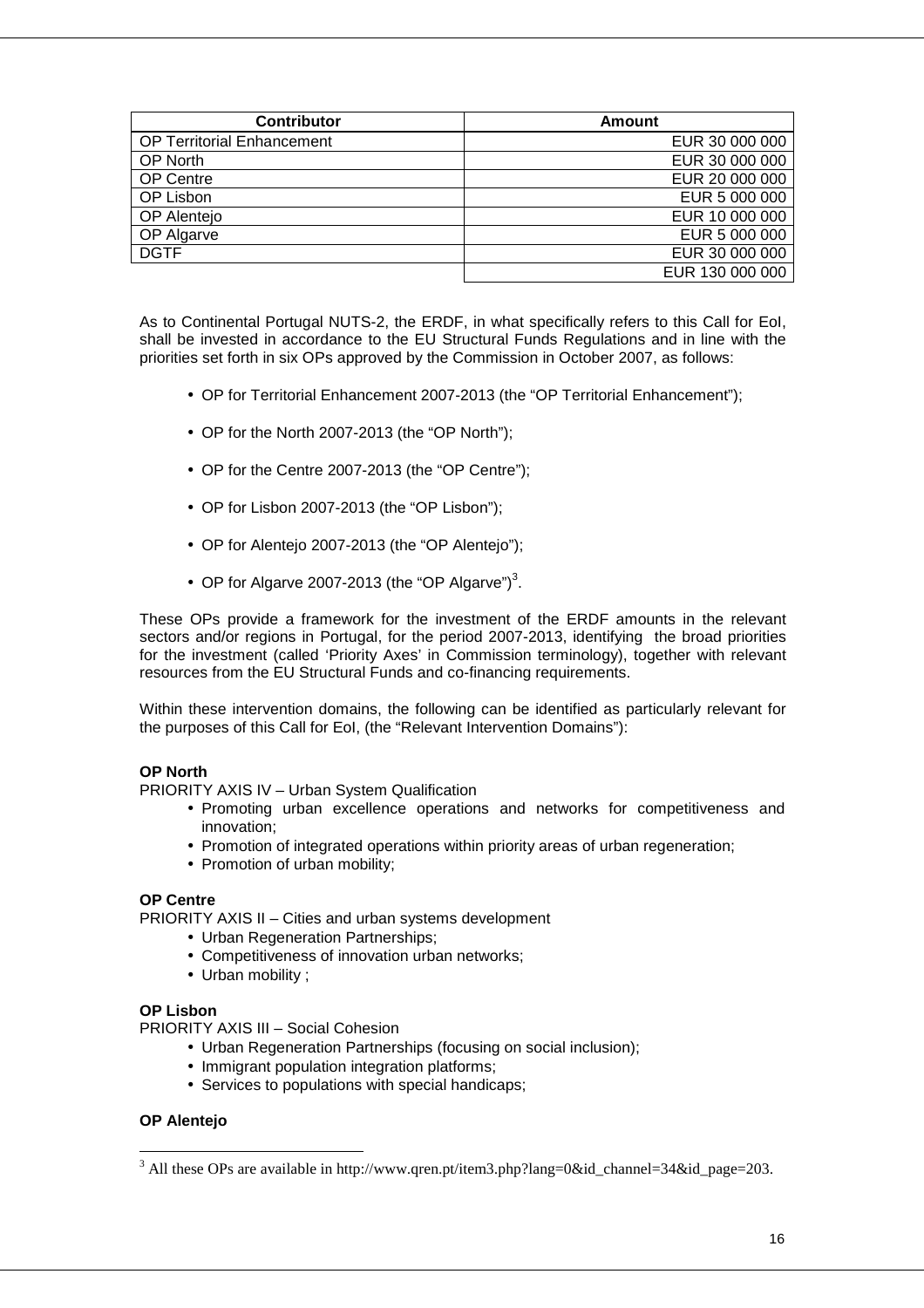#### PRIORITY AXIS II – Urban Development

- Urban Regeneration Partnerships;
- Competitiveness and innovation urban networks;
- Urban mobility;

#### **OP Algarve**

PRIORITY AXIS III – Territorial Enhancement and Urban Development Urban Regeneration Partnerships;

- Competitiveness in the urban regional network;
- Urban system enhancement through accessibility and mobility;
- Urban Regeneration Partnerships:

#### **OP Territorial Enhancement (only applicable for operations in North, Centre and Alentejo NUTS 2 regions)**

PRIORITY AXIS IX – Development of the National Urban System

- Promote a polycentric urban development, strengthening the connections between the cities and its respective surrounding areas and the qualification of urban spaces considering namely innovating solutions;
- Promote social cohesion, ensuring territorial equity in infra-structure and collective equipment distribution.

In the context of the OPs, and, in particular, envisaging the effective implementation of these Relevant Intervention Domains and the promotion of the inherent policies, the Portuguese Government, through DGTF and the Portugal MAs responsible of the aforementioned ERDF OPs have decided to support the financing of Urban Projects in Continental Portugal through the JESSICA Holding Fund Portugal, as further described below.

#### **C. Regulation and priorities**

Since the amounts contributed to the JHFP by each of the Portugal MAs are allocated to the Relevant Intervention Domains in each of the relevant OPs, all the Urban Projects promoting the effective implementation of said priorities, preferably those located in medium/large cities, are eligible projects to be financed by the UDFs to be selected, provided that:

- According to the Regulation (EC) No 1080/2006, as amended by Regulation 397/2009, the urban projects to be financed under the JESSICA initiative are part of an Integrated Plan for Sustainable Urban Development, as defined in Appendix A ("Definition of Integrated Plans for Sustainable Urban Development");
- Given the revolving aspect of the investments to be done by the UDFs, the Urban Projects generate sufficient returns:
- The Urban Projects comply with criteria applicable to the relevant OP;
- The project cost financed from ERDF and the National Match Funding is considered as an "Eligible Expenditure" pursuant to EU Structural Funds Regulations and is consistent with OPs requirements; "Non-eligible" project costs can be financed from UDFs resources other than the JHFP contributions or from private resources (ensuring separate accounting and audit trails).
- Urban Projects contribute to the achievement of objectives (including quantitative outputs as set in Appendix F).

Without prejudice to the principles defined above, and as general guidelines to be considered by the applicants when preparing their Offers, EIB clarifies that, at this stage, it considers as preferred solutions (the "priorities" or the "JESSICA Portugal priorities") to promote the effective implementation of the policies inherent to the following Relevant Intervention Domains the Urban projects focused on:

- Urban rehabilitation and regeneration including urban infrastructure and facilities regeneration;
- Energy efficiency and renewable energy in urban areas;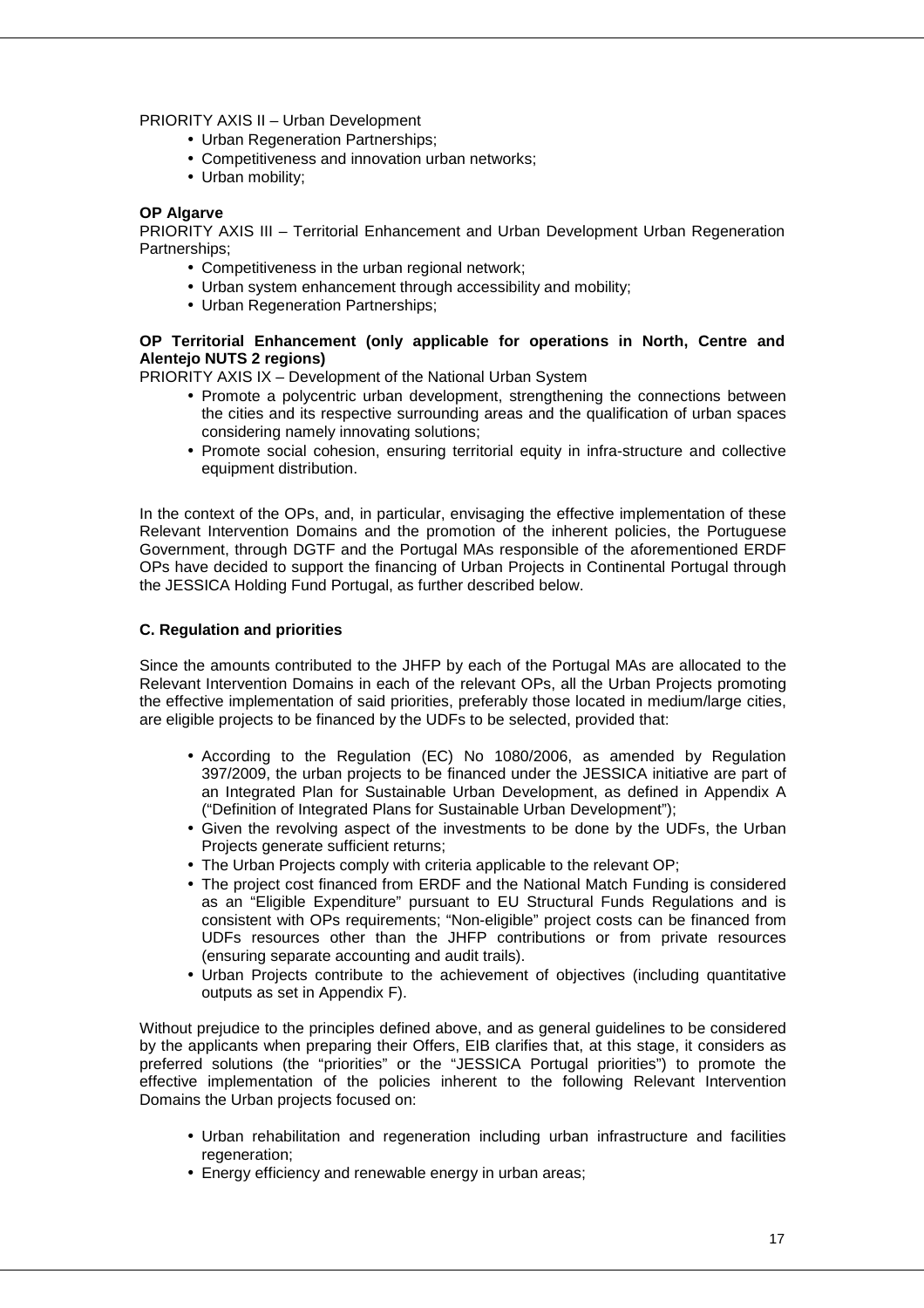- Urban economic revitalisation especially in what regards small and medium enterprises ("SME") or innovating companies;
- Information and communication technology dissemination in urban areas, including broadband and wireless infrastructure.

#### **D. The role of the UDFs**

#### a Legal and ownership form

UDFs can be either independent legal entities governed by agreements between the cofinancing partners or shareholders, or be established as a "separate block of finance" within an existing financial institution. The UDFs may be owned and/or managed either by private investors (e.g. Portuguese or international banks, real estate developers, fund managers, private companies, etc.) and/or public entities (e.g. local authorities, municipal companies, local agencies, etc.).

#### b Key Tasks

UDFs will be asked to manage in a sustainable manner a portfolio of Urban Projects that comply with the Call for EoI objectives. UDFs must not be project developers or the owners of the assets because EU Structural Funds Regulations allow only investing through loans, equity or guarantees. In Portugal, the UDFs are only to invest through loans or equity in the promotion of new projects and, therefore, the applicants can not apply to JESSICA funds with the perspective of refinancing their already existing portfolio.

For these main purposes, the key tasks envisaged for the UDFs will broadly be to:

- Identify, invest in and lead the negotiation and structuring of financial investments in viable Urban Projects which fit within the agreed Business Plan of the UDF, the Investment Strategy of JHFP and eligibility requirements and criteria applicable to the relevant OPs;
- Monitor and control Urban Projects to provide the necessary information in order to comply with the reporting obligations towards the Commission in accordance with the EU Structural Funds Regulations;
- Possibly, secure co-financing at UDF level and, to the extent possible, additional financing at project level in identified Urban Projects to ensure that JHFP's investment is sufficiently and appropriately leveraged and that sufficient eligible expenditure ("Eligible Expenditure") can be declared in those Urban Projects in accordance with EU Structural Fund Regulations;
- Recommend and manage appropriate exit strategies from Urban Project investments.

#### **II. AMOUNT ALLOCATED FOR THE CALL FOR EOI**

In accordance with the Funding Agreement, the JHFP shall channel its funds to Urban Projects through UDFs selected in accordance with this Call for EoI.

The amount to be made available according to this Call for EoI will be up to EUR 130 000 000, in line with the funds managed by the JHFP. The aforementioned amount, from which the relevant management costs (as referred to in the Funding Agreement) shall be deducted, will be divided in 6 Lots, as follows: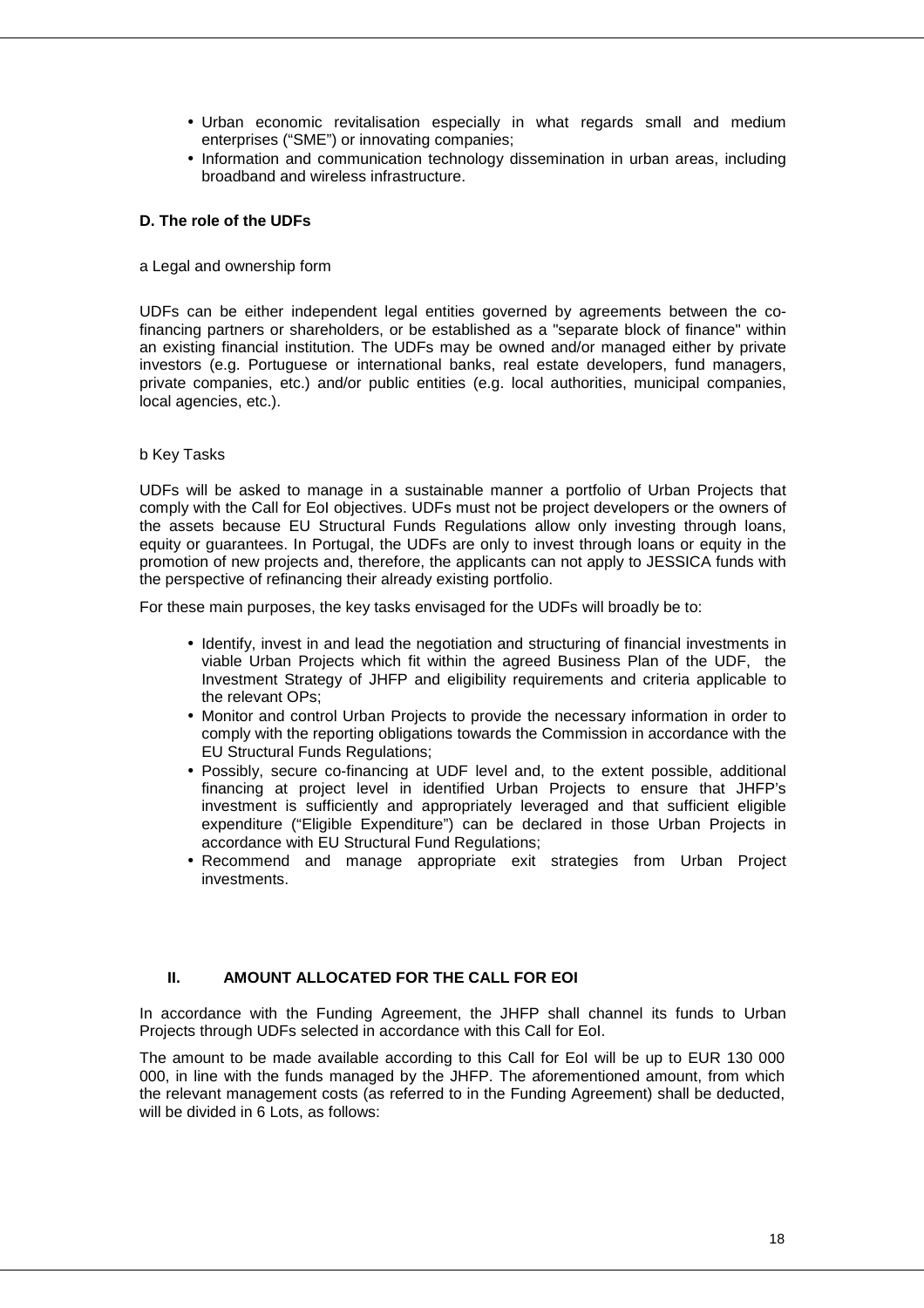| Lots    | <b>Maximum</b><br>Amount<br>Available | <b>Contributor</b>         | <b>Utilisation</b>    |
|---------|---------------------------------------|----------------------------|-----------------------|
| Lot 1   | EUR 30 000 000                        | <b>OP North</b>            | North NUTS-2 Region   |
| Lot 2   | EUR 20 000 000                        | OP Centre                  | Centre NUTS-2 Region  |
| Lot 3   | EUR 5 000 000                         | OP Lisbon                  | Lisbon NUTS-2 Region  |
| Lot $4$ | EUR 10 000 000                        | OP Alentejo                | Alentejo NUTS-2       |
|         |                                       |                            | Region                |
| Lot 5   | EUR 5 000 000                         | OP Algarve                 | Algarve NUTS-2 Region |
| Lot 6   | EUR 30 000 000                        | OP Territorial Enhancement | North, Centre or      |
|         |                                       |                            | Alentejo NUTS-2       |
|         |                                       |                            | Regions               |

Further to the table above, an additional amount of EUR 30 000 000 contributed by DGTF shall be allocated on top at a later stage, at the level of each OP in accordance with the needs of National Match Funding.

Moreover, the amounts to be invested in the UDFs may be increased, by any returns on investment in UDFs, additional EU Structural Funds or any other funding that may be held by or become available to the JHFP to cover the possible need of additional National Match Funding, with the exclusion of central government lending or additional participation from DGTF, or to accommodate the increase in the contribution of a specific region. It is also highlighted that, in addition to JHFP resources, all investments aforementioned will be eligible for receiving grants directly by the Portugal MAs following appropriate procedures, as required to comply with their National Match Funding obligations or as freely decided by the Portugal MAs in any other circumstances.

#### **III. PROCUREMENT PROCESS FOR THE UDFs SELECTION**

In overview, the process by which the JHFP will engage with UDFs begins with this Call for EoI and will or may proceed regarding the following stages:

#### **A. Stage 1**

At this first stage, EoI which are admitted in accordance with the Exclusion Criteria will be assessed on the basis of the Selection Criteria.

#### **A.1. Submission of Expression of interest**

Each EoI submitted by an applicant shall be prepared in accordance with the template attached as Annex 1 and shall be accompanied by the following annexes:

- A declaration to be made by the applicant in the form attached as Annex 2;
- Any supporting documents.

#### **A.2. Exclusion Criteria**

Applicants will be excluded from participating in this Call for EoI if any of the following Exclusion Criteria applies to them or, in case of the EoI being submitted by a consortium, to any of its members:

a) they are bankrupt or are being wound up, are having their affairs administered by the courts, have entered into an arrangement with creditors, have suspended business activities, are the subject of proceedings concerning those matters, or are in any analogous situation arising from a similar procedure provided for under national laws or regulations;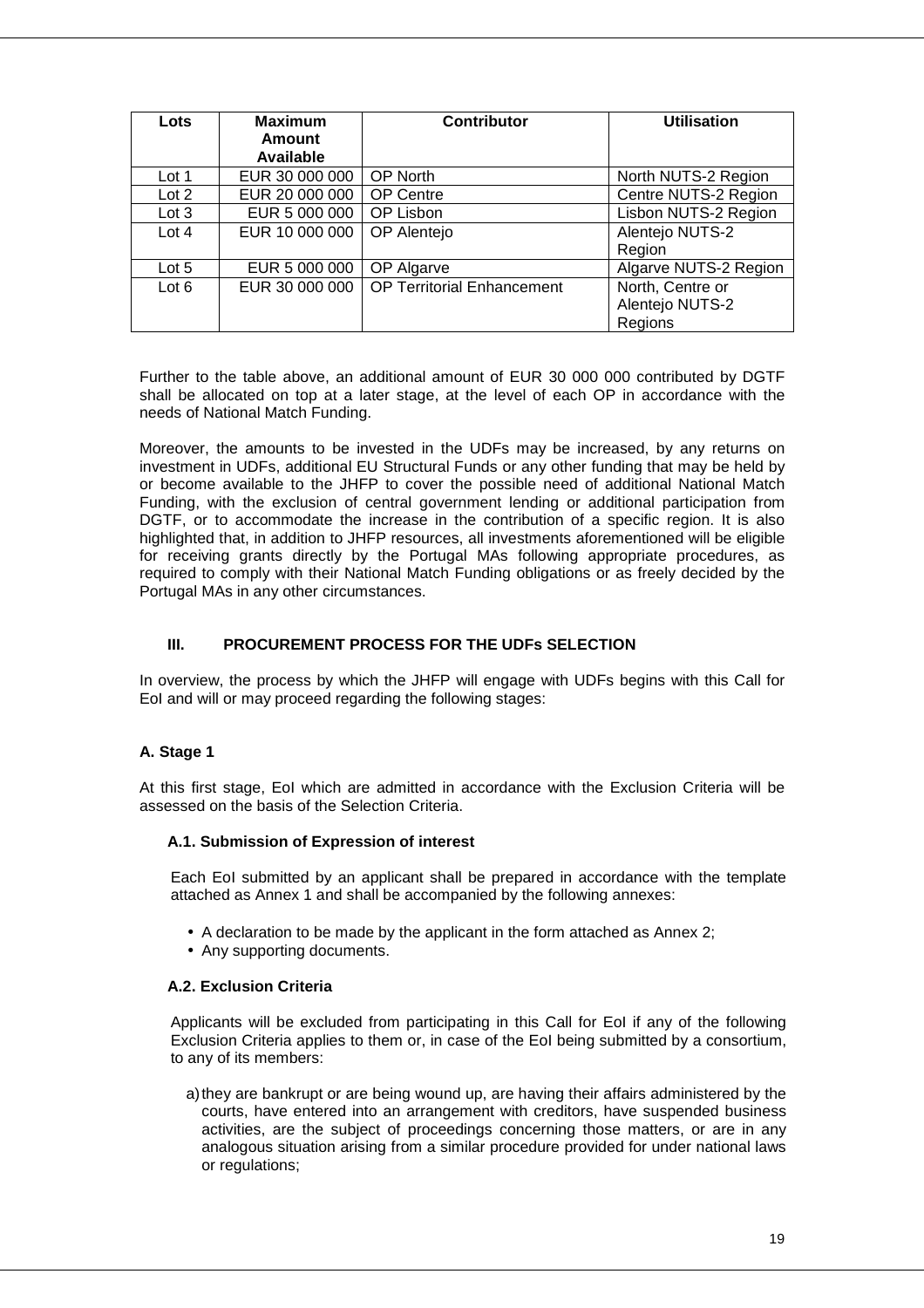- b) they or any of its in office managers, holders of company management, directors or equivalent have been convicted of an offence concerning their professional conduct by a judgment which has the force of res judicata;
- c) they or any of its in office managers, holders of company management, directors or equivalent have been guilty of grave professional misconduct proven by any means which the EIB can justify:
- d) they have not fulfilled their obligations relating to the payment of social security contributions or the payment of taxes in accordance with the legal provisions of the country in which they are established, with those of the country of the contracting authority, and with those of the country where the contract is performed;
- e) they or any of its in office managers, holders of company management, directors or equivalent have been the subject of a judgment which has the force of res judicata for fraud, corruption, involvement in a criminal organisation or any other illegal activity detrimental to the Community's financial interests;
- f) they or any of its in office managers, holders of company management, directors or equivalent are guilty of misrepresentation in supplying the information required by the contracting authority for participation in this Call for EoI or who have not provided such information.

Applicants must show that they are not in one or more of the situations listed above by providing the following evidence in relation to the items mentioned above:

• In relation to items (a), (b), and (e) above, relevant extract(s) from the judicial record or, failing that, equivalent documentation issued by a competent judicial or administrative authority in the country of origin or provenance showing that those requirements are satisfied. Depending on the national legislation of the country in which they are established, these documents must relate to entities with legal personality and/or natural persons, including any person with powers of representation, decision-making or control in relation to the applicant. If such documents are not available in the country of origin or provenance the applicant:

- May provide a sworn statement before a competent judicial authority; - For any entity incorporated in one of the Member States where such statement does not exist, such entity may swear a declaration before a competent administrative authority, a notary or a qualified professional body entitled to such declaration in the country of origin or provenance, declaring that such documents are not available and that Exclusion Criteria (a), (b) and (e) do not apply to it.

• In relation to item (d) above, certificates issued less than 6 months before the final date for submissions by the competent social security and tax authorities of the country where they are established, of the country of the contracting authority, and of Portugal. Where such certificate is not issued in the country where they are established,, this can be replaced by a declaration on oath or solemn statement made before a competent judicial or administrative authority, a notary or a competent professional or trade body in that country. The declaration or statement provided must be dated less than 6 months before the final date for submission of submissions. Depending on the national legislation of the country in which they are established, these documents must relate to entities with legal personality and/or natural persons, in the latter case, they shall relate to the person(s) empowered to represent the applicant and sign the contract if the Offer is successful. If such documents are not available in the country or origin or provenance the applicant:

- May provide a sworn statement before a competent judicial authority; - For any entity incorporated in one of the Member States where such statement does not exist, such entity may swear a declaration before a competent administrative authority, a notary or a qualified professional body entitled to such declaration, in the country of origin or provenance,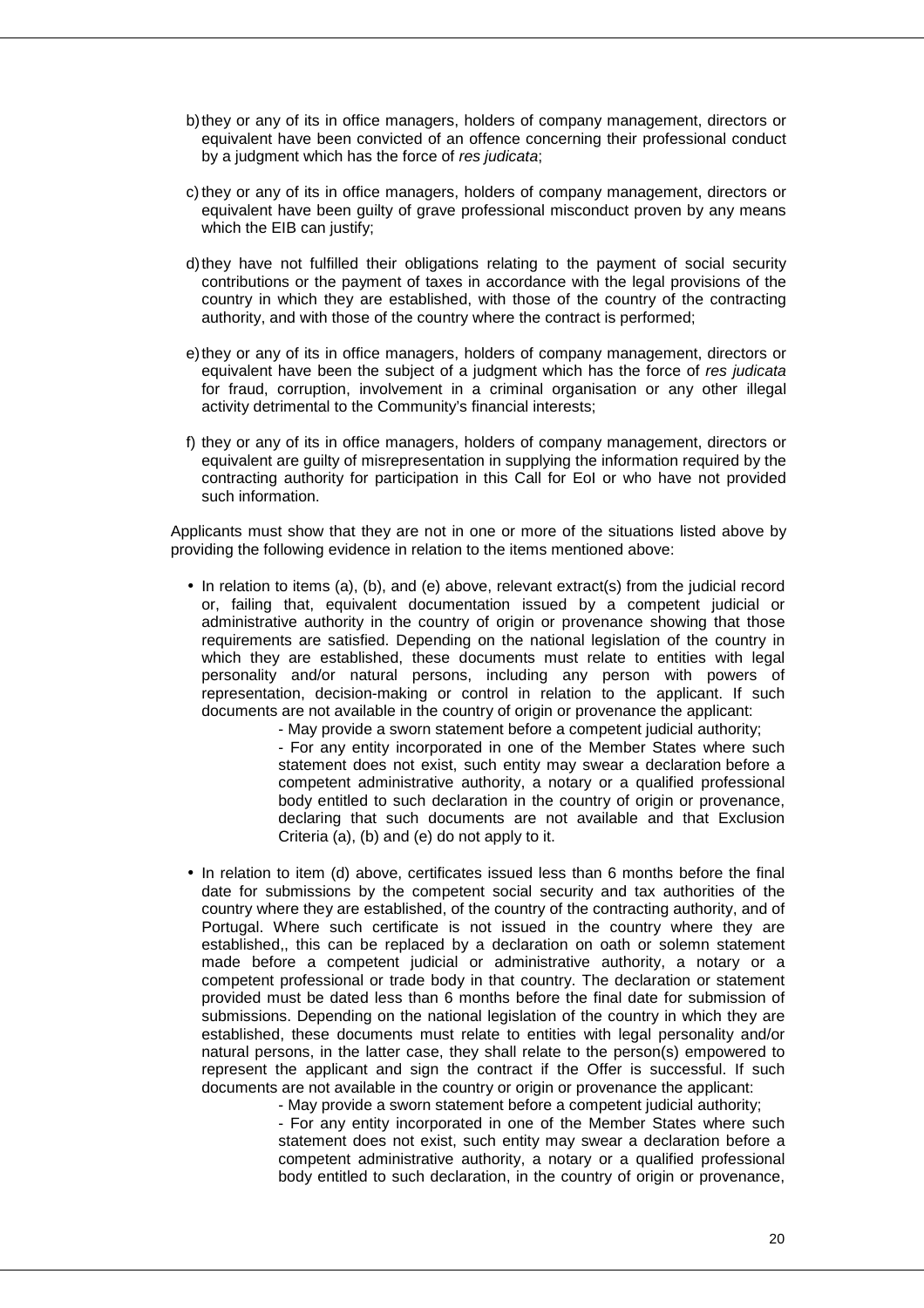declaring that such documents are not available and that Exclusion Criteria (d) does not apply to it.

• In relation to items (c), and (f) above, a declaration made as indicated above, stating that the applicant is not guilty of professional misconduct, and is supplying all the information required under this Call for Eol in good faith and without misrepresentation. This solemn declaration should be signed by the person(s) empowered to represent the applicant and sign the contract if the applicant is selected and dated less than 4 months before the final date for submissions.

#### **A.3. Selection Criteria**

Submissions admitted in accordance with the Exclusion Criteria will be assessed on the basis of the following Selection Criteria:

- a) The EoI is prepared in accordance with the procedural requirements to be defined in the Call for EoI;
- b) Experience in the relevant targeted market during the last three years in the management of equivalent or similar projects and/or financial vehicles investing in similar projects to those foreseen in this Call for EoI;
- c) Minimum rating of BBB/Baa2 provided by either Standard & Poor's Rating Services (a division of The McGraw-Hill Companies Inc.), Moody's Investors Service Inc. or Fitch Ratings Ltd. or presentation by the applicant of a bank reference, released by a financial institution meeting the same minimum rating, confirming that the applicant maintains a regular relationship with said bank and that in accordance to the bank's assessment the applicant has financial capability or suitability to be involved in the management of equivalent or similar projects to those foreseen in this Call for EoI;
- d) If applicants are non financial public entities: a clear evidence (supported by legal opinion) that their ultimate risk either through external guarantee or through implicit State/Local Entities support shows a minimum score equivalent to a ratio of BBB/Baa2 as defined by either Standard & Poor's Rating Services (a division of the McGraw-Hill Companies, Inc.), Moody's Investors Service or Fitch Ratings Ltd.;
- e) Should the applicant be a consortium, the leading party (which should hold more than 50% of participation) or any of the parties undertaking joint and several liability with the other members of the consortium shall provide the rating or the bank reference, as referred in paragraph c), or the ultimate risk indicated in the above paragraph d).

#### **B. Stage 2** - **Submission of Offers**

Applicants who are not excluded and meet the Selection Criteria for Stage 1 will be invited to submit Offers, in the form of a Business Plan prepared substantially in the form and following the instructions provided for in Appendix B, for use of the JHFP resources, demonstrating economic viability of the Investment Policy.

The Business Plans shall, in particular, comply with the Mandatory Amounts Limits listed below. Only the Business Plans that comply with these Mandatory Amounts Limits will be evaluated in the context of the Award Criteria, otherwise they will be rejected in the beginning of Stage 2, prior to that evaluation.

It is anticipated that during Stage 2, before submission of the Offers, the selected terms and financial conditions for the Operational Agreement will be disclosed by the EIB to applicants who meet the Selection Criteria in order to allow their consideration in the preparation of the same Offers.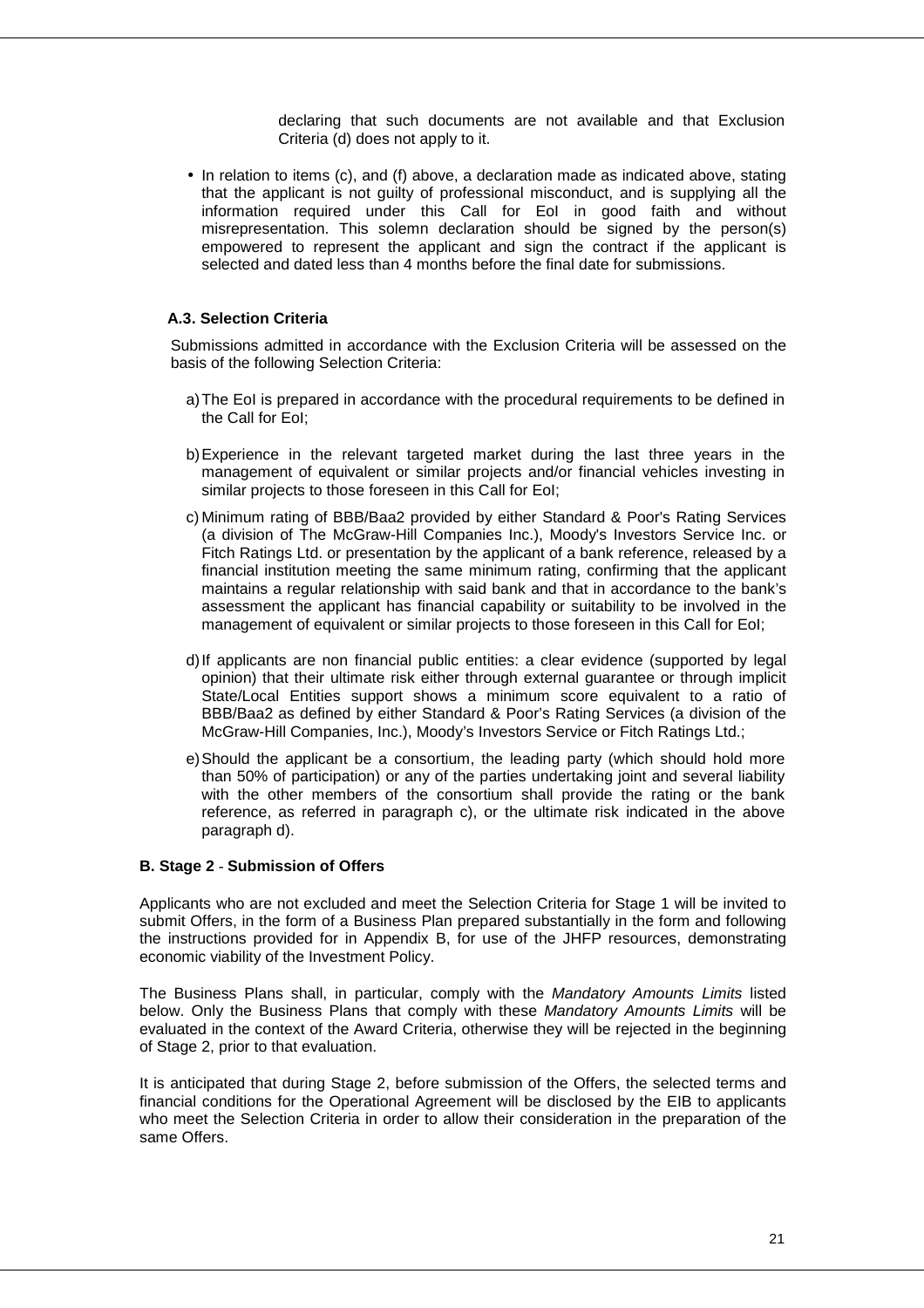#### **B.1 Mandatory Amount Limits**

Applicants shall mention in their Offer the Lots and respective amounts they are bidding for and also precise the flexibility of their Offer by filling the following table:

|                                 | Minimum target amount<br>(in EUR m) | Maximum target amount<br>$(in$ EUR $m)$ |
|---------------------------------|-------------------------------------|-----------------------------------------|
| Lot $1 -$ North                 |                                     |                                         |
| Lot $2 -$ Centre                |                                     |                                         |
| Lot $3$ – Lisbon                |                                     |                                         |
| Lot $4 -$ Alentejo              |                                     |                                         |
| Lot $5 -$ Algarve               |                                     |                                         |
| Lot 6 - Territorial Enhancement |                                     |                                         |

In case the Offer is for more than one Lot, the applicants should also mention (i) the minimum number of Lots and/or (ii) the minimum amount for which their Offer should be considered as valid by EIB. These mentions are essential for the selection process as each Lot will be individually evaluated and awarded.

When filling the table above and preparing their Offers the applicants:

- a) can provide Offers from one up to the six Lots;
- b) as regards Lots 3, 4 and 5, applicants must apply for the total amount per Lot; and
- c) as regards Lots 1, 2 and 6, applicants can apply for the total or for a partial amount per Lot with a minimum amount of EUR 10 000 000; the minimum and maximum amounts per Lot to be indicated by each applicant shall be multiples of EUR 10 000 000.

Should any of the Offers received by EIB fail to comply with the conditions referred in paragraphs b) and c) above (the "Mandatory Amounts Limits"), said Offers will be automatically excluded at the beginning of this Stage 2.

#### **B.2. Typology of Urban Projects**

Applicants should include in their Offers the typology of Urban Projects (as part of the Business Plan). The typology of Urban Projects should contain a general description of the Urban Projects to be supported, detailing the type of projects that the applicants foresee to finance and focusing their description on the level of preparation of the vehicles that will channel the funds (the financial vehicles that will channel the funds can be the UDF itself or sub-vehicles created by the UDF with various partners having different scope and approach each). In addition, and to the extent possible, the typology of Urban Projects should also include a list of projects that applicants foresee to finance. Applicants will have the possibility, nevertheless, to substitute those projects, on justified grounds, for other Urban Projects of a similar nature, including similar balance between financial and socio-economic benefits.

Should applicants not be able to provide with such a list, they will describe the typology of Urban Projects they foresee to finance focusing their description on the level of preparation of the vehicles that will channel the funds to the Urban Projects.

The Award Criteria described in Appendix C privileges the degree of maturity of the projects and/or the financial vehicles that will channel the funds to the Urban Projects included in the typology of Urban Projects list.

Should specific Urban Projects be identified, they may differ in terms of their economic added value, technical description, duration, size, risk and returns.

Although different types of Urban Projects can be distinguished, all projects shall demonstrate the following characteristics: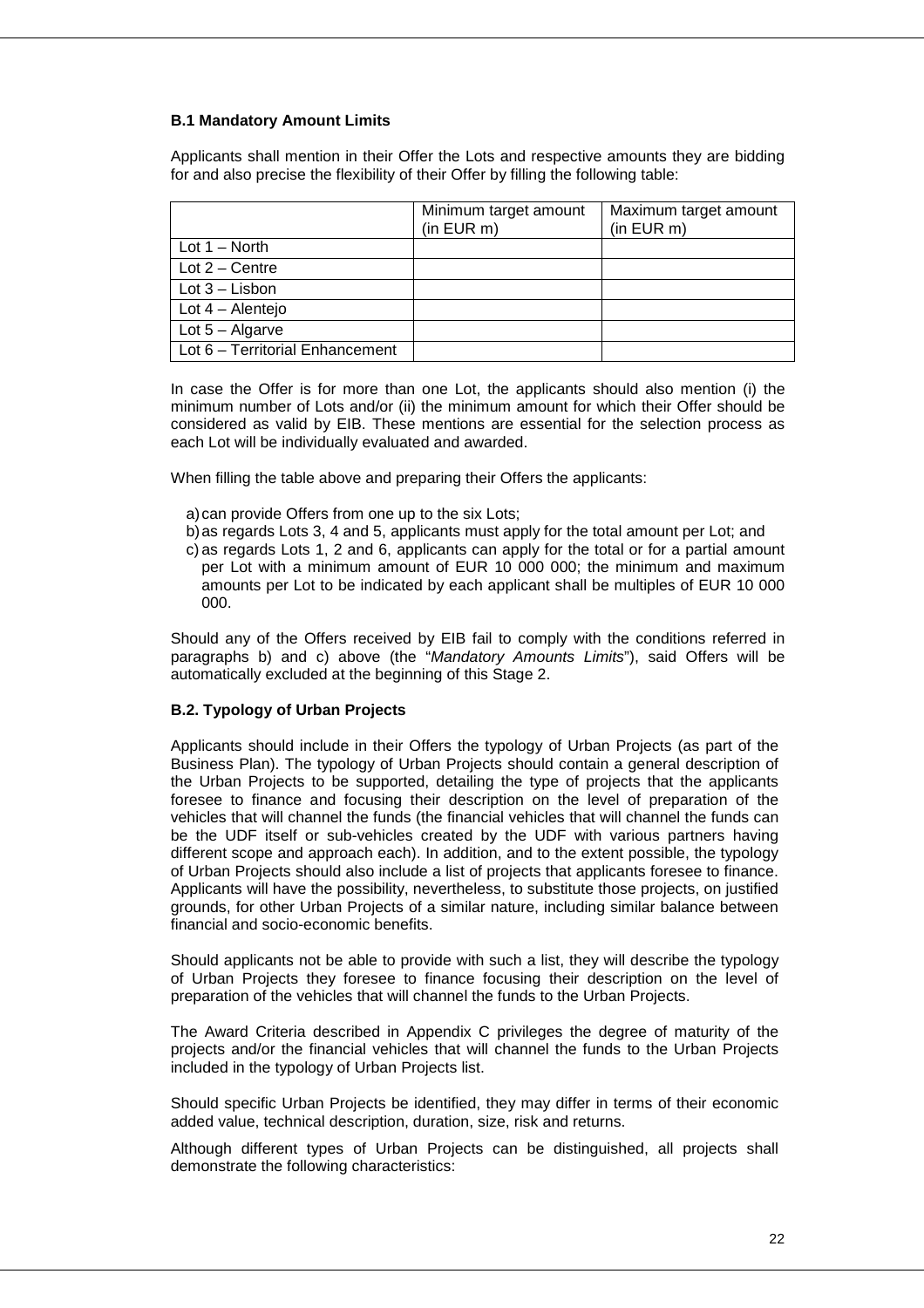#### **I. Minimum requirements**

The minimum requirements have been detailed in Section I.C. above and include namely:

- a) compliance with EU Structural Fund Regulations;
- b) soundness in terms of business model, cash flows, partners, etc.;
- c) being part of the Integrated Plans for Sustainable Urban Development;
- d) being structured in such a way so as to generate revenues sufficient to repay any funding received from the UDF, as required by EU Structural Funds Regulations;
- e) being capable of ensuring economic and/or social benefits.

Prior to proceeding with the analysis of a project from an economic and financial standpoint, the selected UDFs shall demonstrate conformity of the portfolio of projects in relation to points I.a) and I.c) above to the regulations of the Portugal MAs and the relevant department responsible for the Relevant Intervention Domains to which the projects belong.

#### **II. Financial and economic**

- a) Financial criteria will differ according to the Urban Projects and financial products selected (loans and/or equity) and shall be established by the UDFs on a case by case basis. These criteria may include: internal rate of return, net present value, pay-back period, cash flow profile, availability and form of collateral, other financial indicators typically used in credit analysis, etc. There are no specific requirements imposed on Urban Projects with respect to financial criteria other than those described in the relevant EU Structural Funds Regulations. Each applicant shall present its views on what financial criteria shall be met by Urban Projects in order to achieve desired objectives. It is acknowledged that for some Urban Projects precise calculation of financial indicators may not be possible at the time of presenting the Offer. In such cases the Offer will still be acceptable;
- b) The assessment of Urban Projects as regards their economic performance and impact should cover, to the extent possible. the following aspects: cost/benefit analysis (a qualitative analysis in all cases and, also, where possible, a quantitative one), contribution to meet relevant output indicators of the relevant OP, potential to attract additional funding from other public and private sources, potential to attract investors in other projects, which would be complementary or which could create economic or social synergies.

#### **B.3 Evaluation of the Offers - Award Criteria**

The Offers in compliance with the Mandatory Amounts Limits and other mandatory specifications established in this Call for EoI shall be evaluated on the basis of the Award Criteria, as these are described in Appendix C. Appendix C also gives guidance on the assessment rule which will be applied to each section of the Business Plan.

At this stage, EIB may seek from the applicants the clarifications regarding any aspect of the submissions that EIB considers relevant for its evaluation. The clarifications eventually provided by the applicants can not lead to an amendment or completion of the submission originally presented.

The EIB will identify the applicant(s) in each Lot whose Offer(s) (in the form of Business Plan) is(are) evaluated as the most favourable and, if EIB decides that the negotiation process set forward should not take place, EIB will immediately recommend preferred bidder(s) to the Investment Board for its approval ("Preferred Bidder").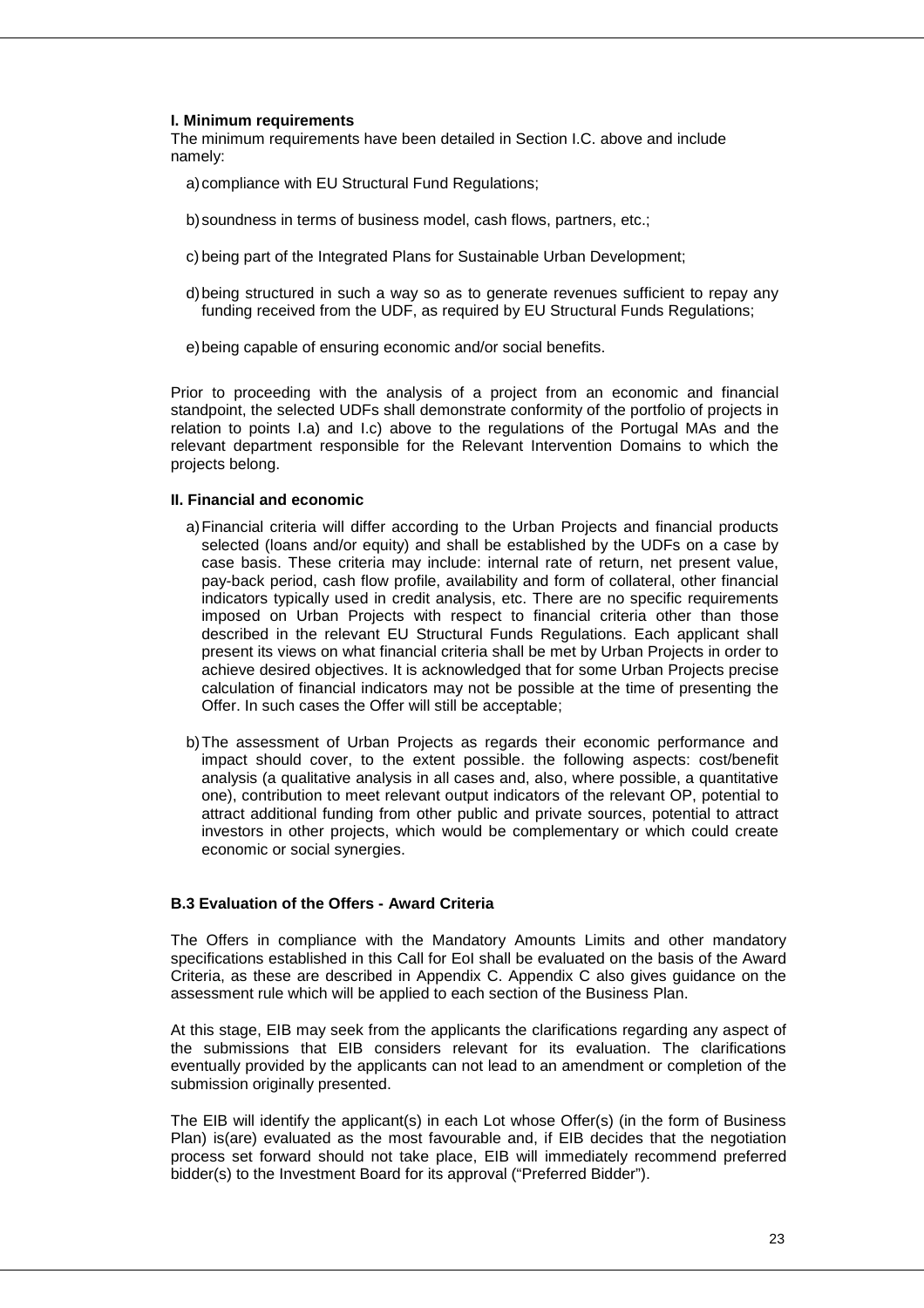Only the Offers that obtain at least 30 points out of 50 points in the qualitative Award Criteria are eligible for selection and can go throw stages 3 and/or 4.

The Preferred Bidder(s) should have the necessary governance, processes, skills, track record and deal sourcing/appraisal capabilities.

#### **C. Stage 3 – Negotiation Process**

Following the evaluation of the Offers on the basis of the Award Criteria, the EIB may, if it considers appropriate, initiate a preliminary process of negotiation, which process may involve one or more applicants, as better detailed in the following paragraphs.

EIB may invite for this stage the applicants that submitted the Offer(s) evaluated as the most favourable one(s) in each Lot.

If the EIB decides that this stage should take place, the following rules shall apply:

- a) The invitation for negotiation shall state the aspects that EIB is not available to put to negotiation and the aspects of the Offer EIB is intending to negotiate;
- b) The invitation for negotiation shall indicate the format of the negotiation sessions, notably if, when involving more than one applicant, they will take place simultaneously with all the invited applicants or in separate sessions;
- c) Negotiations may concern only aspects of the proposals submitted to the competition in this document and assessable in the light of the Award Criteria, as these are described in Appendix C;
- d) The invited applicants shall have the same opportunities to propose, to accept and to counter propose modifications to the attributes of its Offers during the negotiations sessions;
- e) At the end of the negotiation stage, any Offers improved in the context of the negotiations will be once again evaluated on the basis of the Award Criteria, as these are described in Appendix C;
- f) In any case, should no improvement occur, the applicants remain bound to the initial version of their Offers submitted prior to the negotiation stage.

Should EIB decide this negotiation phase to take place, EIB will evaluate the Offers at the end of said stage, identifying the applicant(s) in each Lot whose best and final Offer(s), assessed through the application of the Award Criteria, is(are) evaluated as the most favourable and recommend Preferred Bidder(s) to the Investment Board for its approval.

#### **D. Stage 4 – Negotiation of the Operational Agreement with the Preferred Bidders**

Once accepted by the Investment Board, the Preferred Bidder(s) of each Lot shall be invited to negotiate the terms and conditions of the Operational Agreement to be signed with the EIB as indicated in Section IV.

During the period before an Operational Agreement is concluded it is envisaged that Preferred Bidders will continue to develop Urban Projects included in its Business Plan and to look for other Urban Projects not identified at the time of presenting the Offer.

The negotiations with the Preferred Bidder(s) should be limited to a fine-tuning of the Operational Agreement, to the adjustment of the Operational Agreement so as to increase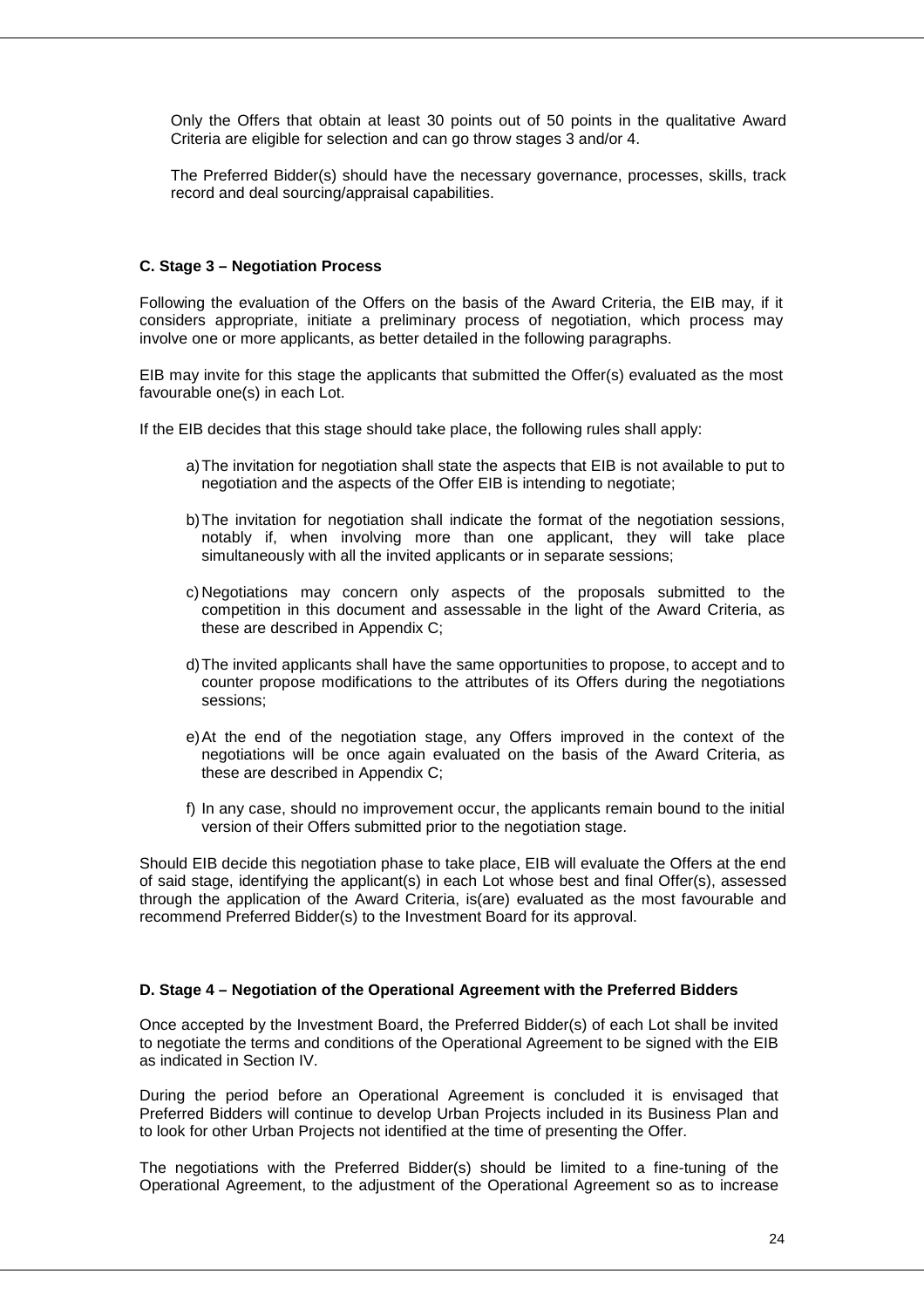the efficiency of the Business Plan and its coherence with the Relevant Intervention Domains and to discuss new Urban Projects included in the Business Plan in the meantime.

In any case, it must be assured that the adjustments agreed upon would not have changed the result of this procurement process if they had been reflected in any of the Offers submitted by any of the applicants; also, it must be assured that those adjustments do not violate any of the mandatory provisions of this Call for EoI and that they respect all its mandatory specifications.

Once negotiations have been concluded, EIB shall make a proposal on the award of contract to the Investment Board for approval. Such proposal shall include the key terms and conditions of the Operational Agreement to be signed between EIB and the selected UDFs.

Before signature of the Operational Agreement, the EIB reserves the right to verify any relevant ethical, professional and technical requirements declared by the selected UDFs under this Call for EoI and, in particular, whether the Exclusion Criteria remain fully respected.

#### **Operational Period**

It is accepted that the UDFs' investment policy ("Investment Policy") may evolve throughout the operational period of the UDFs. It will be important that the UDF continues to deliver investment in Urban Projects within the parameters of its Investment Policy. For this reason, the EIB should agree to any proposed changes to the UDF's Business Plan to ensure it continues to align with the JHFP's investment strategy ("Investment Strategy"). This may be achieved through the participation of the EIB in a supervisory or investor committee of the UDFs.

Following signature of the Operational Agreement, upon approval by EIB and, where appropriate, the Investment Board, funds will be disbursed from the JHFP to the UDFs in accordance with the approved disbursement profile agreed in the Operational Agreement. A number of standard terms and conditions will apply to disbursement. Any JHFP resources received by the UDFs, but not yet disbursed to Urban Projects, shall be kept as bank deposits unless otherwise indicated by the EIB and agreed between the EIB and the UDFs in the Operational Agreement. Interest on these deposits shall be used to meet UDFs management costs or increase the amount of funds available for investment in Urban Projects.

The amount contributed to the UDFs by the JHFP, other than the one used to meet UDFs management costs, plus any interest accrued on the deposits, shall only be used to finance eligible Urban Projects.

All investments by UDFs into projects must meet State aid requirements and UDFs will be expected to take appropriate legal advice as necessary in this regard. The selection and approval process carried out by the UDF with regard to Urban Projects may be subject to an evaluation performed by an independent expert appointed by the EIB to determine the risk of each Urban Project of being ineligible in accordance with the parameters and guidelines set out in these Terms of Reference and in the Operational Agreement.

The evaluation process may require the UDFs to, inter alia, demonstrate that:

- The Urban Project is in line with its Investment Policy, including whether it fits within an Integrated Plan, appropriate financial parameters and how it contributes to meeting Output Targets;
- The Urban Project fulfils the Eligible Expenditure requirements and the proposed investment in the Urban Project is State aid compliant;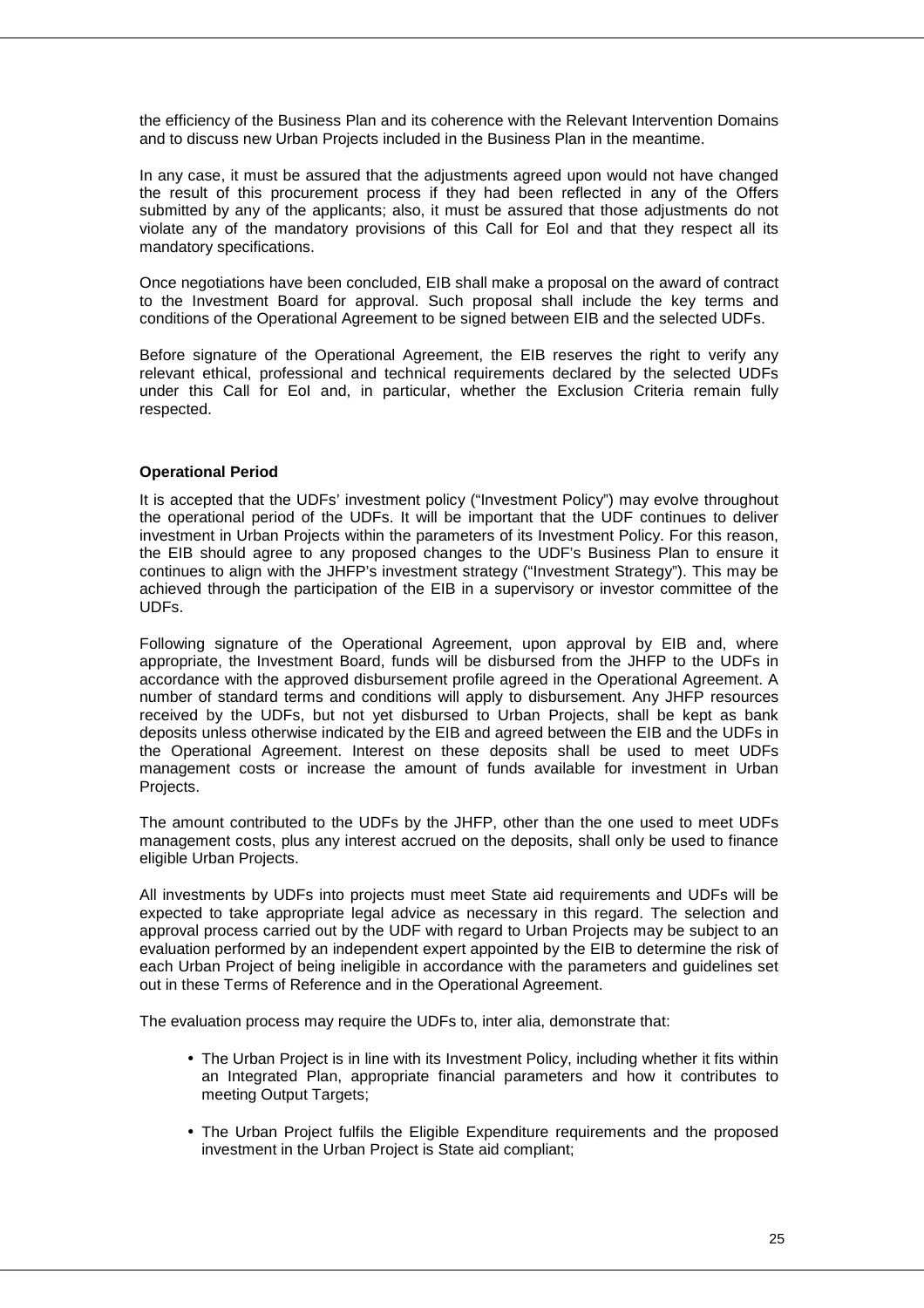• If applicable, it has the necessary private sector co-financing in place either at the UDFs or Urban Project level to support the drawdown of funds from the JHFP for the particular Urban Project.

There will be a general presumption by the EIB that all required due diligence, including credit risk appraisal, will be conducted by the UDFs, on the basis of the procedures agreed by the UDFs and codified in the Operational Agreement.

#### **IV. OPERATIONAL AGREEMENT**

The Operational Agreement shall, notwithstanding any other terms set out in this Terms of Reference, include at least:

- a) the relevant rights and obligations of the UDF and the UDF Manager according to the Business Plan of the UDF presented by the applicant in its Offer, the conditions established in the Terms of Reference, and the results of the selection process;
- b) the financial conditions that will apply to the JHFP funds delivered to the UDF. An outline of the main conditions of the Operational Agreement is provided in Appendix D;
- c) the events of default under the Operational Agreement and the liabilities that the UDF and the UDF Manager will assume in this particular situation.

In any case, the Operational Agreement must fulfil the requirements set forth in these Terms of Reference, in the EU Structural Funds Regulations and in any other applicable EU Rules, in particular EU Rules on State aid, as well as other applicable rules to the nature of the Urban Projects and the source of its financing.

#### **V. FINANCIAL MODEL OF THE UDFs**

- 1. In accordance with the JESSICA concept, UDFs should be active partners for regional and local authorities in stimulating individual area development, while investing in Urban Projects with a long-term perspective;
- 2. UDFs shall not re-finance acquisitions or participations in projects that have already been completed;
- 3. Urban Projects receiving grant assistance from the EU Structural Funds may be supported by the UDFs in line with the relevant regulations. Likewise, Urban Projects receiving investment from the UDFs may also receive grant assistance from the EU Structural Funds or other sources, in line with the relevant regulations;
- 4. The key implementation parameters of the Financial Model of the UDFs are as follows:
	- a) UDFs will receive funds from the JHFP to invest using the financial conditions established in the Operational Agreement, in a revolving way (in the form of loans and/or equity), in public-private partnerships or other Urban Projects;
	- b) The boundary conditions for financial products to be offered by UDFs to Urban Projects are described in Section VI hereof;
	- c) The UDF will compensate the UDF Manager for the administration services provided in the form of a Management Fee (as described in Section VII hereof);
	- d) The EU Structural Funds Regulations require that all ERDF and national contribution must be invested by UDFs into Urban Projects by 31 December 2015. It is likely, however, that Operational Agreements signed with UDFs will impose a shorter period for this investment to take place according to the following scheme: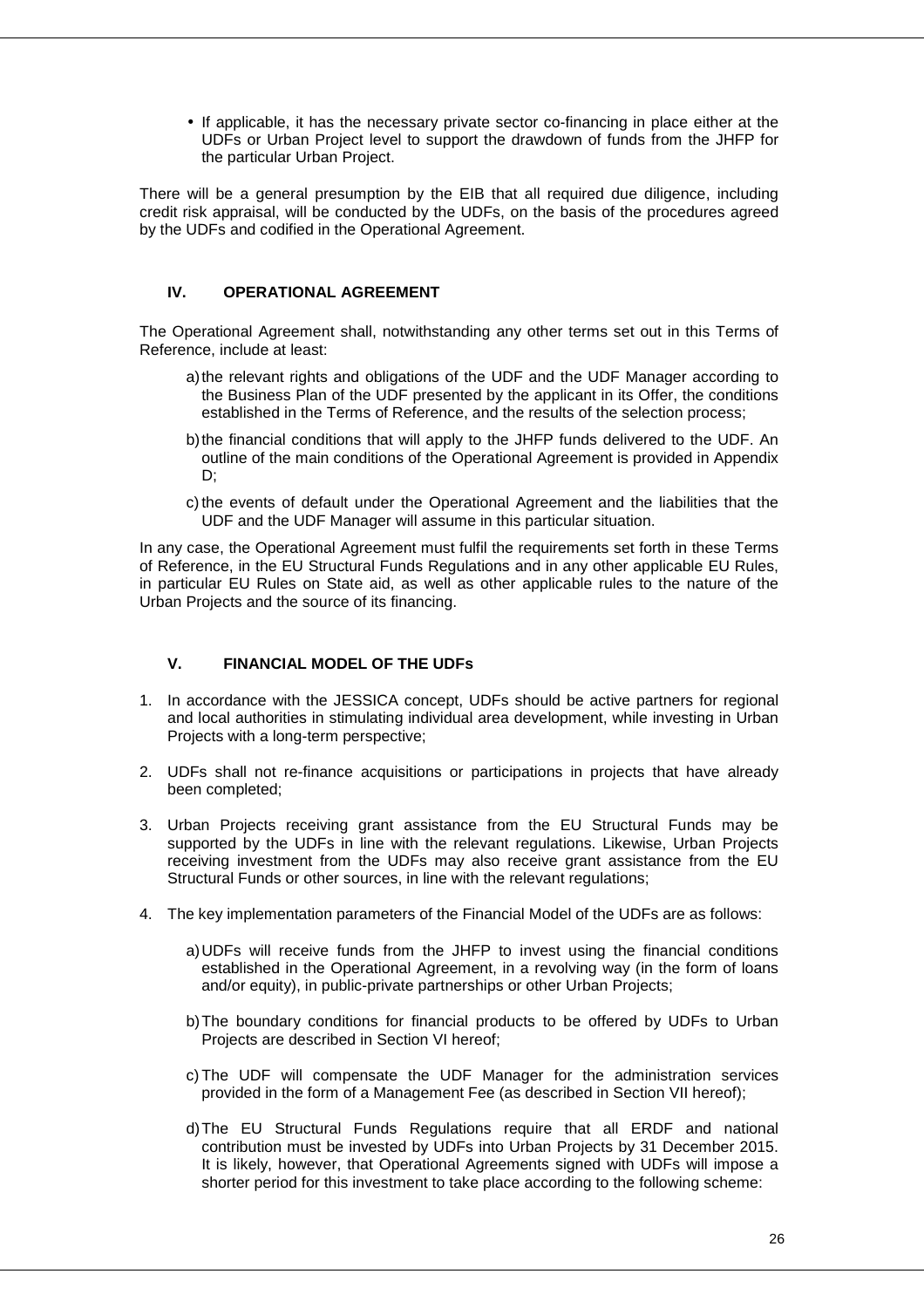|                  | i. 50% of the allocated funds shall be invested by 31 December 2013  |
|------------------|----------------------------------------------------------------------|
|                  | ii. 90% of the allocated funds shall be invested by 31 December 2014 |
| $\cdots$<br>111. | 100% of the allocated funds shall be invested by 30 April 2015       |

Non-compliance with the above mentioned terms may result in a reduction in the Management Fee to be paid, according to a formula to be agreed in the Operational Agreement, or in the termination of the Operational Agreement. On the contrary, an earlier allocation of the funds shall be rewarded by means of appropriate incentives.

- 5. Transfer of funds to UDFs:
	- a) Funds committed to the UDFs, in order to invest in Urban Projects will be advanced by the JHFP in tranches unless otherwise agreed in the Operational Agreement;
	- b) The JHFP funds contributed to the UDF shall be kept as bank deposits unless otherwise indicated by EIB and agreed between the EIB and the UDF in the Operational Agreement. The exact terms and conditions for the JHFP deposits, and other arrangements as agreed between the parties, shall be defined in the Operational Agreement in line with proposal from the business plan;
	- c) The JHFP resources allocated to the UDF should be fully invested in Urban Projects at least once in line with the milestones indicated in the Business Plan and in Section V.4.d);
	- d) Detailed procedures for the Financial Model shall be established in the Business Plan.

#### **VI. CONDITIONS FOR THE FINANCIAL PRODUCTS**

- 1. As described in section V, UDFs will receive funds from the JHFP to invest in a revolving way in Urban Projects.
- 2. For these purposes, UDFs shall support Urban Projects by means of loans and/or equity.
- 3. Loans made by UDFs to Urban Projects must comply with EU State aid requirements<sup>4</sup>, including the reference rate framework where appropriate (see http://ec.europa.eu/competition/state\_aid/legislation/reference.html for further details). Applicants should take their own advice in this regard.
- 4. Conditions for the UDFs financial products shall be based on the following guidelines:
	- Only Urban Projects, where the sum before discounting of all project cash flows from operating and investing activities (including initial expenditure and – in case of PPP-type or similar projects – including all potential payments to be received by an Urban Project from relevant public authorities or other Urban Project's promoters in the form of e.g. availability payments, shadow tolls, etc.) is positive, are consistent with the concept of the JESSICA instrument;
	- It exists a market failure, hence an Urban Project without UDFs support and with typical forms of financing could not have been realised;

 $\overline{a}$ 

<sup>&</sup>lt;sup>4</sup> For information on State aid rules, reference can be found in the State aid Vademecum on the following European Commission's website:

http://ec.europa.eu/competition/state\_aid/legislation/compilation/index\_en.html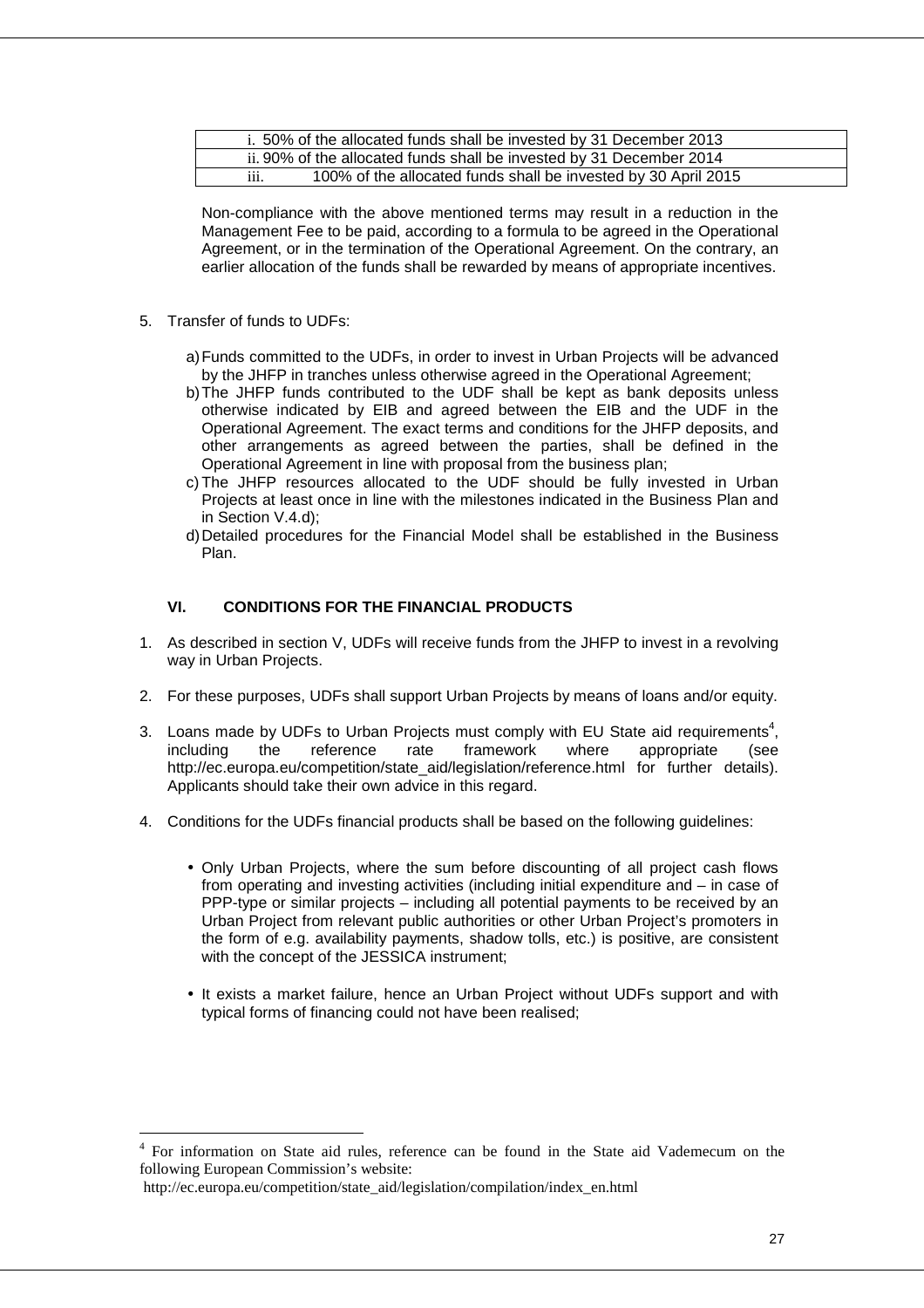• The terms and conditions of financing from the UDFs should be sufficiently competitive in relation to prevailing market conditions in the absence of JHFP funds but always compatible with EU competition rules, so that $5$ :

> - due to UDFs financing, the rate of return for equity investors remains at a fair market level (Normal Equity IRR);

> - due to UDFs financing, the rate of return for providers of debt remains at a fair market level (Normal Debt IRR).

- The intensity of UDFs financing should not exceed the level sufficient to encourage a project promoter to execute an Urban Project. The key is to limit UDFs intervention to what is necessary to proceed with a project and to ensure that private partners do not benefit from a higher-than-market rate of return on investment. Following the investment from UDFs, the rate of return for equity investors and providers of debt shall not exceed the Normal Equity IRR and Normal Debt IRR respectively;
- In order to achieve the above results, and subject to compatibility with EU competition law, JESSICA financing may come in the form of:

- non pari passu loans with terms and conditions (such as interest, maturity, security package) subordinated to private sector lenders, reducing the risk profile of investment to an extent where private investors may be willing to co-invest significant resources; and/or

- equity contributions.

- For the purpose of the Business Plan:
	- normal Equity IRR shall be established at a fair market level;

- normal Debt IRR shall be established in line with the interest rates applicable by Portuguese banks for the purpose of financing similar projects.

- The determination of the terms and conditions of project financing from the UDF must take place before the Urban Projects are implemented and must be performed on the basis of the anticipated financial and economic results, presented as part of the financial analysis (i.e. as part of the financial plan of the Urban Project);
- The terms and conditions of engaging the UDF should be determined on an individual basis.

The compatibility of JESSICA financing scheme as described above is currently being considered by the competent EU authorities under the State Aid rules of the EC Treaty on the Functioning of the European Union (TFEU). Pending a final decision on this matter by the EU authorities, Offers (in the form of a Business Plan) shall also contain a proposal which is in line with existing State aid rules.

#### **VII. MANAGEMENT FEE**

#### **A. Definition**

<sup>-&</sup>lt;br>5 The principles of an economic assessment are provided in the following draft paper: http://ec.europa.eu/competition/state\_aid/reform/economic\_assessment\_en.pdf.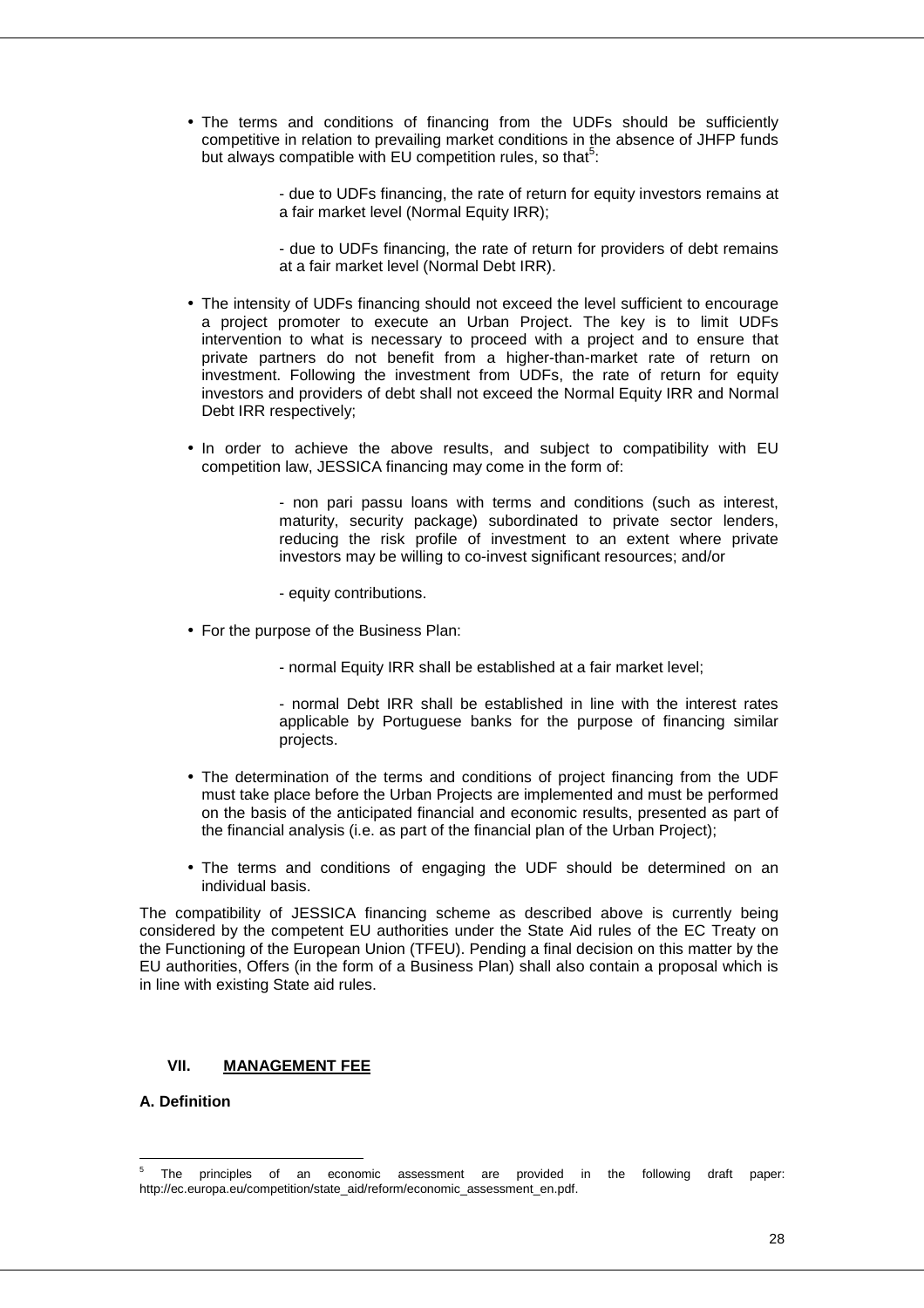- 1 The UDF will be entitled to receive a Management Fee in accordance with the Operational Agreement for their management of the Urban Projects.
- 2 The Management Fee shall include all fees and expenses to be incurred by the UDF in relation to the selection, monitoring, supervision, administration, management and arrangement of the financing to Urban Projects and other auxiliary Activities provided. If the UDF foresees a combination of its Management Fee proposal with remuneration received also from Urban Projects this will have to be clearly stipulated in its Offer. However, should this not be the case, the UDF shall not have the right to request remuneration from Urban Projects with respect to the same.
- 3 The Management Fee should typically comprise a fixed and a contingent component, subject to the absolute cap, as described in Section C.11 below.
- 4 Fixed part: it is suggested to applicants to propose a Management Fee linked to the three following components of its activity:
	- project appraisal and structuring;
	- "EU Structural Funds monitoring" consisting of monitoring, reporting and other services related to ensuring the compliance with EU Structural Funds Regulations; and
	- administration of the investments in Urban projects.
- 5 Contingent part: it is suggested that the fixed component of the Management Fee may be replaced or integrated by additional performance incentives. In particular, the contingent part should provide the UDF with incentives to invest in Urban Project in a timely and efficient manner. The contingent component may be composed of either one or both of the following elements:
	- a performance incentive fee based on commitments. The rationale of this fee stems from the fact that the industry, both at level of UDF and at revenue generating Urban Projects level, is still immature; - an incentive based on the ex-post quality of the portfolio of Urban Projects. Charging fees on committed capital only would in fact encourage the UDF manager to invest too quickly, hence a well constructed performance fee should alleviate the risk of putting money to work too quickly and in unprofitable/risky projects.
- 6 The detailed provisions concerning the Management Fee shall be established in the Operational Agreement. The Operational Agreement will include the rights, obligations and liabilities associated with the services that the UDF Manager provides to the UDF.

#### **B. Calculation**

- 7 The Management Fee shall be calculated as a combination of (i) a percentage of the funds contributed by the JHFP to the UDF, and (ii) a percentage of the funds allocated trough the UDF to the Urban Projects not yet repaid by Final Beneficiaries or written-off excluding any amounts which are overdue (i.e. for 60 days or more) ("Invested capital"). The detailed calculation criteria will be based on the UDF proposal included in the Business Plan.
- 8 The Management Fee shall not be calculated on (i) the interest earned by a UDF on any deposits of funds contributed to the UDF by the JHFP and not yet invested in Urban Projects or (ii) resources returned to the UDF from investments in Urban Projects and not yet re-invested.
- 9 The Management Fee shall not be calculated on the amounts due by any Urban Project to a UDF and not returned, due to a failure by an Urban Project to pay, (payments overdue for a period of 60 days or more).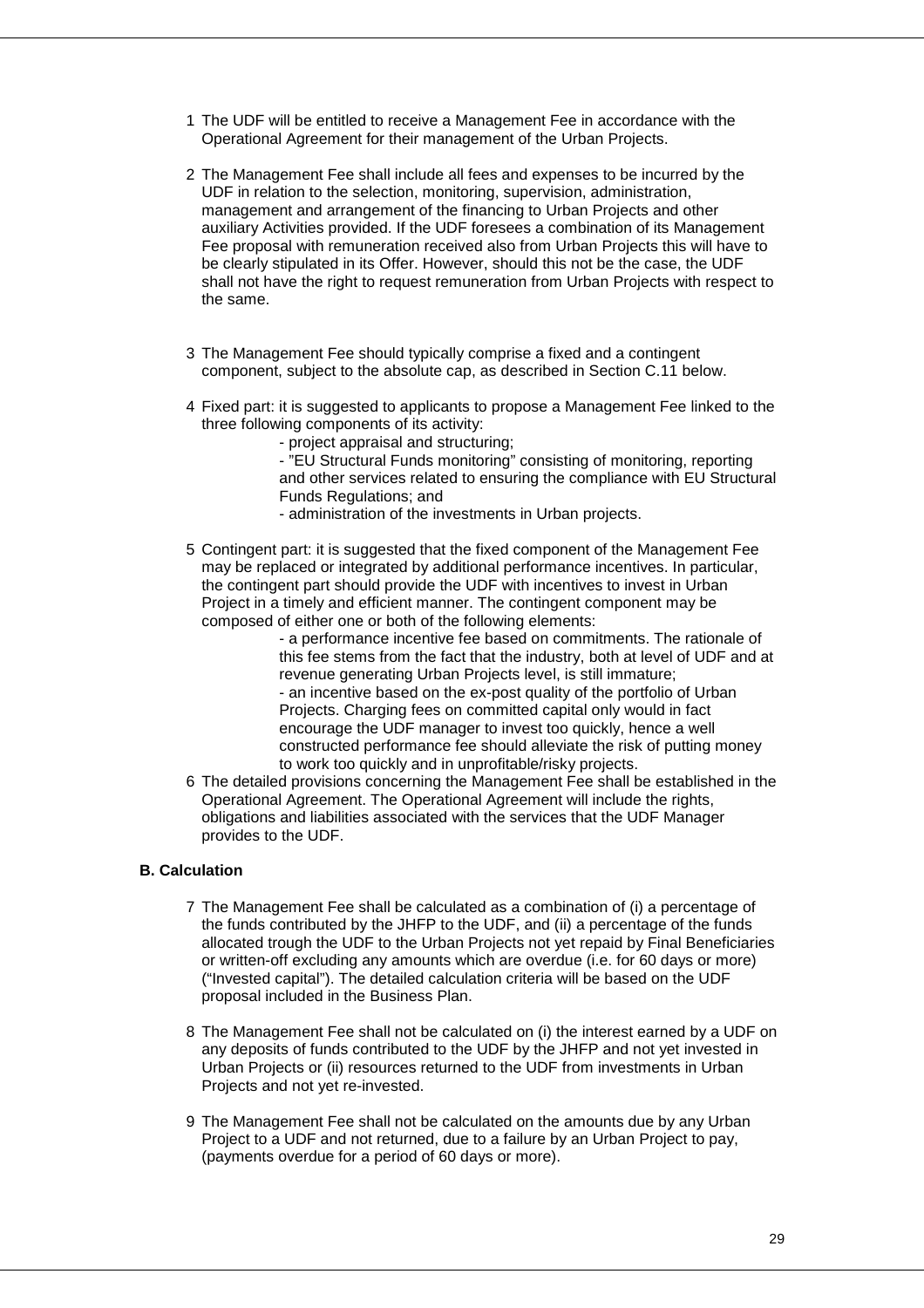#### **C. Payment**

- 10 The annual Management Fee paid according to JHFP resources will not exceed the time period for eligibility of costs under the EU Structural Funds Regulations that it is to say, December 31, 2015. After that period, the Management Fee will be paid from cash flow returned to the UDF from investments in Urban Projects. It is expected a substantial decrease over time of the Management Fee, particularly as from 2016, according to the evolution, the EU Structural Funds monitoring requirements, and workload requested to the UDF.
- 11 The required level of Management Fee payable to the UDF Manager shall be indicated in the Business Plan submitted by each applicant. In any case, the Management Fee to be paid according to JHFP resources may not exceed, on an annual average, up to 31 December 2015, 3% p.a. of the capital contributed from the JHFP to the UDF. However, the EIB is expecting Management Fees to be below this, as defined by the outcome of the competitive process, especially for the period post initial identification and investment in Urban Projects.
- 12 Investment targets under Section V.4.d shall be further elaborated in the Operational Agreement. Failure to meet investment targets in a given time period shall result in the reduction of the level of the Management Fee in the subsequent period in proportion to the shortfall of investments as compared to the target or may result in the termination of the Operational Agreement unless otherwise agreed by EIB.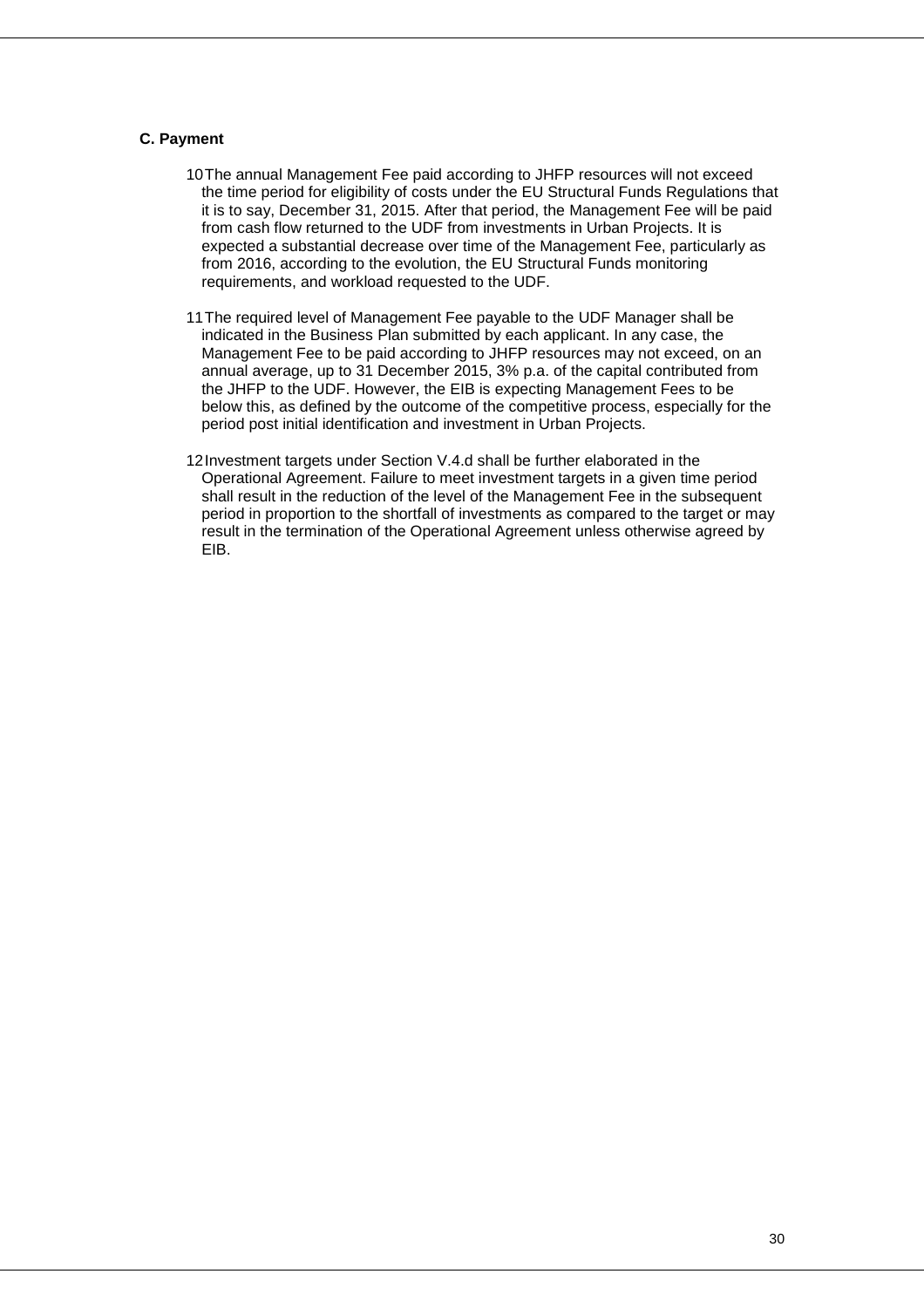# .................................................................. APPENDIX A Definition of Integrated Plan for Sustainable Urban Development

An Integrated Plan for Sustainable Urban Development comprises a system of interlinked actions which seeks to bring about a lasting improvement in the economic, physical, social and environmental conditions of a city (or an area within the city) or a network of cities.

This eligibility criterion for UDF operations and investment projects co-financed by JHFP is met by the promoters when they are able to demonstrate that the aforementioned interventions are framed by the strategic referential of the following typologies of Integrated Plans for Sustainable Urban Development:

- Territorial management instruments in force, such as Municipal Masterplans (Planos Directores Municipais), Urbanization Plans (Planos de Urbanização) and Detailed intervention plans (Planos de Pormenor)
- Urban Regenerations Partnerships (Parcerias para a Regeneração Urbana) and Urban Networks for competitiveness and innovation (Redes Urbanas para a Competitividade e Inovação) under POLIS XXI policy approved by respective Regional Operational Programmes or programmes of similar nature promoted or with the involvement of national entities responsible for urban regeneration policies.
- Urban rehabilitation operations in force, established under the legal framework for urban regeneration approved by Decree-Law nr. 307/2009, 23<sup>rd</sup> October or other urban rehabilitation or regeneration operations predicted by a specific act of law.
- Urban rehabilitation operations promoted by Urban Regeneration Companies (Sociedades de Reabilitação Urbana) established under Decree-Law nr. 104/2004,  $\grave{\mathsf{7}}^\mathsf{th}$  May
- Other integrated interventions formally approved by municipalities whose integrated nature has been formally recognised by DGOTDU.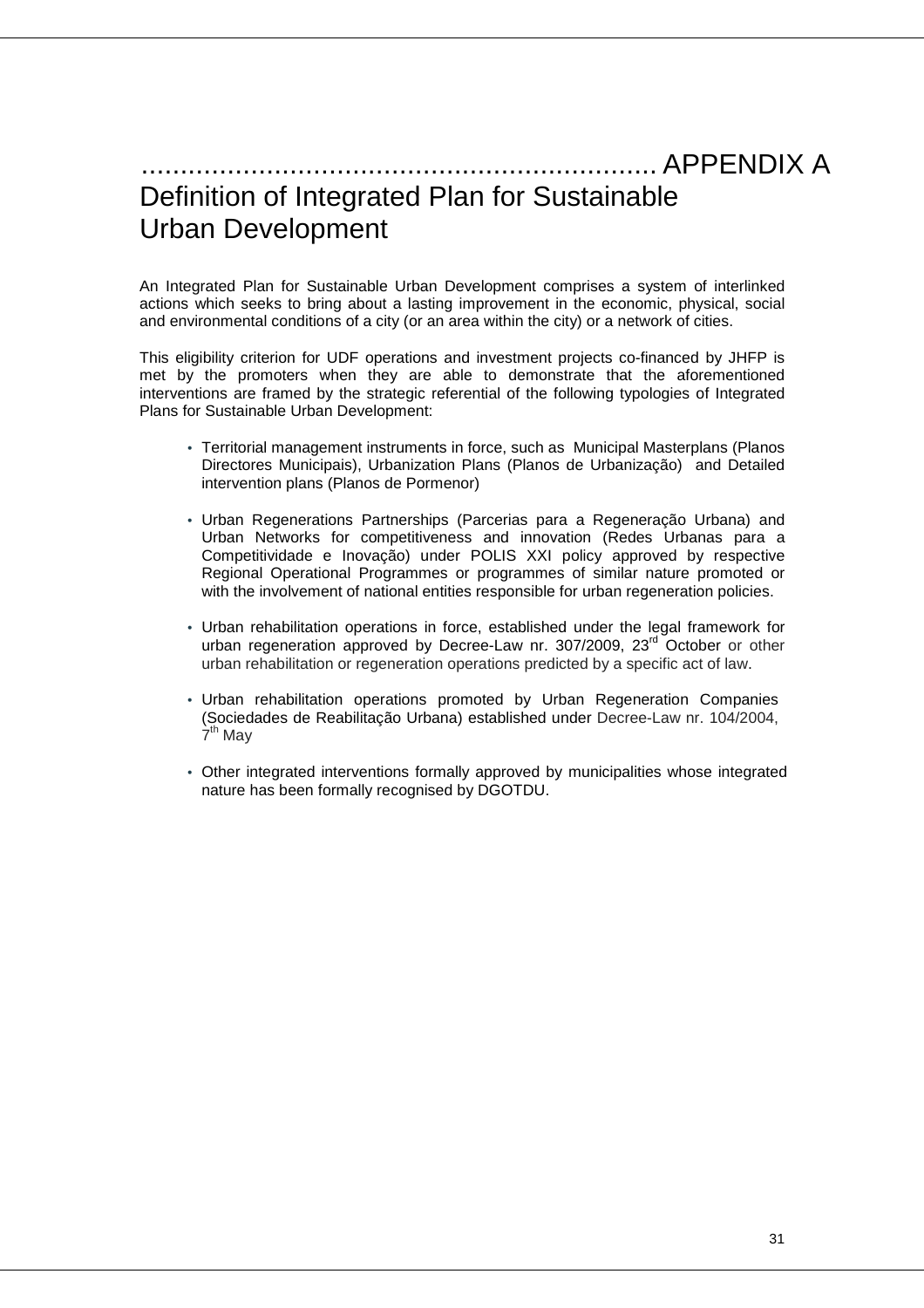# ................................................................. APPENDIX B

# Business Plan

## 1. Investment Policy

Applicants shall describe their Investment Policy for the purpose of the Business Plan. The Investment Policy will be the starting point for the identification of, to the extent possible, specific Urban Projects or at least the typology of Urban Projects they foresee to finance in accordance to Section III.B.2 of Annex 3.

The Investment Policy will describe, at least, the following matters:

a) its compliance with the objectives established in the relevant OPs and with the eligibility conditions stipulated in Section I.C of Annex 3;

b) the targeted market, geographical coverage and other relevant criteria and objectives of the Urban Projects composing the typology of Urban Project list;

c) the terms and conditions for financial products in accordance with the description of the UDF financial products provided for in Section VI of Annex 3;

Should the UDF intend to finance non eligible expenditures, the conditions and resources for their financing and the solutions ensuring separate accounting and audit trails shall be fully described.

Applicants are also encouraged to support their Investment Policy, to the extent possible, with details of specific Urban Projects already identified. The presentation of the applicant's Investment Policy may refer to best practices and benchmarks in this field.

### 2. Financial forecasts and operational budget of the UDF

Applicants shall describe the provisional financial forecasts and operational budget of the UDF according to the template provided in Appendix E, based on the Urban Projects' criteria and other aspects included in the Investment Policy, and additional details provided in Section V, VI and VII of Annex 3.

### 3. Fiscal Regime applicable to the UDF

Applicants shall describe the fiscal regime they will operate under, namely identifying fiscal benefits he might benefit from, allowing for comparing the Offers.

### 4. Typology of Urban Projects

Applicants shall be responsible for the identification and evaluation of Urban Projects fitting the typology of Urban Projects to be detailed in the Business Plan as referred to in Section III.B.2 of Annex 3. Applicants should demonstrate the feasibility and robustness of the strategy to be adopted and their compliance with the objectives as presented in the relevant OP. Against this background, applicants should be advised that the description of the typology of Urban Projects required is aimed at testing the applicants' approach to the selection, analysis and financing of Urban Projects.

In addition, applicants that are able to provide evidence of a pipeline of projects and specific details of "early win" projects will provide a greater degree of comfort to EIB that they are in a position to invest in Urban Projects within the relatively tight timescales envisaged for investment. Therefore, when possible, applicants are invited to present in their Offers details of specific projects already identified, even if it is recognised that some project details may be less developed/indicative than others and that the project pipeline / financial plan will need to be subject to flexibility and further development/agreement going forward. Provision for this will be made in the Operational Agreement to be signed with the UDF.

The description of the typology of Urban Project shall include, at least, the following matters:

a) General description of the type of project and its timetable;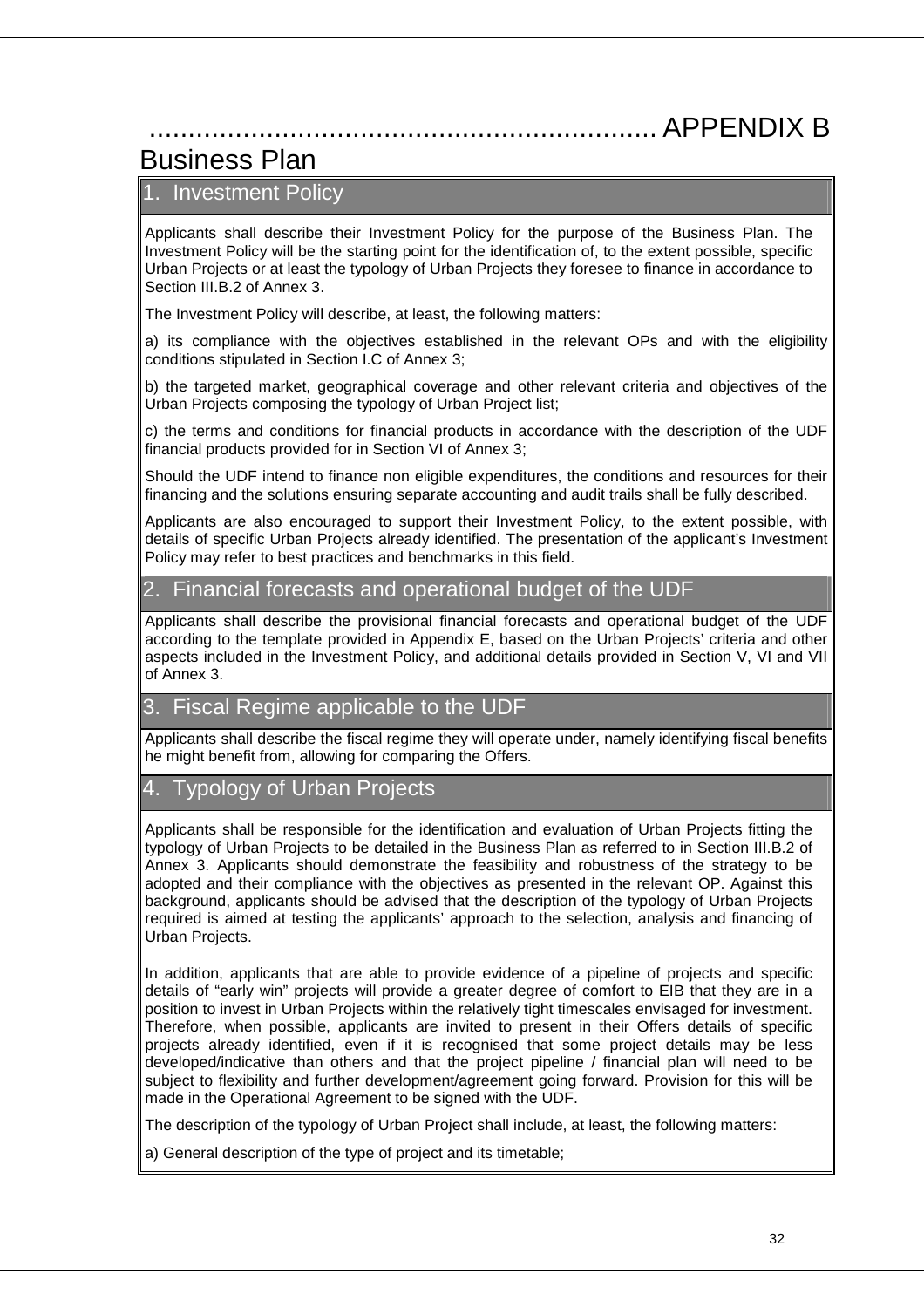b) Justification for selection;

c) Identification of risks (including technical, market, financial, etc.);

d) Conformity of type of project's objectives with the objectives set forth in the JESSICA initiative and as described in the relevant OP. This means that the selected Urban Projects shall contribute to the achievement of the relevant OP objectives, including quantitative outputs, as stipulated in the Relevant Intervention Domains of the same OP, mentioned in Section I of Annex 3.

e) Assessment of the socio-economic performance including the description of the social and environmental benefits according to the indicators included in the template provided in Appendix F;

f) Structure of the financing.

The typology of Urban Projects presented shall comply with the assumptions and guidelines arising from the Integrated Plans for Sustainable Urban Development since it is required that Urban Projects will be ultimately included in said Integrated Plans for Sustainable Urban Development.

More information on Urban Projects' objectives and criteria for their selection can be found in Section II and III of the Terms of Reference.

### 5. Methodology for the identification and evaluation of future Urban **Projects**

Any specific Urban Projects presented by the applicants in their Offers shall not be interpreted as an exhaustive or definitive list. It is expected that the selected UDF applicant will continue to look for other Urban Projects not identified at the time of presenting the Offer in accordance to the typology of Urban Projects proposed and as required to absorb the overall amount of resources assigned to the UDF by the JHFP.

To this end, applicants should describe the methodology for the identification and evaluation of future Urban Projects including and or/reconfiguring projects to be incorporated into the existing Integrated Plans for Sustainable Urban Development. In fact, even after the execution of the Operational Agreement, the list of projects may be modified and added to at a later stage according to a procedure to be provided in the same agreement.

The methodology shall contain provisions assuring that the selected Urban Projects to be financed by the UDF will comply with objectives as presented in Appendix F, guidelines for implementation of the Relevant Intervention Domains and relevant EU Structural Funds Regulations in line with the procedures for eligibility verification under the Integrated Plans for Sustainable Urban Development and the relevant OP set out by the Managing Authorities. Furthermore, adequate provisions are required to ensure that the selected Urban Projects will comply with the expected socio-economic performance of the Urban Projects, including a description of the social and environmental benefits and costs resulting from their execution, according to the Financial Model of the UDF and the terms and conditions for the financial products, that will be specified in the Operational Agreement between the selected UDF and the JHFP.

In particular, the methodology shall detail the means and the key steps applied to ensure the selected Urban Projects reach the necessary level of advancement for investment under the JESSICA financing. Such methodology shall cater for the different stages of development of each project, including projects which are only at conceptual stage.

Based on the applicants' knowledge of the local market and local needs, applicants shall play an active role in terms of cooperation with local authorities as regards identification, selection and financing of Urban Projects and present the proposed cooperation rules. In particular, it is expected that the selected UDF applicant will actively engage in preparing those projects for investments, so as to verify whether they meet the JESSICA requirements.

Moreover, applicants shall specify the strategy to ensure adequate local presence in the relevant Regions, particularly through local structures, either existing or to be established, in order to develop and maintain appropriate contacts and relationships with relevant authorities (mainly the relevant Managing Authority and local authorities) as well as local stakeholders and project delivery bodies (either public of public-private involved at project level).

Finally, applicants should also include a full description of the internal scoring system used for the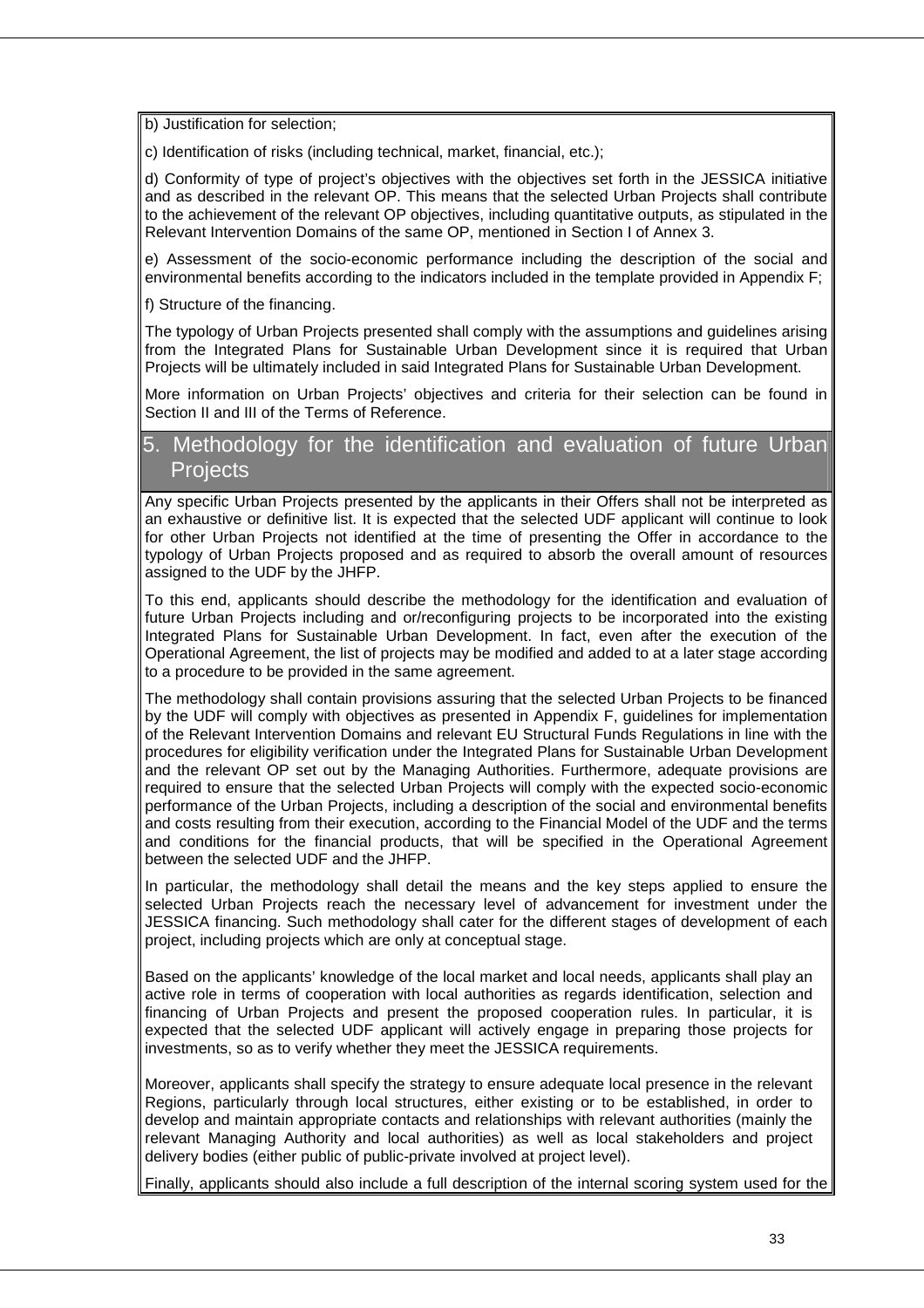credit risk assessment of each Urban Projects and for the pricing of the operations, if applicable.

6. The policy of the UDF concerning exit from Urban Projects

Applicants shall describe the rules governing the exit of the UDF from investments in Urban Projects.

### 7. Legal and ownership structure of the UDF

Applicants shall provide information on the proposed legal structure.

The UDF may be established as: joint stock companies, limited liability companies, investment funds, and a separate block of finance within a financial institution or other organisational forms requiring a special legal regulation/statute. The proposed legal form must be acceptable to the JHFP.

Applicants shall identify the UDF Manager who will be either the applicant itself or a member of its group or a member of the consortium or their respective groups.

### 8. The by-laws of the UDF

Where applicable, the by-laws of the UDF and licences provided by the competent authorities to grant loans and provide equity to legal and natural entities, the validity of which should not be limited, should be enclosed. For the avoidance of doubt, signature of the Operational Agreement will be conditional on receipt of these documents to the satisfaction of EIB.

### 9. Governance structure

Applicants shall describe the management, administration and accounting procedures, which will be applied in carrying out the Activities of the UDF. Applicants shall also present the governance provisions of the UDF, including internal control procedures, as well as the risk management procedures that will be applied to the operations of the UDF. The governance provisions shall also define the mechanisms to guarantee the compliance of Urban Projects with eligibility criteria under the relevant OP, applicable local and regional legislation, and obtaining all relevant authorisations and licences relevant thereto, as well as the fulfilment of all obligations arising from the ERDF co-financing according to regional, national and EU Rules.

For that reason, applicants should pay particular attention to the procedures to be adopted to ensure the compliance of Urban Projects with Eligibility Rules and technical/economic quality requirements. Applicants shall propose the structure and Operation of the UDF management system, which should ensure a proper appraisal of the Urban Projects.

Project appraisal could be carried out internally, within the UDF, or through a third party fulfilling the relevant ethical, professional and organisational requirements under this Call for EoI and should ensure that Urban Projects are feasible from an economic, social and technical standpoint and that they comply with the eligibility criteria set up in the EU Structural Funds Regulations<sup>6</sup>, in the national applicable rules, and in the relevant OP. It should, of course, also analyse the risks involved, the financial structure and the expected revenues for the different stakeholders of the Urban Projects in order to set up the conditions for the participation of the UDF in the financing of these projects.

Applicants should propose a practical, cost-effective method to achieve a satisfactory management and governance system.

 $\overline{a}$ <sup>6</sup> According to the Commission Regulation (EC) No. 1828/2006 of 8 December 2006, amended by Commission Regulation (EC) No 846/2009 of 1 September 2009 and Commission Regulation (EC) No 832/2010 of 17 September 2010, setting out rules for the implementation of Council Regulation (EC) No 1083/2006 (amended by Regulation (EC) 539/2010) laying down general provisions on the European Regional Development Fund, the European Social Fund and the Cohesion Fund and of Regulation (EC) No 1080/2006 (amended by Commission Regulation (EC) No 397/2009) of the European Parliament and of the Council on the European Regional Development Fund (Official Journal of the European Union L371 of 27.12.2006)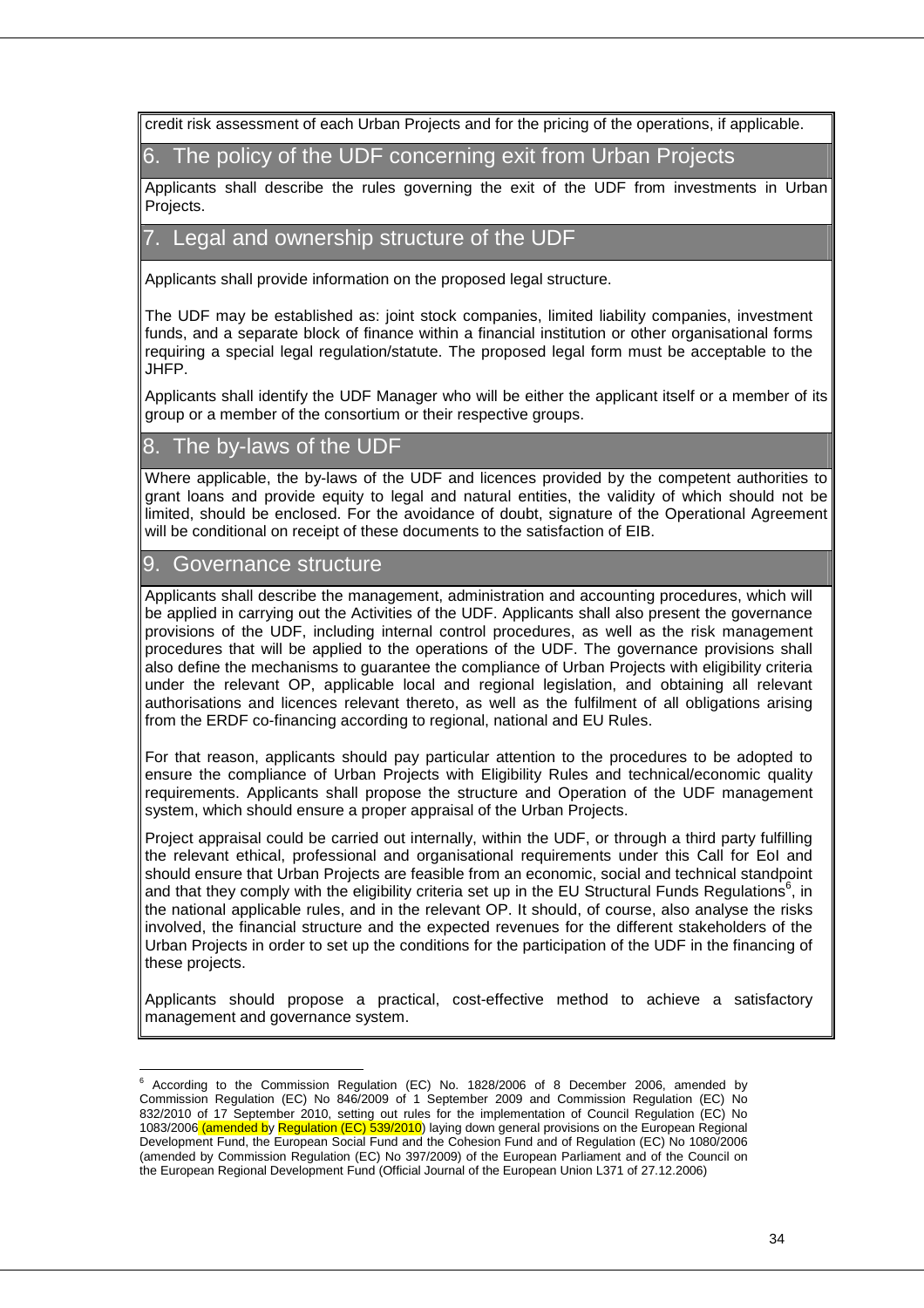# 10. Key Experts

The applicant shall indicate a team of experts with experience in relevant fields, which shall be established and is available in order to complete the project's objectives. The following persons shall act as key experts of the project team:

| O. | <b>NAME AND SURNAME</b> | <b>SCOPE OF DUTIES</b><br><b>ENTRUSTED</b>               | <b>YEARS OF EXPERIENCE AND</b><br><b>DESCRIPTION OF THE</b><br><b>EXPERT'S EXPERIENCE</b> |
|----|-------------------------|----------------------------------------------------------|-------------------------------------------------------------------------------------------|
|    |                         | Manager<br>the<br>Key<br>of<br><b>UDF</b>                |                                                                                           |
| 2  |                         | Urban<br>Expert<br>on.<br>Projects                       |                                                                                           |
| 3  |                         | <b>Project Finance Expert</b>                            |                                                                                           |
| 4  |                         | Manager<br>for<br>Team<br>monitoring<br>and<br>reporting |                                                                                           |

### 11. Term and financial conditions of the Operational Agreement with the JHFP

The JHFP does not intend to specify the precise form its investment into the UDF will take. However, applicants should note that it is anticipated that the UDF will invest in Urban Projects primarily by way of debt (e.g. subordinated and senior debt) and/or equity or equity type form.

Applicants should propose the requested term and the financial conditions of the Operational Agreement to be concluded between the UDF and the JHFP. This term must be compatible with the timing of the applicants' Investment Policy and ideally should be between 15 and 20 years or more.

In any case, the Operational Agreement must comply with the requirements set forth for this Agreement in the EU Structural Funds Regulations<sup>7</sup> and the conditions explained in Section IV of Annex 3.

An outline of certain rights and obligations of the UDF with respect to the JHFP is provided in Appendix D.

### 12. Annual Management Fee

Applicants should indicate the percentage to be claimed by the UDF, as annual Management Fee, of the total JHFP funds managed, as described in Section VII of Annex 3.

### 13. Co-financing – Leverage

 $\overline{a}$ 

An important factor in the evaluation of the Offer will be the ability of the UDF to provide cofinancing, either in monetary terms or in kind and to raise finance from other private or public sources. For that reason, applicants shall present the strategy for obtaining further financing from sources other than the JHFP with a view to co-financing Urban Projects, including its undertaking, if any, for this respect, or the UDF.

Applicants must distinguish whether the co-financing commitment is carried out at a UDF level or at the Urban Projects level.

With reference to co-financing at a UDF level, preference shall be given to co-financing solutions not entailing any privilege for non-JHFP resources over JHFP resources and, therefore, (i) the preferred solutions shall imply the terms and conditions of the non-JESSICA co-financing coming to a UDF to be the same as the terms and conditions of the JESSICA financing ("pari passu rule"); and (ii) applicants will determine the mechanisms for remunerating the different sources

 $^7$  Art. 43(6) of EC Regulation 1828/2006 as amended by EC Regulation 846/2009 and 832/2010.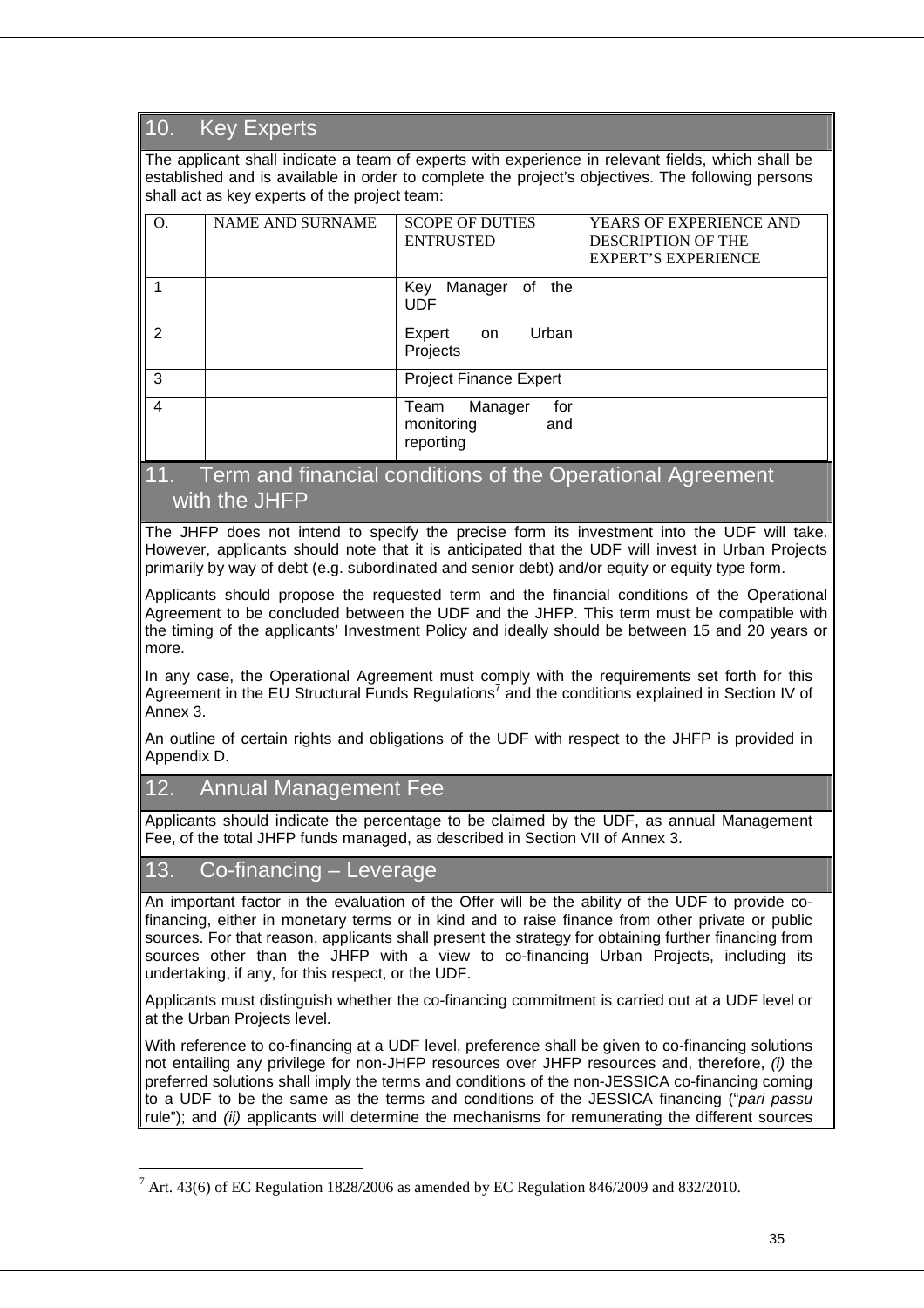(equity, loans or equivalent instruments) of the co-funding received by the UDF, if any.

As to the co-financing at the Urban Projects level, JESSICA financing may be junior to other sources of funds in line with the principles defined in Section VI of Annex 3. In this case, applicants will indicate the subordinatory relationships that may exist between UDF financing and external financing, if any.

One particular condition is that the UDF manager has no right to require a project to accept cofinancing from the UDF manager or another entity as a pre-condition of receiving financing from the JHFP resources managed by the UDF.

Applicants shall further indicate if they propose any risk sharing mechanism, under the Operational Agreement, related to the potential losses for the JHFP arising from the financing of Urban Projects by the UDF.

### 14. Reutilisation of Resources

The UDF undertakes to repay to JHFP the funding received, subject to any risk sharing element which might be established. Detailed procedures for the returning of the funds shall be described as part of the submission, including the winding-up provisions of the UDF. If possible, the plan for the reutilisation of resources returned to the UDF from investments in Urban Projects should be also described.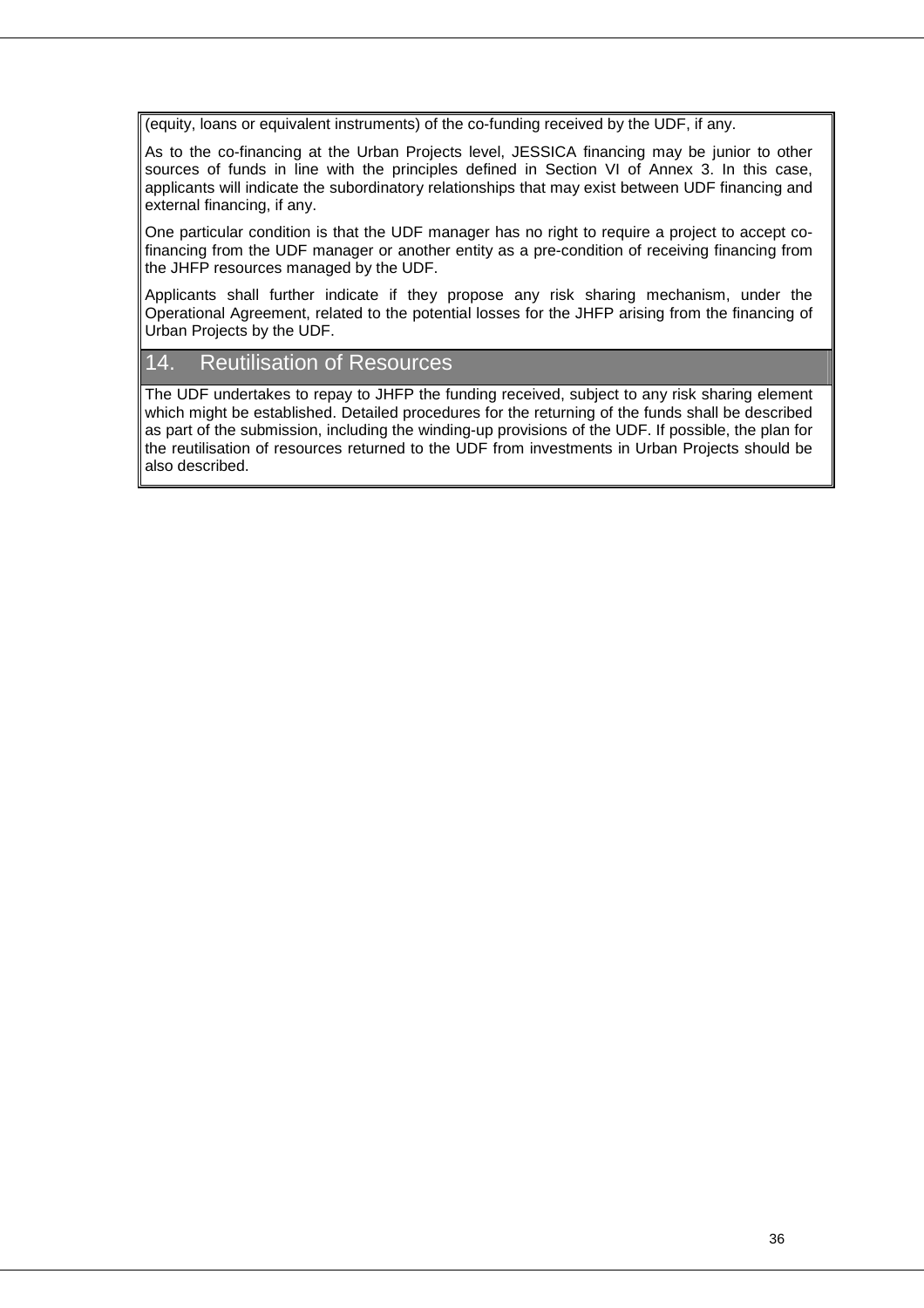# .............................................................................……... APPENDIX C

# Award Criteria

In order to ensure that selected candidates do have quality offers, offers with less than 30 points in the qualitative criteria will be automatically discarded.

| <b>Award criteria</b>          |                                                                                                                                                   |                                                                                                                                                                                                                                                                                                                                                                                                                                                                                                                                                                                                  |                          |
|--------------------------------|---------------------------------------------------------------------------------------------------------------------------------------------------|--------------------------------------------------------------------------------------------------------------------------------------------------------------------------------------------------------------------------------------------------------------------------------------------------------------------------------------------------------------------------------------------------------------------------------------------------------------------------------------------------------------------------------------------------------------------------------------------------|--------------------------|
| <b>Criterion</b>               | Sub criterion                                                                                                                                     | Description and assessment rules                                                                                                                                                                                                                                                                                                                                                                                                                                                                                                                                                                 | Scoring for<br>criterion |
|                                | <b>QUALITATIVE AWARD CRITERIA</b>                                                                                                                 |                                                                                                                                                                                                                                                                                                                                                                                                                                                                                                                                                                                                  | $0 - 50$                 |
|                                | Understanding of the<br>objectives, clear<br>definition of goals                                                                                  | The applicant shall prove its understanding of the objectives to be achieved through the implementation of JESSICA<br>mechanism in Portugal. The applicant shall define the goals of the UDF and objectives of its Investment Policy, including the<br>targeted market and urban/territorial strategy.<br>Assessment rule: level of understanding of JESSICA objectives and respective OP(s) intervention domains ("Relevant<br>Intervention Domains" as set up in section I.B. of the Terms of Reference) and manifestation of this comprehension in the<br>Investment Policy will be assessed. |                          |
| 1. INVESTMENT<br><b>POLICY</b> | Understanding of the<br>concept of Integrated<br>Plan for Sustainable<br>Urban Development<br>and direct implication in<br>the Investment Policy. | The applicant shall prove his understanding of the definition of Integrated Plan for Sustainable Urban Development. This<br>essential concept should have direct implications in the Investment Policy.<br>Examples of Integrated Plans for Sustainable Urban Development should be mentioned.<br>Assessment rule: Importance of the Integrated Plan for Sustainable Urban Development in the Investment Policy.                                                                                                                                                                                 | $0 - 10$                 |
|                                | Terms and conditions<br>for financial products.                                                                                                   | The applicant shall present the terms and conditions for JESSICA financial products.<br>Assessment rule: the terms and conditions of the JESSICA financing shall ensure optimisation of the utilisation of funds in<br>order to achieve the objectives of the Investment Policy                                                                                                                                                                                                                                                                                                                  |                          |
|                                | 2. FINANCIAL FORECASTS AND<br>OPERATIONAL BUDGET OF THE UDF                                                                                       | The applicant should produce an operational budget for the UDF based on the expected financial results of the UDF<br>participation in Urban Projects.<br>Assessment rule: credibility of the financial forecasts and compliance with the Investment Policy, potential of the Portfolio of<br>Urban Projects and robustness of the ownership and the legal structure of the UDF.                                                                                                                                                                                                                  | $0 - 5$                  |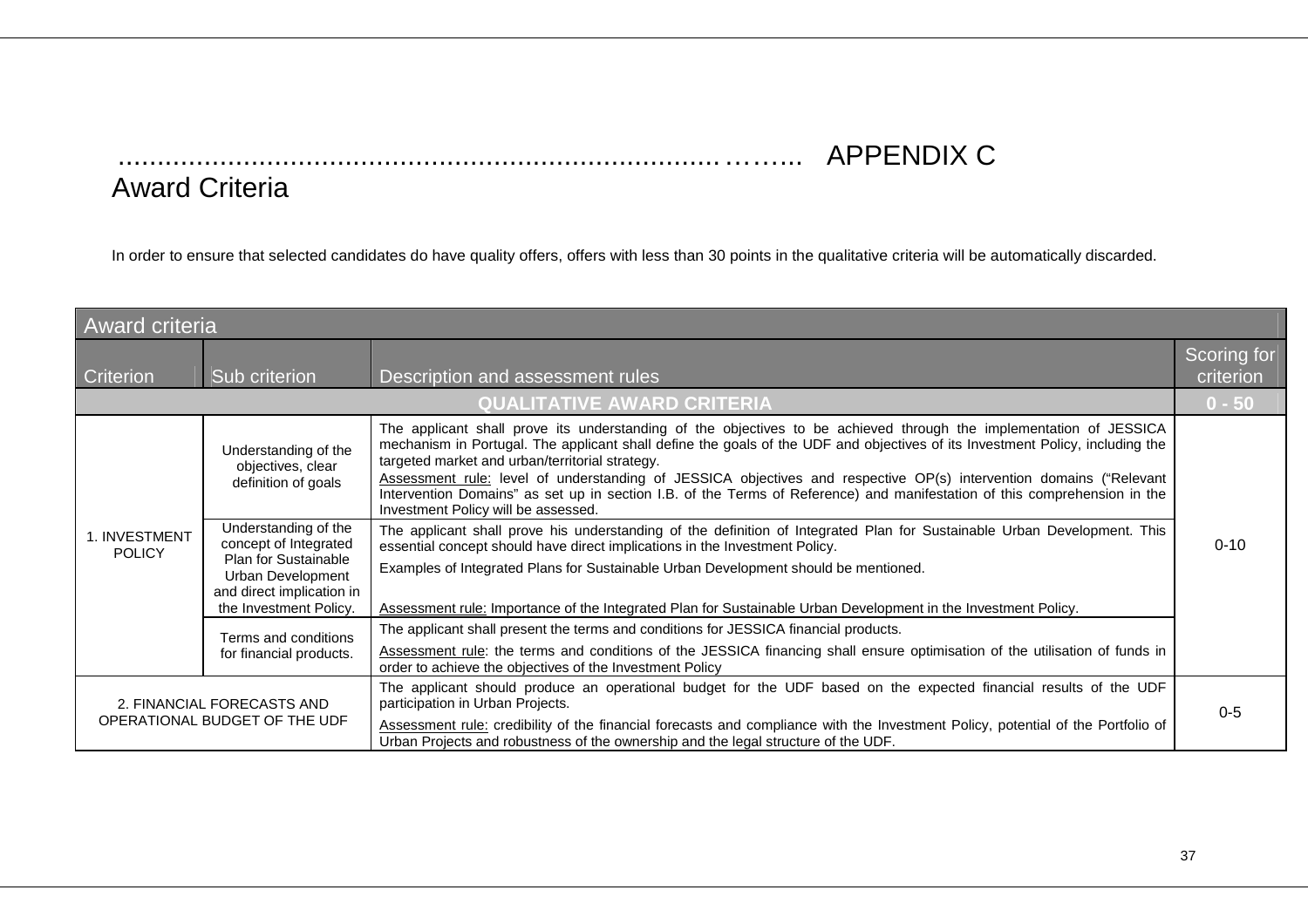| <b>Award criteria</b>                      |                                                                                                                                                                                                                                                                                                                                                   |                                                                                                                                                                                                                                                                                                                                                                                                                                                                                                                                                                                                                                                                                                                                                                                                                                                                                                                                                                                          |          |  |  |  |
|--------------------------------------------|---------------------------------------------------------------------------------------------------------------------------------------------------------------------------------------------------------------------------------------------------------------------------------------------------------------------------------------------------|------------------------------------------------------------------------------------------------------------------------------------------------------------------------------------------------------------------------------------------------------------------------------------------------------------------------------------------------------------------------------------------------------------------------------------------------------------------------------------------------------------------------------------------------------------------------------------------------------------------------------------------------------------------------------------------------------------------------------------------------------------------------------------------------------------------------------------------------------------------------------------------------------------------------------------------------------------------------------------------|----------|--|--|--|
| <b>Criterion</b>                           | Sub criterion                                                                                                                                                                                                                                                                                                                                     | Description and assessment rules                                                                                                                                                                                                                                                                                                                                                                                                                                                                                                                                                                                                                                                                                                                                                                                                                                                                                                                                                         |          |  |  |  |
|                                            |                                                                                                                                                                                                                                                                                                                                                   | <b>QUALITATIVE AWARD CRITERIA</b>                                                                                                                                                                                                                                                                                                                                                                                                                                                                                                                                                                                                                                                                                                                                                                                                                                                                                                                                                        | $0 - 50$ |  |  |  |
|                                            | Robustness of the<br>typology of urban<br>projects list                                                                                                                                                                                                                                                                                           | The applicant shall prove the conformity of the projects' objectives with, on the one hand, the general objectives set for in the<br>JESSICA Initiative and on the other hand, with the priorities set in section I.C. of the Terms of Reference.<br>The typology of urban projects shall comply with the assumptions and guidelines of the Managing Authority as regards<br>Integrated Plans for Sustainable Urban Development.<br>The applicant shall also describe its policy concerning exit from Urban Projects.<br>Assessment rule: contribution of the Urban Projects from the typology of urban projects list to the respective OP(s) quantitative<br>outputs, robustness of the typology of urban projects list and coherence with the JESSICA Portugal priorities set in section I.C.<br>of the Terms of Reference, compliance of the projects with the assumptions and guidelines of the Managing Authority as<br>regards Integrated Plans for Sustainable Urban Development. |          |  |  |  |
| 3. TYPOLOGY<br>OF URBAN<br><b>PROJECTS</b> | Level of preparation/<br>advancement of the<br><b>Typology of Projects</b><br>list or of the vehicles<br>that will channel the<br>funds to the projects<br>and their reliability<br>Expected socio-<br>economic performance<br>of the Typology of<br>Urban Projects<br>Identification of risk<br>areas for particular<br>projects / project types | If possible, the applicant shall describe the level of maturity/preparation of the projects in the typology of urban projects list.<br>The applicant shall describe the structure that will be set to channel the funds to the projects. Details about possible specific<br>vehicles should be described.<br>Assessment rule: stage of the preparation of the indicated urban projects from the typology of urban projects list and the<br>probability of their execution. In the case such a list is not provided, the applicant should at least provide the stage of<br>preparation/advancement of the structure to channel the funds to the projects (sub-structures).                                                                                                                                                                                                                                                                                                                | $0 - 10$ |  |  |  |
|                                            |                                                                                                                                                                                                                                                                                                                                                   | The applicant shall forecast and describe the expected socio-economic performance of the projects including the social and<br>environmental benefits and costs, if any, resulting from the execution of the projects' portfolio.<br>Assessment rule: socio- economic performance of typology of urban projects list.                                                                                                                                                                                                                                                                                                                                                                                                                                                                                                                                                                                                                                                                     |          |  |  |  |
|                                            |                                                                                                                                                                                                                                                                                                                                                   | The applicant should identify the risks for particular projects or types of project. The applicant should also describe possible<br>ways of mitigating identified risks.<br>Assessment rule: the comprehensiveness of the risk assessments and the reliability of mitigation actions.                                                                                                                                                                                                                                                                                                                                                                                                                                                                                                                                                                                                                                                                                                    |          |  |  |  |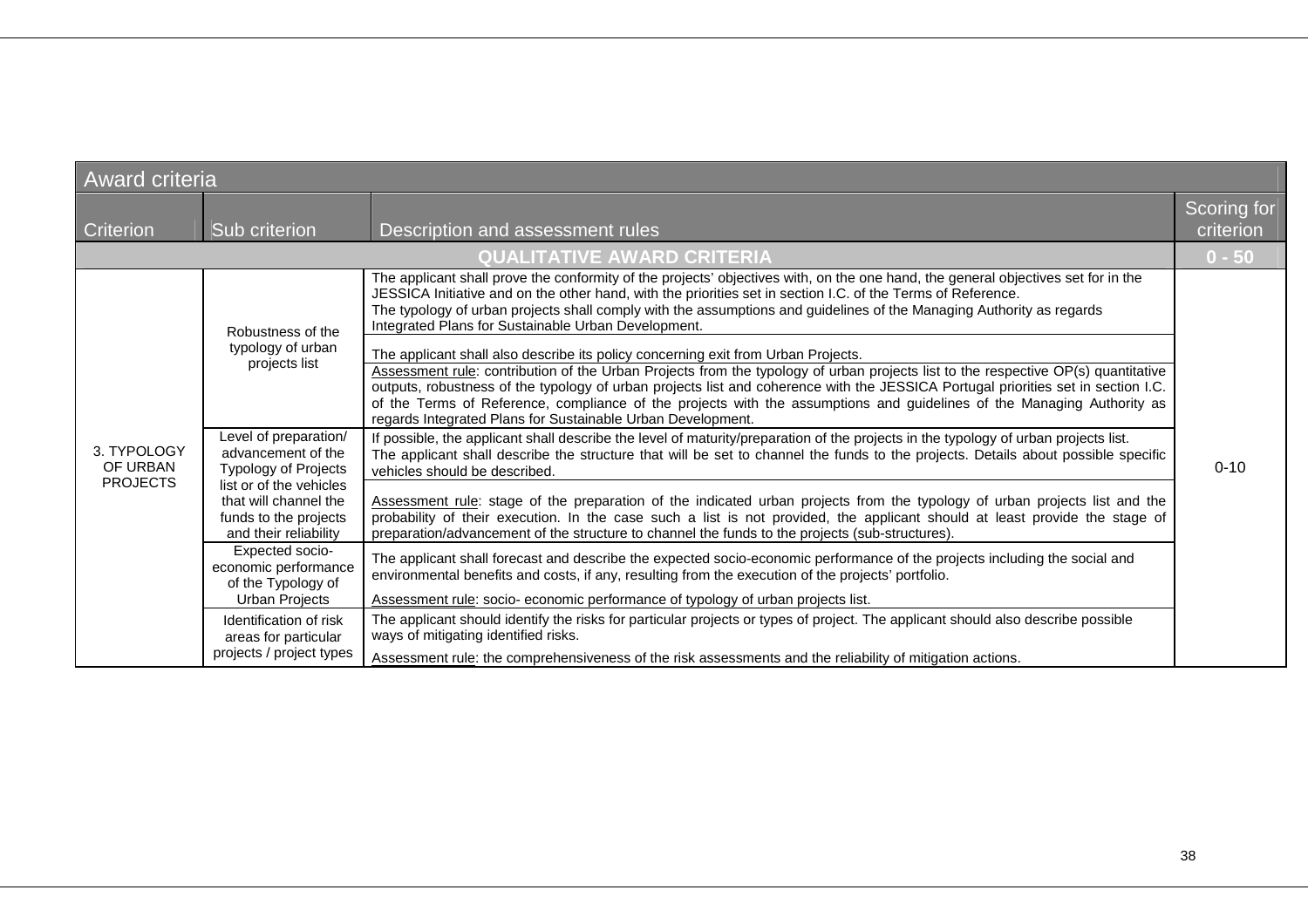| <b>Award criteria</b>                         |                                                                  |                                                                                                                                                                                                                                                                                                                                                                                                                                                                                                                                                                                                                                                                                         |          |  |  |
|-----------------------------------------------|------------------------------------------------------------------|-----------------------------------------------------------------------------------------------------------------------------------------------------------------------------------------------------------------------------------------------------------------------------------------------------------------------------------------------------------------------------------------------------------------------------------------------------------------------------------------------------------------------------------------------------------------------------------------------------------------------------------------------------------------------------------------|----------|--|--|
| Criterion                                     | Scoring for<br>Sub criterion<br>Description and assessment rules |                                                                                                                                                                                                                                                                                                                                                                                                                                                                                                                                                                                                                                                                                         |          |  |  |
| <b>QUALITATIVE AWARD CRITERIA</b><br>$0 - 50$ |                                                                  |                                                                                                                                                                                                                                                                                                                                                                                                                                                                                                                                                                                                                                                                                         |          |  |  |
| 4. METHODOLOGY<br>FOR THE                     | Projects selection<br>and evaluation                             | The typology of urban projects list provided by the applicant shall not be interpreted as an exhaustive and definitive list. It is<br>expected that the UDF will continue to seek Urban Projects to be supported with the JESSICA mechanism. The applicant<br>should describe the methodology for identifying and evaluating Urban Projects and the key stages/parameters that intends to<br>use according to the level of advancement of each Urban Project. The methodology should contain provisions ensuring that<br>the Urban Projects will comply with the assumptions and guidelines of the Managing Authority as regards Integrated Plans for<br>Sustainable Urban Development. |          |  |  |
| <b>IDENTIFICATION</b>                         |                                                                  | Assessment rule: appropriateness of the methodology to the specificity of Urban Projects.                                                                                                                                                                                                                                                                                                                                                                                                                                                                                                                                                                                               | $0 - 15$ |  |  |
| AND EVALUATION<br>OF URBAN<br><b>PROJECTS</b> | Cooperation with<br>local authorities                            | Based on applicant's knowledge of local market and local needs the applicant shall present the rules of cooperation and<br>support to be provided to local authorities regarding identification and financing of Urban Projects.<br>Proposal should indicate possible way(s) of coordination with the Managing Authority towards better defining project portfolio<br>implementation, namely including a consultation mechanism with or participation of the Managing Authority in the process.<br>Assessment rule: the level of the applicant's readiness to support local authorities together with the applicant's capacity and<br>experience with this respect.                     |          |  |  |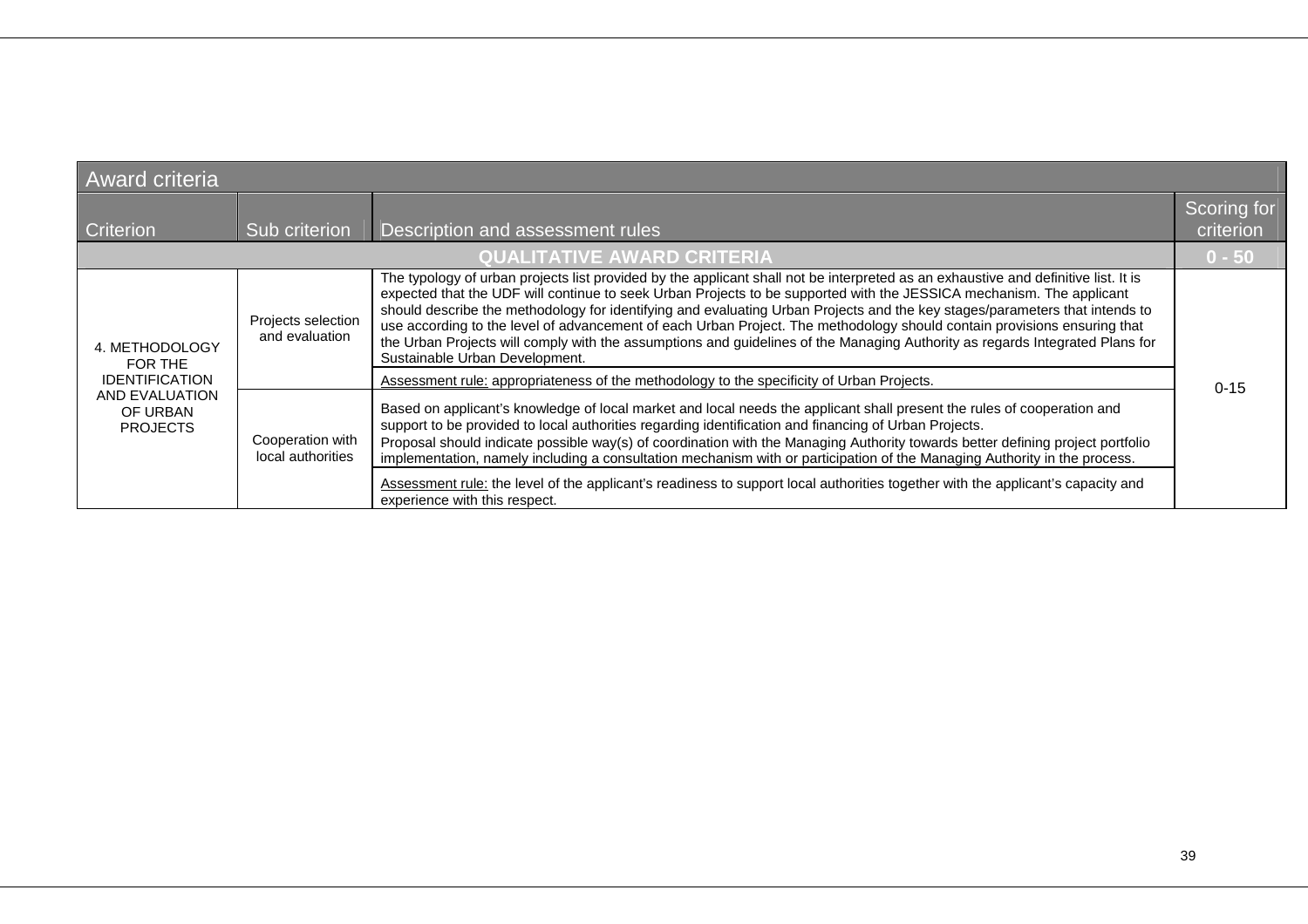| <b>Award criteria</b>                         |                                                                                                                       |                                                                                                                                                                                                                                                                                                                                                                                                                                                                                                                                                                                                                                                                                                                                                                                                                                                                                                                                                                                                                                                                                                                                                                                                                                                                                     |                          |  |  |  |
|-----------------------------------------------|-----------------------------------------------------------------------------------------------------------------------|-------------------------------------------------------------------------------------------------------------------------------------------------------------------------------------------------------------------------------------------------------------------------------------------------------------------------------------------------------------------------------------------------------------------------------------------------------------------------------------------------------------------------------------------------------------------------------------------------------------------------------------------------------------------------------------------------------------------------------------------------------------------------------------------------------------------------------------------------------------------------------------------------------------------------------------------------------------------------------------------------------------------------------------------------------------------------------------------------------------------------------------------------------------------------------------------------------------------------------------------------------------------------------------|--------------------------|--|--|--|
| Criterion<br>Sub criterion                    |                                                                                                                       | Description and assessment rules                                                                                                                                                                                                                                                                                                                                                                                                                                                                                                                                                                                                                                                                                                                                                                                                                                                                                                                                                                                                                                                                                                                                                                                                                                                    | Scoring for<br>criterion |  |  |  |
| <b>QUALITATIVE AWARD CRITERIA</b><br>$0 - 50$ |                                                                                                                       |                                                                                                                                                                                                                                                                                                                                                                                                                                                                                                                                                                                                                                                                                                                                                                                                                                                                                                                                                                                                                                                                                                                                                                                                                                                                                     |                          |  |  |  |
| 5. GOVERNANCE<br><b>STRUCTURE</b>             | Legal and<br>Ownership<br>structure<br>Winding-up<br>provisions of the<br><b>UDF</b><br>Management,<br>administration | The applicant shall present information on the ownership and the legal structure of the UDF. The applicant shall prove the<br>credibility of the legal and ownership structure of the UDF, including co-financing partners and/or shareholders.<br>Proposal submitted by applicants should demonstrate diversification of partners' knowledge and ability to engage local<br>operators with proven expertise.<br>Legal details about the possible vehicles to put in place to channel the funds to the projects should be given.<br>Assessment rule: credibility of the legal and ownership structure and its suitability to the objectives set for the UDF, including<br>diversification of partners' knowledge and ability to engage local operators.<br>The applicant should describe the winding-up provisions of the UDF, including the reutilisation of resources returned to the<br>UDF from Investments in Urban Projects.<br>Assessment rule: the reliability and credibility of the winding-up provisions.<br>The applicant shall describe management and administrative procedures which will be applied in the exercise of the function of<br>an UDF. The applicant shall prove the organisational capacity of the UDF, including the strength of the team proposed for | $0 - 10$                 |  |  |  |
|                                               | procedures and<br>organisational<br>capacity                                                                          | delivering the tasks and the potential to identify structure and optimise the portfolio of Urban Projects, provisions on the<br>professionalism, competence and independence of the management.<br>Assessment rule: the reliability and credibility of the management, administrative procedures and organisational capacity of the<br>UDF to deliver tasks, including the quality of the proposed consultation procedure.                                                                                                                                                                                                                                                                                                                                                                                                                                                                                                                                                                                                                                                                                                                                                                                                                                                          |                          |  |  |  |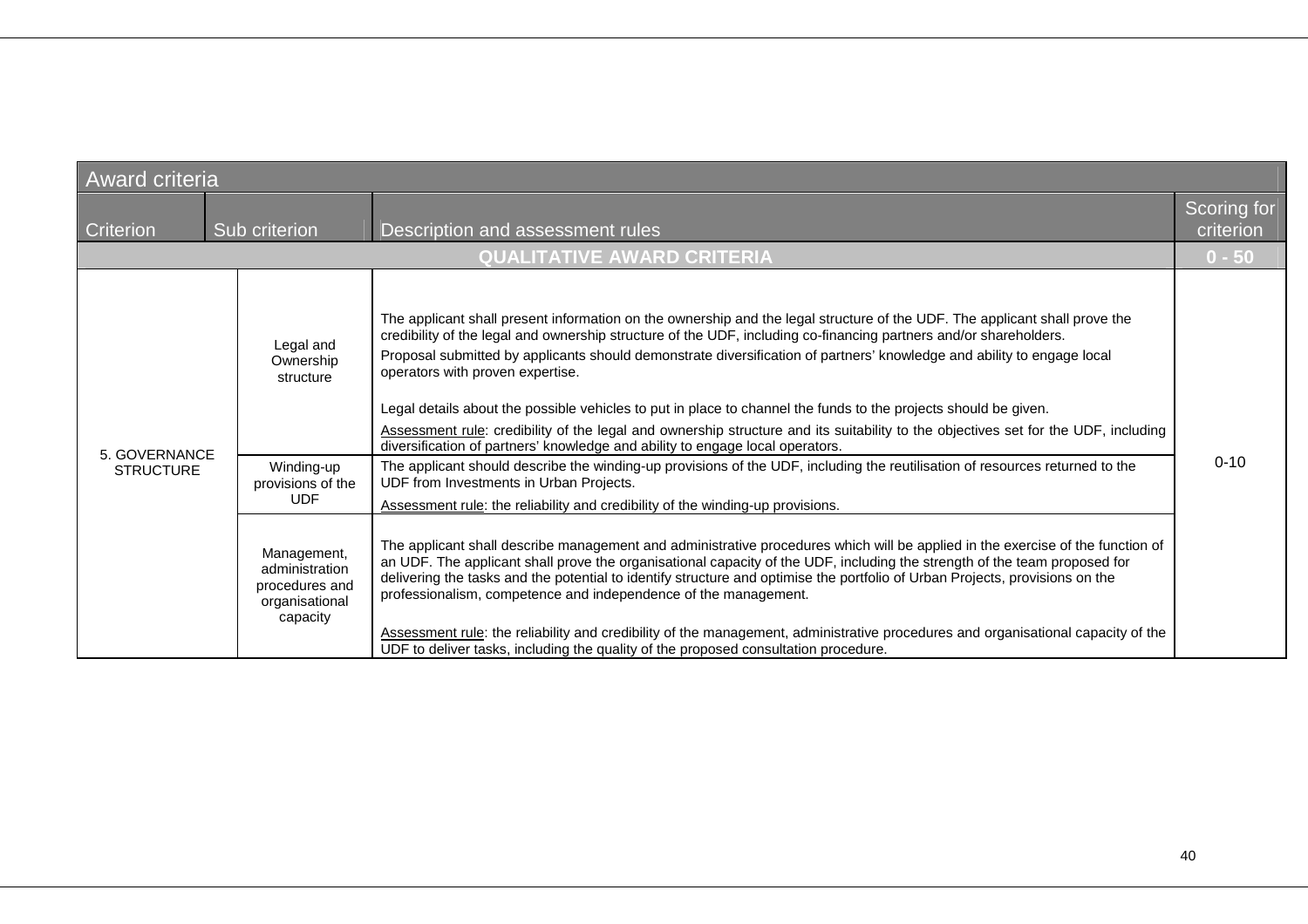| <b>Award criteria</b>             |                                                  |                                                                                                                                                                                                                                                                                                                                                                                                                                             |                          |  |  |
|-----------------------------------|--------------------------------------------------|---------------------------------------------------------------------------------------------------------------------------------------------------------------------------------------------------------------------------------------------------------------------------------------------------------------------------------------------------------------------------------------------------------------------------------------------|--------------------------|--|--|
| Criterion                         | Sub criterion                                    | Description and assessment rules                                                                                                                                                                                                                                                                                                                                                                                                            | Scoring for<br>criterion |  |  |
|                                   |                                                  | <b>QUALITATIVE AWARD CRITERIA</b>                                                                                                                                                                                                                                                                                                                                                                                                           | $0 - 50$                 |  |  |
|                                   | Proximity and local<br>presence                  | The applicant shall describe the approach envisaged to guarantee presence in the regional context by means of local<br>structures (e.g. offices, info points, etc.) to facilitate contacts with local stakeholders and project delivery bodies.<br>Assessment rule: level of presence and proximity ensured by local structures, existing ones and/or new ones that the applicant<br>will commit to open and manage, and relevant functions |                          |  |  |
| 5. GOVERNANCE<br><b>STRUCTURE</b> | Accounting and<br>internal control<br>procedures | The applicant shall describe the accounting procedures which will be applied in the exercise of the function of a UDF. The<br>applicant should also present the corporate governance provisions for the UDF, including internal control procedures.<br>Assessment rule: the strength, reliability and credibility of the accounting and internal control procedures.                                                                        |                          |  |  |
|                                   | Monitoring,<br>reporting<br>controlling          | The applicant shall propose assumptions in respect of monitoring, reporting and controlling the process of project execution.<br>Assessment rule: the strength, reliability and credibility of the monitoring, reporting and controlling procedures.                                                                                                                                                                                        |                          |  |  |
|                                   | Risk management<br>procedures                    | The applicant shall describe the risk management procedures that will be applied to the operations of the UDF.<br>Assessment rule: the strength, reliability and credibility of the risk management procedures.                                                                                                                                                                                                                             |                          |  |  |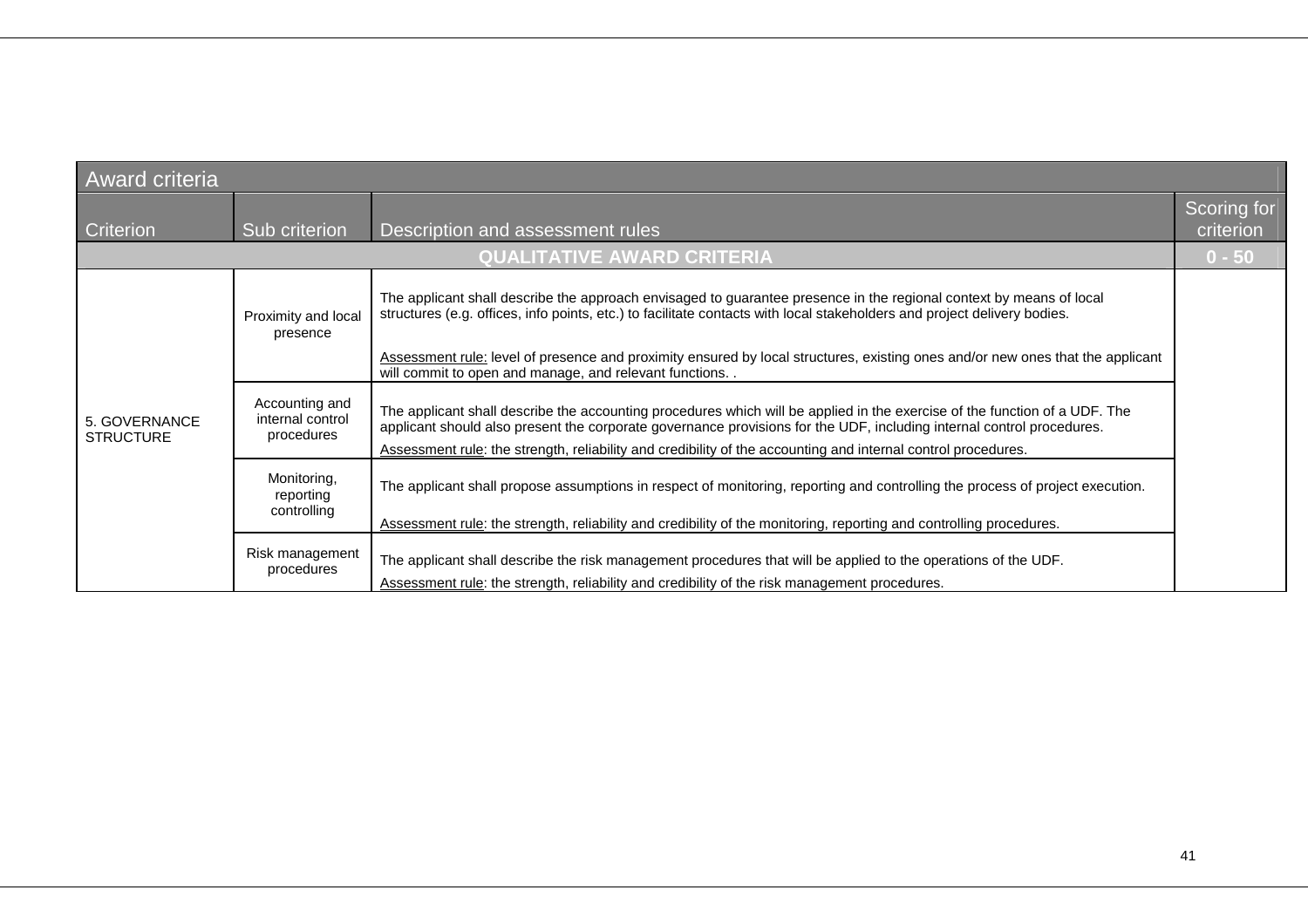| <b>Award criteria</b>              |                                  |                                                                                                                                                                                                                                                                                                                                                                                                                                                                                                                                                                                                                                                                                              |                          |  |  |
|------------------------------------|----------------------------------|----------------------------------------------------------------------------------------------------------------------------------------------------------------------------------------------------------------------------------------------------------------------------------------------------------------------------------------------------------------------------------------------------------------------------------------------------------------------------------------------------------------------------------------------------------------------------------------------------------------------------------------------------------------------------------------------|--------------------------|--|--|
| Criterion<br>Sub criterion         |                                  | Description and assessment rules                                                                                                                                                                                                                                                                                                                                                                                                                                                                                                                                                                                                                                                             | Scoring for<br>criterion |  |  |
| <b>QUANTITATIVE AWARD CRITERIA</b> |                                  |                                                                                                                                                                                                                                                                                                                                                                                                                                                                                                                                                                                                                                                                                              |                          |  |  |
|                                    | 6. ANNUAL MANAGEMENT FEE         | The applicant should present the level of the Management Fee required, in line with the methodology presented in this<br>Call for Eol.<br>Assessment rule: the lower the level of the Management Fee indicated by the applicant, the higher the number of points<br>awarded (an applicant requesting the lowest Management Fee shall receive the maximum number of points available for<br>this criterion). 25 points will be awarded for management fees of 1% of less and this score will decrease proportionally<br>until 0 at a rate of 3% or higher. The share of the contingent part of the management fee will also be taken into account<br>when assessing offers between 1% and 3%. | $0 - 25$                 |  |  |
| 7. CO-FINANCING -                  | Co-financing at UDF Level        | The applicant shall indicate the strategy for obtaining additional financing at the UDF level.<br>Assessment rule: The higher the co-financing at the UDF level, the higher the number of points awarded. The highest<br>offer will receive 15 points and the other offers will be scored by the proportion of their offers towards the best offer.                                                                                                                                                                                                                                                                                                                                          | $0 - 25$                 |  |  |
| LEVERAGE                           | Co-financing at Project<br>Level | The applicant shall indicate the strategy for obtaining additional or potential financing from external sources from JHFP<br>with a view to co-financing at the Project level, including its eventual external co-financing undertaking.<br>Assessment rule: The higher the co-financing at the Project level, the higher the number of points awarded. The highest<br>offer will receive 10 points and the other offers will be scored by the proportion of their offers towards the best offer.                                                                                                                                                                                            |                          |  |  |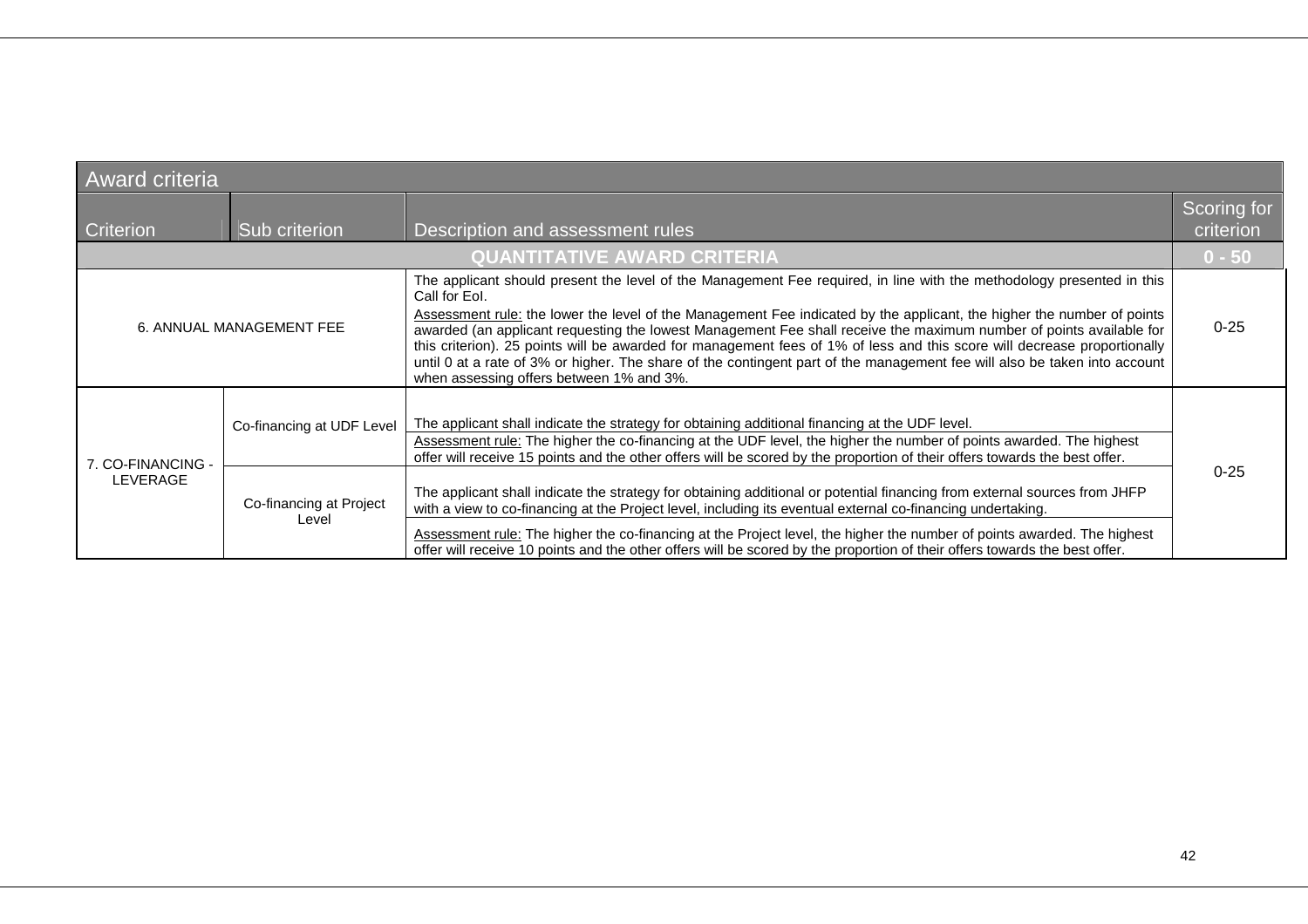# .................................................................. APPENDIX D Outline of the main conditions of the Operational Agreement

#### **Outline of the terms of the Operational Agreement**

Each Operational Agreement shall include inter alia the following terms. Each applicant acknowledges that it shall be bound to accept these terms should it be selected under this Call for EoI.

- 1. An obligation of the UDF to pursue the objectives set out in the Operational Agreement, which shall include the obligation to act in accordance with its Investment Policy and Business Plan.
- 2. An obligation of the UDF to regularly report to EIB in a standardised form and scope to be decided by EIB.
- 3. An obligation of the UDF to report to EIB on State aid issues.
- 4. An obligation of the UDF to maintain a separate accounting system or use a separate accounting code for any co-financed expenditure down to the final level of an Urban Project.
- 5. An obligation of the UDF to allow access to documents related to its JESSICA operations for any national or European entity duly empowered by applicable rules to carry out audit and/or control activities.
- 6. Procedures for submission of semi-annual accounts by the UDF to EIB and auditing procedures to be complied with by the UDF.
- 7. The right of EIB to recover any losses incurred by JHFP due to a breach by a UDF of its obligations under the relevant Operational Agreement, in accordance with suitable market standard clauses.
- 8. The right of the UDF to payment of market-standard management costs, which shall not exceed the cap provided in these Terms of Reference.
- 9. An undertaking by the UDF that all authorisations, which it requires to carry on business have been obtained or effected and are in full force and effect and no steps have been taken to challenge, revoke, annul or cancel them, together with an obligation to obtain when required and maintain in full force and effect and renew, where necessary, such authorisations.
- 10. An undertaking by the UDF to be in compliance with all the applicable regulations concerning inter alia state aid and to provide to EIB all relevant information regarding planned investments in Urban Projects. This information shall be forwarded by EIB to the Managing Authority of the Region in order to enable the Region to comply with its obligations under national or EU rules regarding state aid.
- 11. An undertaking that, in every Investment Agreement, the UDF shall provide that each Urban Project shall comply with all obligations imposed on it by the EU Rules and any other applicable laws and that each Urban Project shall do such things as may be necessary to allow the UDF to comply with its obligations under EU Rules, any other applicable laws and the Operational Agreement. In particular, every Investment Agreement shall include, inter alia, the following, where appropriate:
	- a) the Urban Project shall keep necessary accounts;
	- b) the UDF shall be entitled to recover any losses due to a breach by the Urban Project of its obligations under the relevant Investment Agreement;
	- c) the UDF shall diligently, whether by negotiation or legal action, enforce its claims against the Urban Project;
	- d) the representatives of the Managing Authority, the Commission, the European Court of Auditors, EIB and any other national or European entity duly empowered by applicable law to carry out audit and/or control activities may access the premises and documents of the Urban Project (right to carry out on-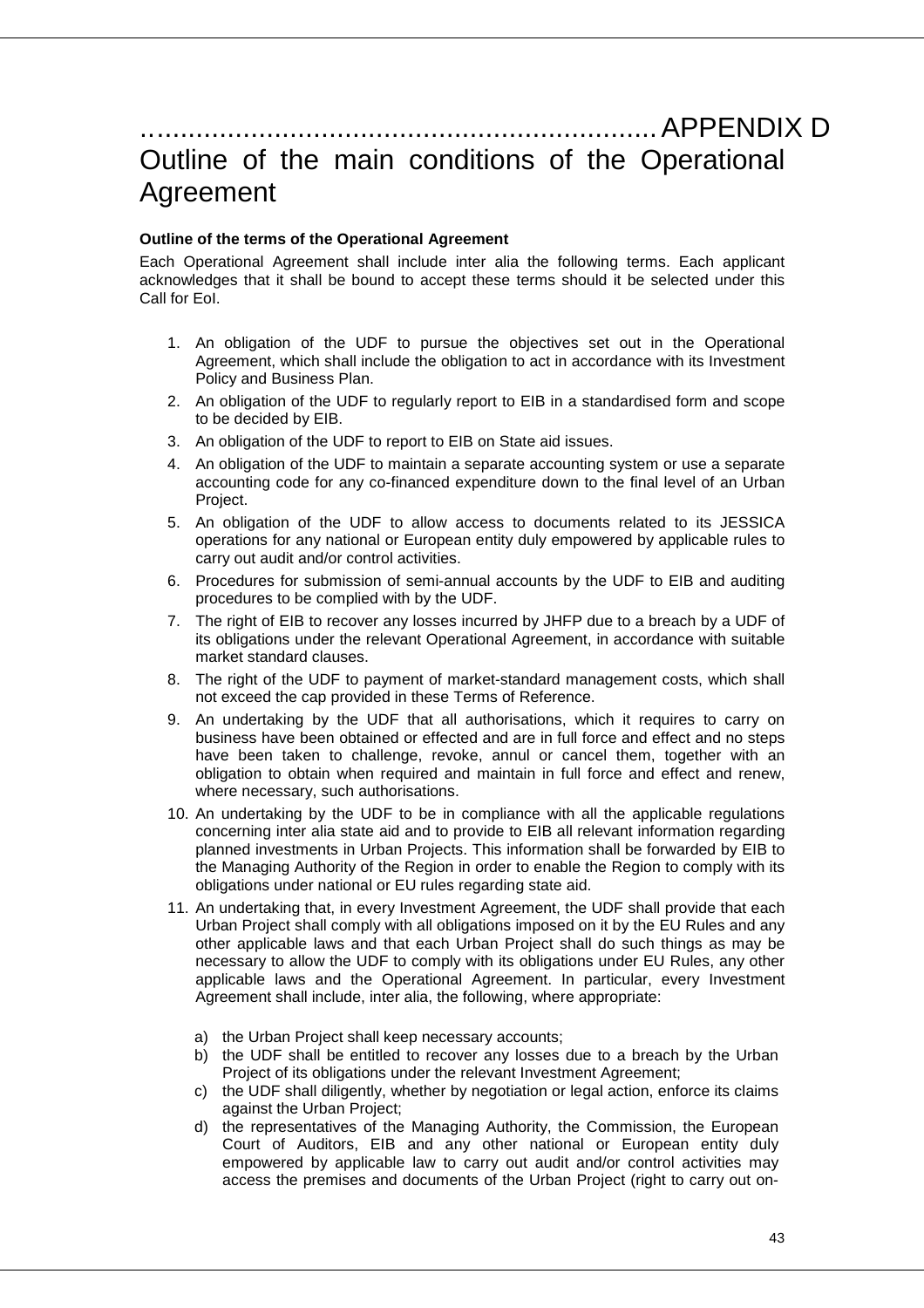site control) for the purpose of ensuring the legality and regularity of the JESSICA financing;

- e) the UDF and/or Urban Project shall carry out adequate information and publicity measures in accordance with the provisions of the EU Structural Funds Regulations;
- f) investment in Urban Project comes in full or in part from EU Structural Funds;
- g) all authorisations, which the Urban Project requires to carry on business have been obtained or effected and are in full force and effect and no steps have been taken to challenge, revoke, annul or cancel them, together with an obligation to obtain when required and maintain in full force and effect and renew, where necessary, such authorisations;
- h) the Urban Project complies with the objectives of the relevant OP;
- i) the Urban Project shall engage in no action or decision contrary to EU Rules.

#### **Financial conditions for the Operational Agreement**

JHFP funds will be provided by EIB (acting as JHFP Manager) to the selected UDF, to provide a funding instrument bearing equity, loans or other equivalent financial instruments to Urban Projects (Investment Agreements).

The remuneration of the JHFP funds provided will depend upon the income generated by the Portfolio of Urban Projects of the UDF. The repayment of the JHFP funding will depend on the cash-flow generated by the flows received by the UDF under the Investment Agreements (onlending agreements in case of loans, equity investment agreements in case of equity participation, or the specific Investment Agreements that could be signed in case of other equivalent financial instruments) composing the Portfolio of Urban Projects of the UDF.

The Investment Agreements will be signed between UDF and the entities that will develop the Urban Projects (Final Beneficiaries).

The UDF further undertakes to develop (for the Portfolio of Urban Projects), with the received JHFP funding, a new loan/equity/financial instrument partly funded from the disbursed funds and partly co-financed by external resources. The origination, due diligence, documentation and execution of the Urban Projects will be performed by the UDF in accordance with the methodology for project selection agreed with JHFP and applying all normal standard procedures and governance structure of the UDF.

In this context, JHFP will no have any direct or indirect client funding relationship with each Urban Projects.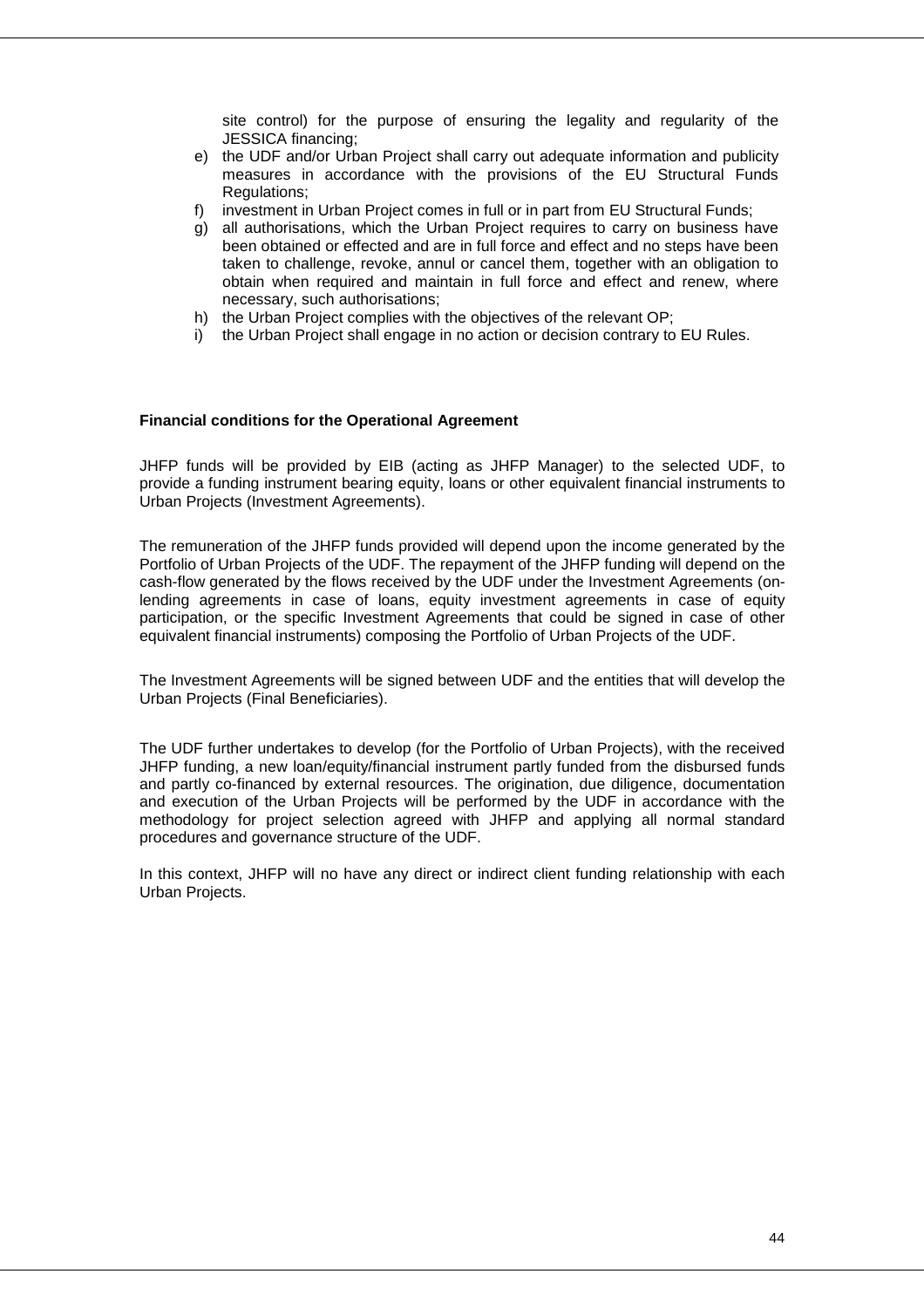# …... ................................................. ……...APPENDIX E Financial forecasts and operational budget of the **UDF**

#### **Objective**

The financial forecasts and operational budget enables to show that the applicant has assimilated the functioning of the whole structure from a quantitative point of view. In fact, the exercise consist in converting the offer and, in particular, the aspects linked to type of financial product proposed (loan and/or equity), its characteristics (rates, subordination or "pari passu" and others), and the management fees plus co-financing proposals, into quantified cash flows.

#### **General comments:**

- Since Urban Projects capacity of generating returns is crucial for most of the future cash flows, a direct link with Urban Projects should be inserted, to the extent possible, in the financial forecasts and the operational budget of the UDF. In case, the applicant has not been able to provide a list of specific Urban Projects, pilot projects in line with the Business plan, for which realistic assumptions should be specified, could be used. Examples of such pilot projects are used in the Evaluation Study (see http://www.eib.org/attachments/portugal-evaluation-study.pdf). In case the financial forecasts and the operational budget are not based on project assumptions, the applicant should mention it.
- The operational budget shall be understood as a presentation of expected future key financial figures describing the functioning of the UDF, based on the assumptions made;
- The results and assumptions should be provided on an annual basis (the projections may be prepared for shorter periods, but the results should be aggregated);
- The assumption items listed are a minimum set; if there are any other assumptions with material impact, they should be included;

#### **Assumptions:**

The information provided by the UDF applicant in this section includes the assumptions on which the financial projections of the UDF applicant are based. This will enable an evaluation of whether the forecasts are realistic, as well as full comparison of the results of the projections and their methodological consistence with other applicants.

I. Macroeconomic assumptions

- a) The UDF applicant should provide all the macroeconomic variables taken into account in the forecast that have an impact on the results;
- b) In particular, the UDF applicant must show the forecasted levels of the key interest rate on which the cost of financing the Urban Projects will be based (if there is more than one rate, all rates should be provided);
- c) The variables listed are a minimum set and if there are other macroeconomic variables that have an impact on the results, they should be included.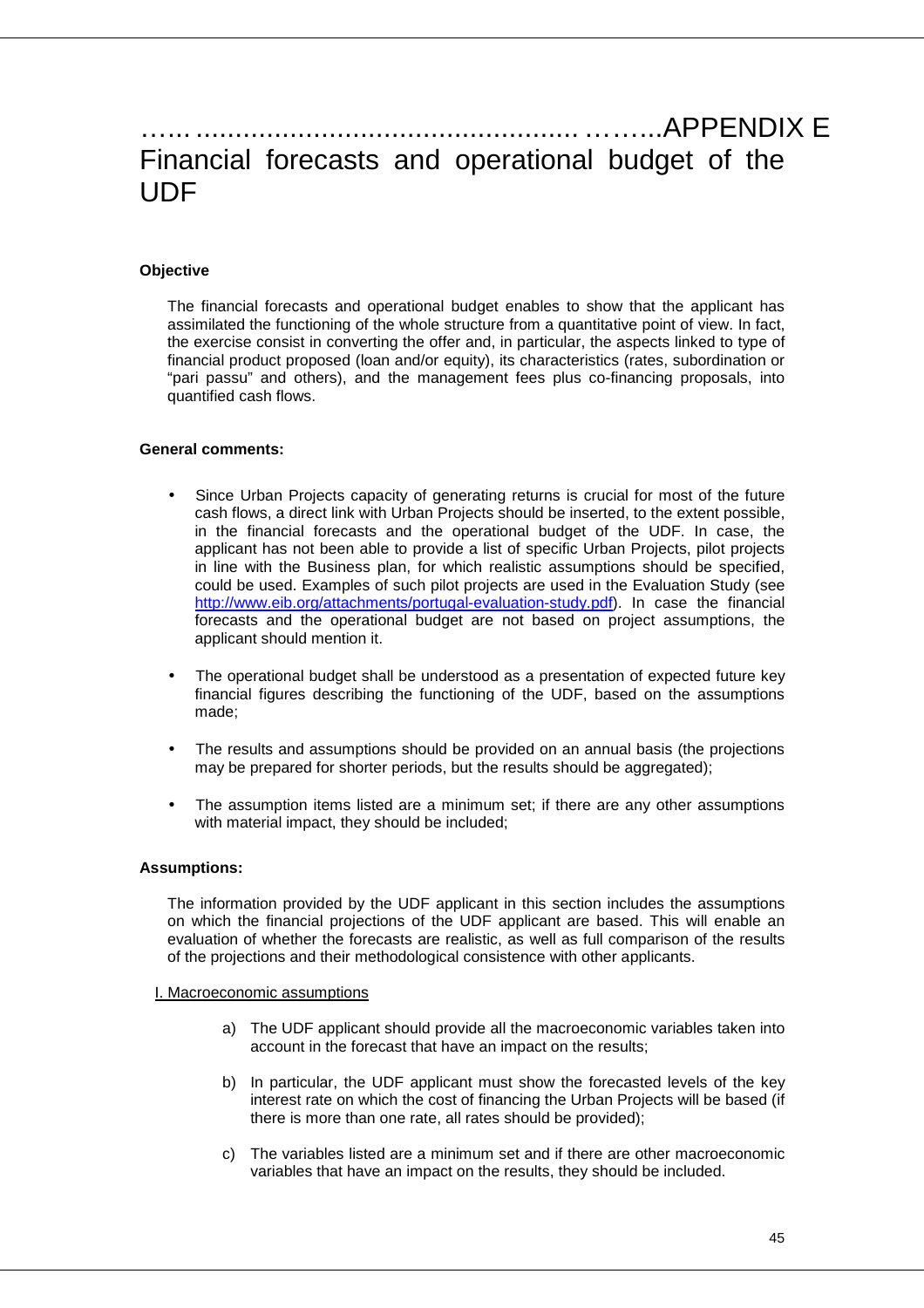#### II. Urban Project assumptions

As described in the first point of the General Comments above, this section should give, to the extent possible, the assumptions concerning the Urban Projects' costs and returns as a basis for the cash flows of the UDF. As a result and to the extent possible, some key indicators linked to the chosen Urban Projects should be given:

- o Average IRR
- o Average Maturity

The indicators provided hereof shall enable an assessment of the projects quality and of UDF Investment Policy.

#### III. Funding structure

To the extent possible, assumptions about the funding structure should also be detailed, including: the JESSICA funds, the UDF funds in case of co financing and external funding. Assumptions about the financial product used for each source of funding should be also detailed.

#### IV. UDF assumptions and financial projection

- a) The projection should include the assumptions adopted for the purpose of the financial projection;
- b) There will be no default assumptions on loans/equity operations;
- c) The assumptions concerning UDF funds and the terms of financing the Urban Projects should be supplemented with other financing parameters if used in the projection, e.g. commission for granting the financing, commitment fee etc;
- d) Average equity IRR required, financing costs and Management Fees are to be in line with the requirements set out in this Call for EoI.
- e) Other assumptions:
	- o The projection should include all other assumptions that the applicant considers relevant to the results of the financial projections;
	- o The assumed rate of return of the UDF should take into account all cash flows of the UDF and be calculated using Internal Rate of Return (IRR) methodology.

As a result from the above assumptions, the applicant should give the cash flow projection, including all expected UDF inflows and outflows:

- 1. Pro forma balance sheet statements for each year of the projection, which will depend on the final structure of the UDF.
- 2. Pro forma profit and loss accounts for each year of the projection, which will depend on the final structure of the UDF.
- 3. Pro forma cash flow statements for each year of the projection.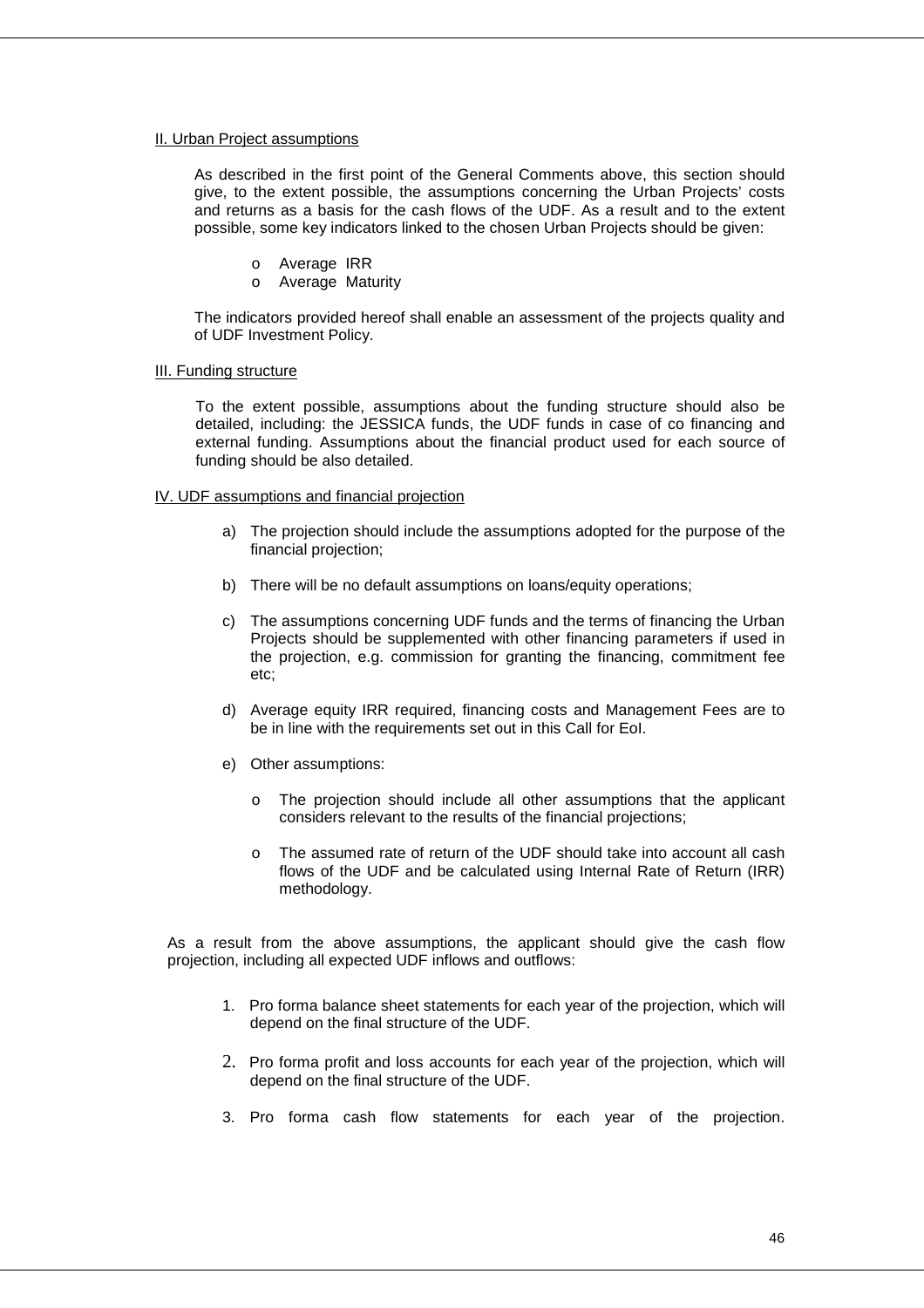|                                                                                        | 2011 | 2012         | 2013           | 2014 | 2015 | 2016 | 2017 | 2018 | 2019 |
|----------------------------------------------------------------------------------------|------|--------------|----------------|------|------|------|------|------|------|
| <b>UDF financial forecasts and operational budget</b>                                  | 0    | $\mathbf{1}$ | $\overline{2}$ | 3    | 4    | 5    | 6    | 7    | 8    |
|                                                                                        |      |              |                |      |      |      |      |      |      |
| <b>I- Macroeconomic assumptions</b>                                                    |      |              |                |      |      |      |      |      |      |
| CPI (price increase)                                                                   |      |              |                |      |      |      |      |      |      |
| Reference Interest rate <sup>(1)</sup>                                                 |      |              |                |      |      |      |      |      |      |
| <sup>(1)</sup> used as the base rate for the financing (e.g. I RS Term, Euribor, etc.) |      |              |                |      |      |      |      |      |      |
| <b>II-Urban Projects assumptions</b>                                                   |      |              |                |      |      |      |      |      |      |
| Costs                                                                                  |      |              |                |      |      |      |      |      |      |
| Returns                                                                                |      |              |                |      |      |      |      |      |      |
| III - Funding structure (in line with the Costs of "Urban Projects assumptions")       |      |              |                |      |      |      |      |      |      |
| Loan                                                                                   |      |              |                |      |      |      |      |      |      |
| <b>JESSICA</b><br><b>UDF</b>                                                           |      |              |                |      |      |      |      |      |      |
| Others                                                                                 |      |              |                |      |      |      |      |      |      |
|                                                                                        |      |              |                |      |      |      |      |      |      |
| <b>Equity</b><br><b>JESSICA</b>                                                        |      |              |                |      |      |      |      |      |      |
| <b>UDF</b>                                                                             |      |              |                |      |      |      |      |      |      |
| Others                                                                                 |      |              |                |      |      |      |      |      |      |
| IV - Cash flow projection for the UDF                                                  |      |              |                |      |      |      |      |      |      |
|                                                                                        |      |              |                |      |      |      |      |      |      |
| Net cash flow from operating activities                                                |      |              |                |      |      |      |      |      |      |
| I. Inflows                                                                             |      |              |                |      |      |      |      |      |      |
| 1) dividends received                                                                  |      |              |                |      |      |      |      |      |      |
| On JESSICA funds                                                                       |      |              |                |      |      |      |      |      |      |
| On UDF own funds                                                                       |      |              |                |      |      |      |      |      |      |

2) interest from loans received On JESSICA funds

 $^{\mathrm{1}}$  Maturity shall be adapted to the UDF Portfolio of Urban Projects.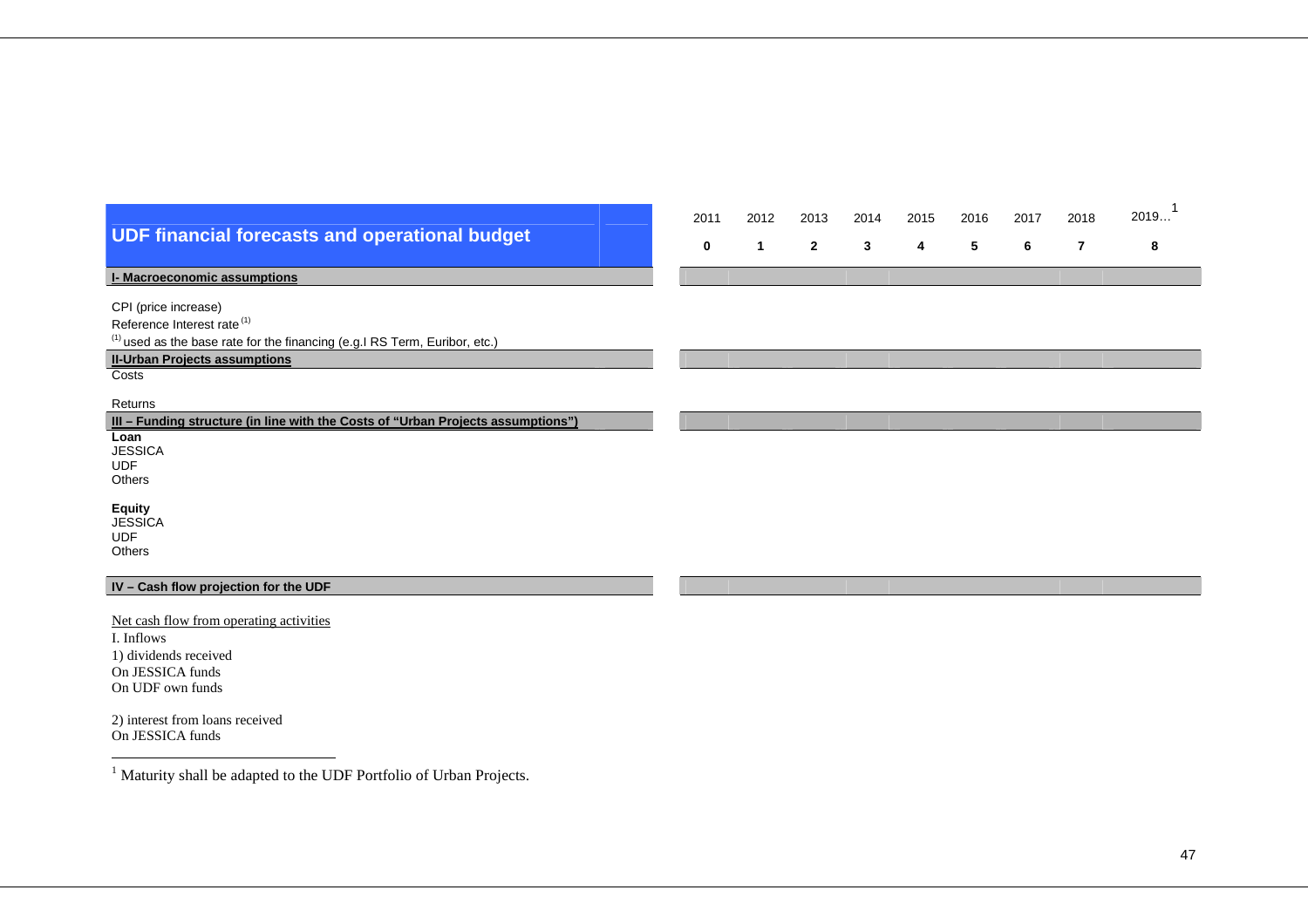On UDF own funds

3) loans repayment On JESSICA funds On UDF own funds

4) other

II. Outflows 1) equity investments On JESSICA funds On UDF own funds

2) loans issued On JESSICA funds On UDF own funds

3) fixed management fee On funds returned by Urban Projects (from 2016)

4) contingent management fee On funds contributed from JESSICA (before 2016) 0 0 0 0 On funds returned by Urban Projects (from 2016) 0 0 0 0 0

5) other

Net cash flow from financing activities I. Inflows 1) transfers from JHFP

II. Outflows 1) transfers to JHFP

#### **Total Net cash flow for UDF**

UDF IRR UDF IRR without Management Fees Payback Period

48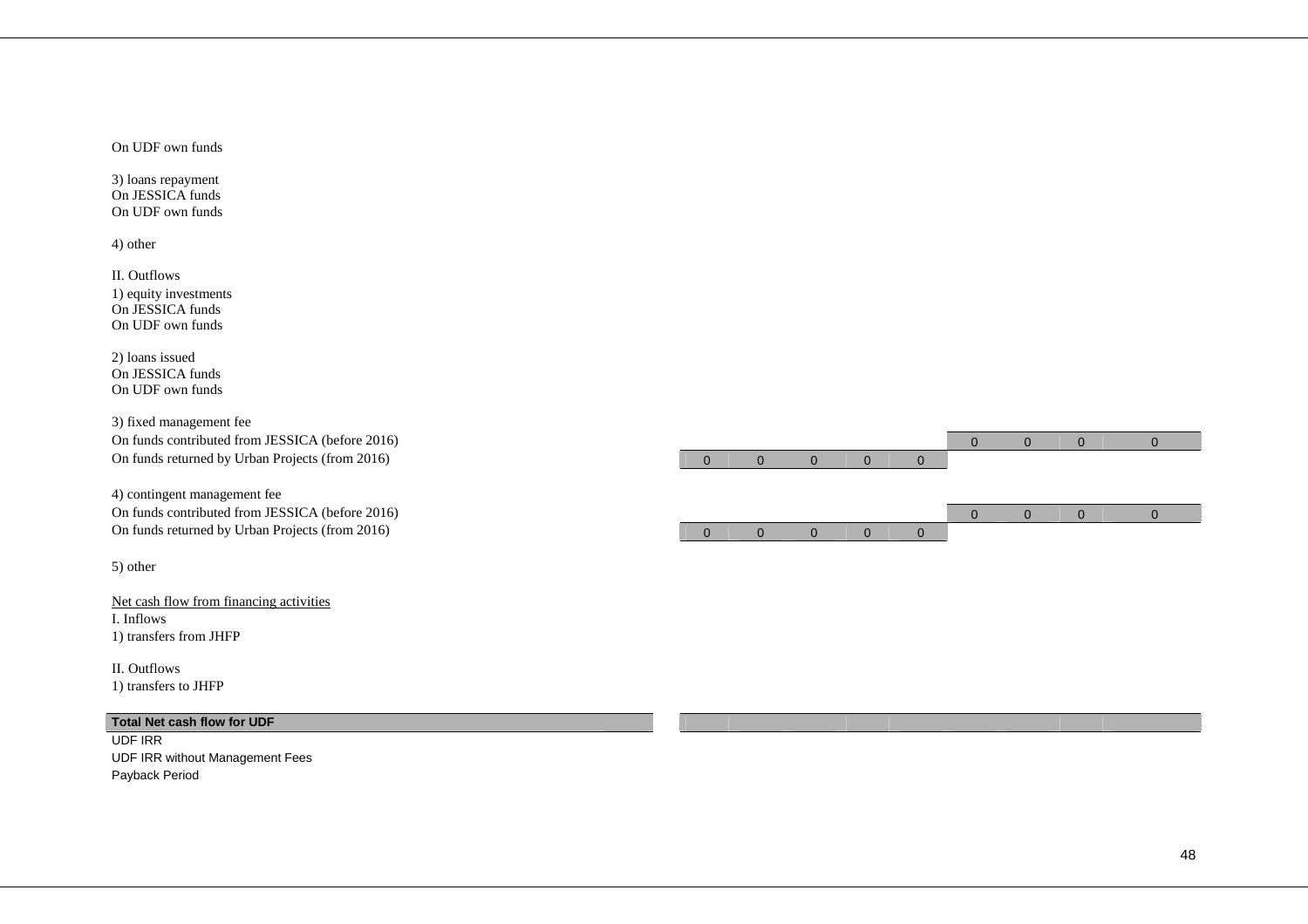# .................................................................. APPENDIX F

# Economic analysis

Economic analysis is a determination of the cost effectiveness of a project by comparing the benefits derived and the costs incurred in a Project, including social factors. Hereafter is presented for illustrative purposes, one of the methods applicable: the Cost-Benefit analysis (CBA).

Such analysis is carried out to determine whether, or to what extent, that project is worthwhile from a social perspective. Cost-benefit analysis differs from a straightforward financial appraisal in that it considers all gains (benefits) and losses (costs) to social agents. CBA analysis hinges on two main parameters: ERR and ENPV.

- Economic rate of return (ERR) is the internal rate of return calculated using the economic values,
- ENPV stands for Economic Net present Value,

Both parameters express the socio-economic profitability of a project.

#### **Economic growth and quality of life improvements**

The following economic growth and quality of life improvements shall be considered in case of assessing the entire programme comprising Urban Projects proposed to be funded by the future UDF. Contribution to the achievement of quantitative outputs established in the several OPs will depend on the character of each of the Urban Projects. The table below includes indicators that are closely linked to those relevant for the Activities that have contributed resources to the JHFP. The list includes both general indicators and specific ones and can be used to asses the impact of single Urban Projects financed and of the Portfolio as a whole. It is understood that individual projects will not necessarily address all areas of economic growth and quality of life improvements measures.

|          | Area                                                                  | Indicator                                                                                                                                    |  |  |  |  |  |
|----------|-----------------------------------------------------------------------|----------------------------------------------------------------------------------------------------------------------------------------------|--|--|--|--|--|
|          |                                                                       | Number, locations and typologies of financed Urban Projects                                                                                  |  |  |  |  |  |
|          | General (for all areas)                                               | Generated investment (highlighting leverage achieved both at<br>UDF/sub UDF level and Urban Project level)                                   |  |  |  |  |  |
|          |                                                                       | Jobs created                                                                                                                                 |  |  |  |  |  |
|          | 1. Urban rehabilitation and                                           | Number of new created parking spaces                                                                                                         |  |  |  |  |  |
|          | regeneration including urban<br>infrastructure and facilities         | % of the population covered and/or that will benefit from the financed<br>Urban Projects(*)                                                  |  |  |  |  |  |
|          | regeneration                                                          | Number of new created of urban, metropolitan and regional service<br>centres (for business, social, cultural, sports, health, infancy, etc.) |  |  |  |  |  |
|          |                                                                       | Additional capacity of renewable energy production (MW)                                                                                      |  |  |  |  |  |
| areas    | 2. Energy efficiency and renewable                                    | Number of additional jobs created(*)                                                                                                         |  |  |  |  |  |
|          | energy in urban areas                                                 | Energy saving per year in the renovated public areas and<br>infrastructures (*)                                                              |  |  |  |  |  |
| Specific | 3. Urban economic revitalisation                                      | Number of new business activities in the performing area                                                                                     |  |  |  |  |  |
|          | especially in what regards small<br>and medium enterprises ("SME")    | Number of RTD projects                                                                                                                       |  |  |  |  |  |
|          | innovating companies                                                  | Number of cooperation projects enterprises – research institutions                                                                           |  |  |  |  |  |
|          | 4. Information and communication<br>technology dissemination in urban | Number of inhabitants which will use the new created infrastructures<br>and services (*)                                                     |  |  |  |  |  |
|          | areas, including broadband and<br>wireless infrastructure             | Number of additional population covered by broadband access(*)                                                                               |  |  |  |  |  |

(\*) Expected value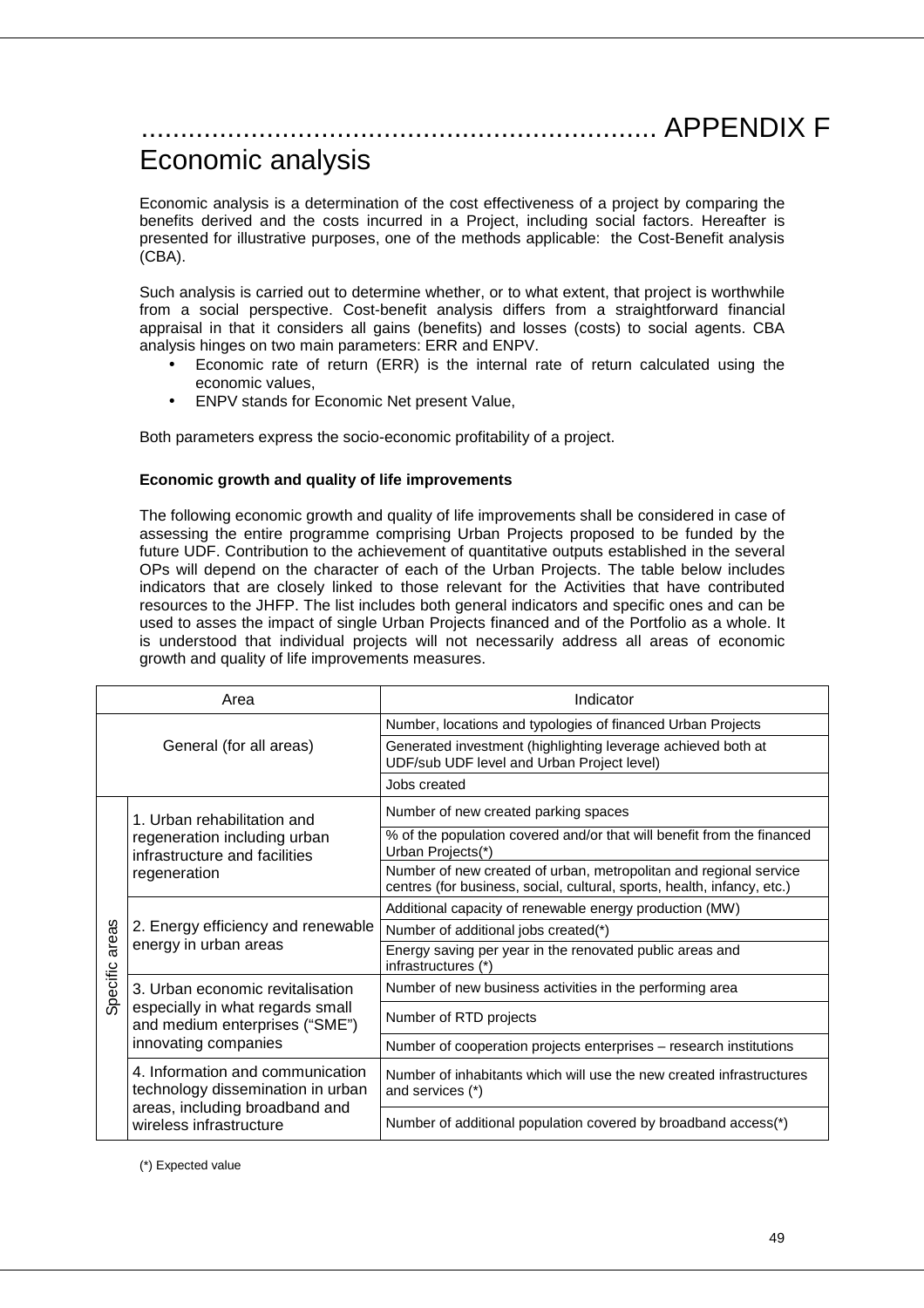..................................................................APPENDIX G

# DEFINITIONS AND ABBREVIATIONS

| "Activities"                              | means the specific actions and areas requiring<br>support on which funding will be concentrated<br>following directly from the Relevant Intervention                                                                                                                                                                                                                                                                                                                      |
|-------------------------------------------|---------------------------------------------------------------------------------------------------------------------------------------------------------------------------------------------------------------------------------------------------------------------------------------------------------------------------------------------------------------------------------------------------------------------------------------------------------------------------|
| "Award Criteria"                          | Domains;<br>means the criteria used to select the UDFs Preferred                                                                                                                                                                                                                                                                                                                                                                                                          |
| "Business Plan"                           | Bidders;<br>means each business plan, relating to any UDF,<br>prepared in accordance with the EU Structural Funds<br>Regulations in Article 43 paragraph two of the<br>Implementing Regulation;                                                                                                                                                                                                                                                                           |
| "Call for Eol"<br>"CEB"<br>"Commission"   | means this Call for Expression of Interest.<br>means the Council of Europe Development Bank.<br>means the European Commission;                                                                                                                                                                                                                                                                                                                                            |
| "DGOTDU"                                  | means Direcção-Geral do Ordenamento do Território<br>e Desenvolvimento Urbano;                                                                                                                                                                                                                                                                                                                                                                                            |
| "DGTF"<br>"EIB"<br>"Eligible Expenditure" | means Direcção-Geral do Tesouro e Finanças;<br>means the European Investment Bank;<br>means expenditure applied in compliance with the                                                                                                                                                                                                                                                                                                                                    |
|                                           | <b>Eligibility Rules:</b><br>means the rules on eligible expenditure contained in                                                                                                                                                                                                                                                                                                                                                                                         |
| "Eligibility Rules"                       | articles 48 to 53 of the Commission Regulation (EC)<br>No. 1828/2006 (amended by EC 846/2009 and<br>832/2010), which apply in accordance with article 13<br>of (EC) No. 1080/2006 (amended by EC 397/2009) of<br>the European Parliament and of the Council (subject<br>to the list of ineligible expenditure in article 7 of<br>Regulation 1080) and those contained in articles 56<br>and 78 of Regulation 1083/2006 (amended by EC<br>539/2010);                       |
| "ERDF"<br>"EU Rules"                      | means the European Regional Development Fund;<br>means the EU Structural Funds Regulations and any                                                                                                                                                                                                                                                                                                                                                                        |
|                                           | other applicable EU Regulations, Directives or<br>Guidelines:                                                                                                                                                                                                                                                                                                                                                                                                             |
| "EU Structural Funds"                     | means together the ERDF, the European cohesion<br>funds and the European social funds;                                                                                                                                                                                                                                                                                                                                                                                    |
| "EU Structural Funds Regulations"         | means Regulation (EC) No. 1080/2006 (amended by<br>EC 397/2009) of the European Parliament and of the<br>Council, Regulation (EC) No. 1081/2006 of the<br>European Parliament and of the Council, Council<br>Regulation (EC) No. 1083/2006 (amended by EC<br>539/2010) and Commission Regulation (EC) No.<br>(amended<br>by EC 846/2009<br>1828/2006<br>and<br>832/2010), as well as any other EU legislation from<br>time to time applicable to the EU Structural Funds; |
| "EU"<br>"Exclusion Criteria"              | means European Union;<br>means the criteria used in Stage 1 of this Call for                                                                                                                                                                                                                                                                                                                                                                                              |
| "Final Beneficiary/ies"                   | Expressions of Interest to exclude applicants;<br>means the entities that will develop the Urban                                                                                                                                                                                                                                                                                                                                                                          |
| "Financial Model"                         | Projects pursuant to the Investment Agreement;<br>means an organisational mechanism to channel the                                                                                                                                                                                                                                                                                                                                                                        |
| "Funding Agreement"                       | JHFP funds to the Urban Projects through UDF;<br>means an Agreement establishing the JHFP signed<br>by the EIB, the DGTF and the Portugal MAs on 20<br>July 2009;                                                                                                                                                                                                                                                                                                         |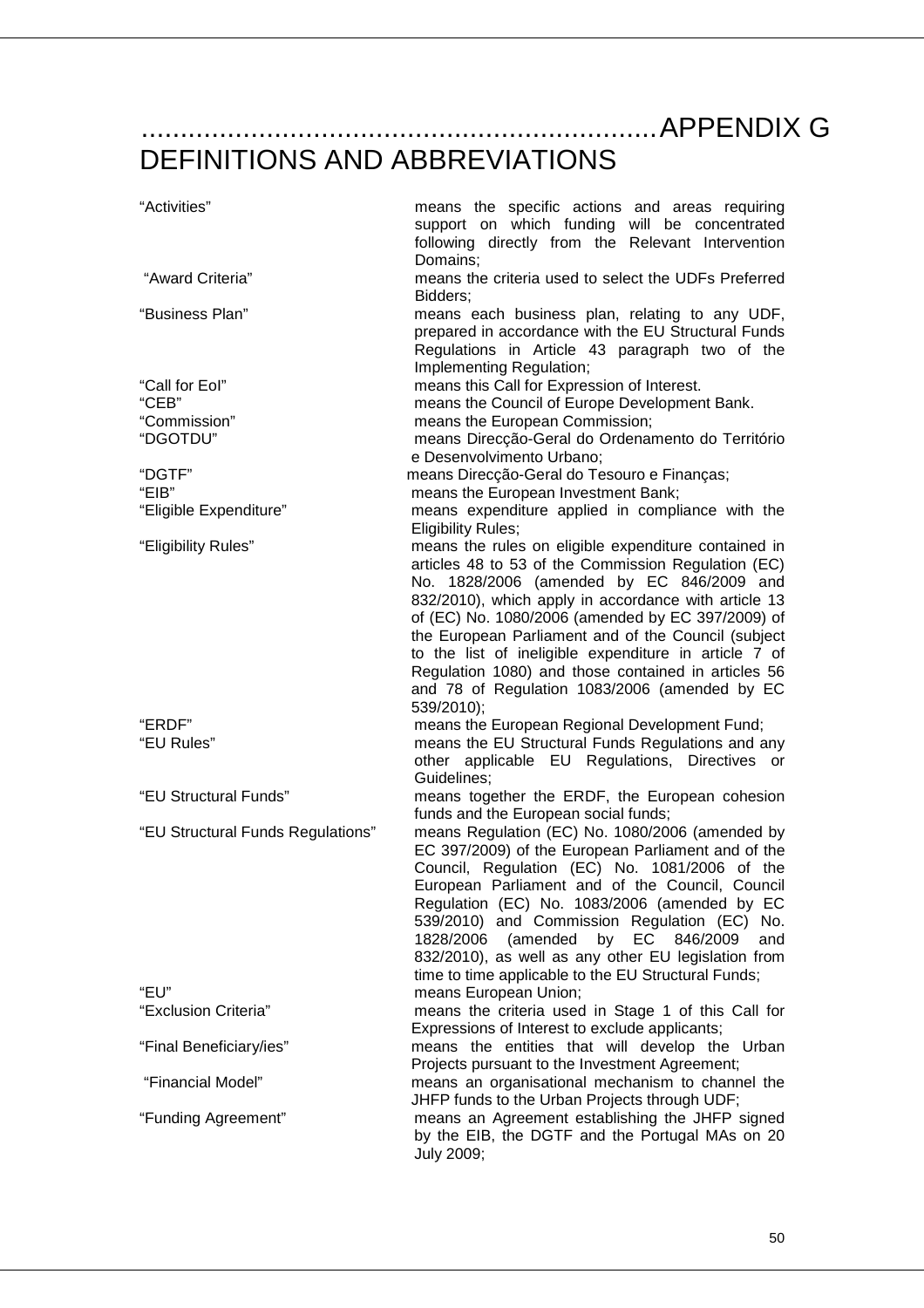| "Information"                              | means any information (irrespective of form or<br>medium on which it is recorded) relating to the UDF<br>selection process (including but not limited to this Call<br>for EoI) made available to or received by applicants<br>(whether prior to this Call for Eol or at any point                                                                 |
|--------------------------------------------|---------------------------------------------------------------------------------------------------------------------------------------------------------------------------------------------------------------------------------------------------------------------------------------------------------------------------------------------------|
| "Invested Capital"                         | during the UDF selection process);<br>means the funds allocated trough the UDF to the<br>Urban Projects, not yet repaid by Final Beneficiaries<br>or written-off excluding any amounts which are<br>overdue (i.e. for 60 days or more);                                                                                                           |
| "Investment Agreement"                     | An agreement signed between a UDF and an Urban<br>Project providing for financing of the Urban Project;                                                                                                                                                                                                                                           |
| "Investment Board"                         | means the board, established in accordance with the<br>Funding Agreement, entrusted with responsibilities<br>regarding the JHFP;                                                                                                                                                                                                                  |
| "Investment in Urban Project"              | means each contribution by the UDF into an Urban<br>Project;                                                                                                                                                                                                                                                                                      |
| "Integrated Plans for<br>Sustainable Urban |                                                                                                                                                                                                                                                                                                                                                   |
| Development"                               | means an integrated plan for sustainable urban<br>development comprising a system of interlinked<br>actions which seeks to bring about a lasting<br>improvement in the economic, physical, social and<br>environmental conditions of a city (or an area within<br>the city) or a network of cities as defined in Appendix<br>А;                   |
| "Investment Policy"                        | means the investment policy of the UDF as presented<br>to EIB in the selection process as amended from time                                                                                                                                                                                                                                       |
| "Investment Strategy"                      | to time;<br>means the document concerning the investment<br>strategy and the planning of the activities of the JHFP<br>in relation to the JESSICA initiative, attached to the<br><b>Funding Agreement;</b>                                                                                                                                        |
| "JESSICA Holding Fund for Portugal" or     |                                                                                                                                                                                                                                                                                                                                                   |
| "JHFP"                                     | means the JESSICA holding fund for Portugal,<br>established pursuant to the Funding Agreement, and<br>in accordance with Council Regulation (EC) No.<br>1083/2006, as amended by Council Regulation (EC)<br>No. 539/2010 and Commission Regulation (EC) No.<br>1828/2006, as amended by Council Regulation (EC)<br>No. 846/2009 and No. 832/2010; |
| "JESSICA"                                  | means the initiative "Joint European Support for<br>Sustainable Investment in City Areas" launched by<br>the Commission and EIB in collaboration with the<br>Council of Europe Development Bank, in order to<br>promote sustainable investment, growth and jobs in<br>urban areas;                                                                |
| "Portugal MAs"                             | means Managing Authority for the OP Territorial<br>Enhancement, the Managing Authority for the OP<br>North, the Managing Authority for the OP Centre, the<br>Managing Authority for the OP Lisbon, the Managing                                                                                                                                   |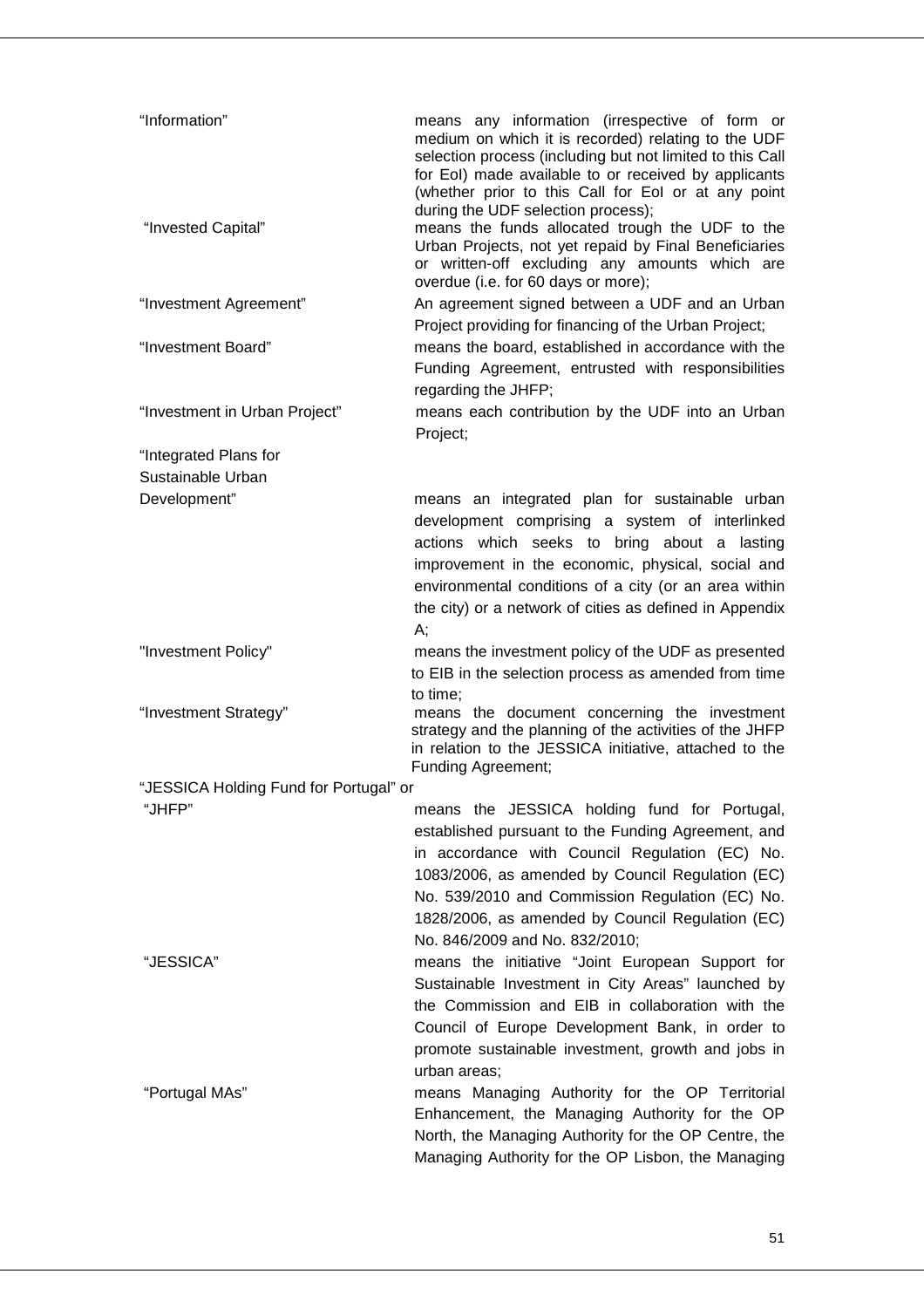|                                 | Authority for the OP Alentejo, the Managing Authority                                                            |
|---------------------------------|------------------------------------------------------------------------------------------------------------------|
|                                 | for the OP Algarve;                                                                                              |
| "Management Fee"                | means the fee payable to the UDF, in consideration                                                               |
|                                 | for the services provided under the Operational                                                                  |
|                                 | Agreement;                                                                                                       |
| "Member States"                 | means the Member States of the European Union;                                                                   |
| "Offer"                         | means the Business Plan to be submitted by                                                                       |
|                                 | applicants in Stage 2 of this Call for Expressions of                                                            |
|                                 | Interest;                                                                                                        |
| "OPs"                           | means the European Regional Development Fund                                                                     |
|                                 | (ERDF) Operational Programmes for the Territorial                                                                |
|                                 | Enhancement, North NUTS-2 Region, Centre NUTS-                                                                   |
|                                 | 2 Region, Lisbon NUTS-2 Region, Alentejo NUTS-2                                                                  |
|                                 | Region and Algarve NUTS-2 Region 2007-2013,                                                                      |
|                                 | developed in accordance with Article 37 Regulation.                                                              |
|                                 | 1083, a part of which shall be administered by the                                                               |
|                                 | JESSICA Holding Fund for Portugal, in accordance                                                                 |
|                                 | with the provisions of the Funding Agreement;                                                                    |
| "Operation"                     | means each activity connected to investments in a                                                                |
|                                 | revolving way in public-private partnerships or other                                                            |
|                                 | included in an<br>Integrated Plan<br>projects<br>for                                                             |
|                                 | Sustainable Urban Development, according<br>to                                                                   |
|                                 | Regulation 1828, Article 46;                                                                                     |
| "Operational Agreement"         | means an agreement providing for Operations.                                                                     |
| "Output Targets"                | relates to activity and are measured in physical or                                                              |
|                                 | monetary units, for example, length of railway or                                                                |
|                                 |                                                                                                                  |
|                                 | motorway constructed, number of firms financially                                                                |
|                                 | supported;                                                                                                       |
| "Preferred Bidder"              | means an applicant whose Offer is evaluated as the                                                               |
|                                 | most favourable;                                                                                                 |
| "Priorities" or                 |                                                                                                                  |
| "JESSICA Portugal priorities"   | means the following four investment types:                                                                       |
|                                 | - Urban rehabilitation and regeneration including                                                                |
|                                 | urban infrastructure and facilities regeneration;<br>- Energy efficiency and renewable energy in urban           |
|                                 | areas:                                                                                                           |
|                                 | - Urban economic revitalisation especially in what                                                               |
|                                 | regards small and medium enterprises ("SME") or                                                                  |
|                                 | innovating companies;                                                                                            |
|                                 | Information<br>and<br>communication<br>technology<br>dissemination in urban areas, including<br>broadband        |
|                                 | and wireless infrastructure.                                                                                     |
|                                 |                                                                                                                  |
| "Priority Axis"                 | means a set of specific aims within a programme that                                                             |
|                                 | are to be tackled by the delivery of particular                                                                  |
|                                 | Activities. The choice of priority axes should be                                                                |
|                                 | justified in light of the NSRF thematic priorities and                                                           |
|                                 | the specific objectives of the programme.<br><b>The</b><br>financial allocation for each priority axis should be |
|                                 | justified by the programme strategy;                                                                             |
| "Relevant Intervention Domains" | means the intervention domains which are particularly                                                            |
|                                 | relevant for the purposes of this Call for Eol within the                                                        |
|                                 | Priority Axis of each OP. Those intervention domains                                                             |
|                                 | are detailed in section I.B. of the Terms of Reference;                                                          |